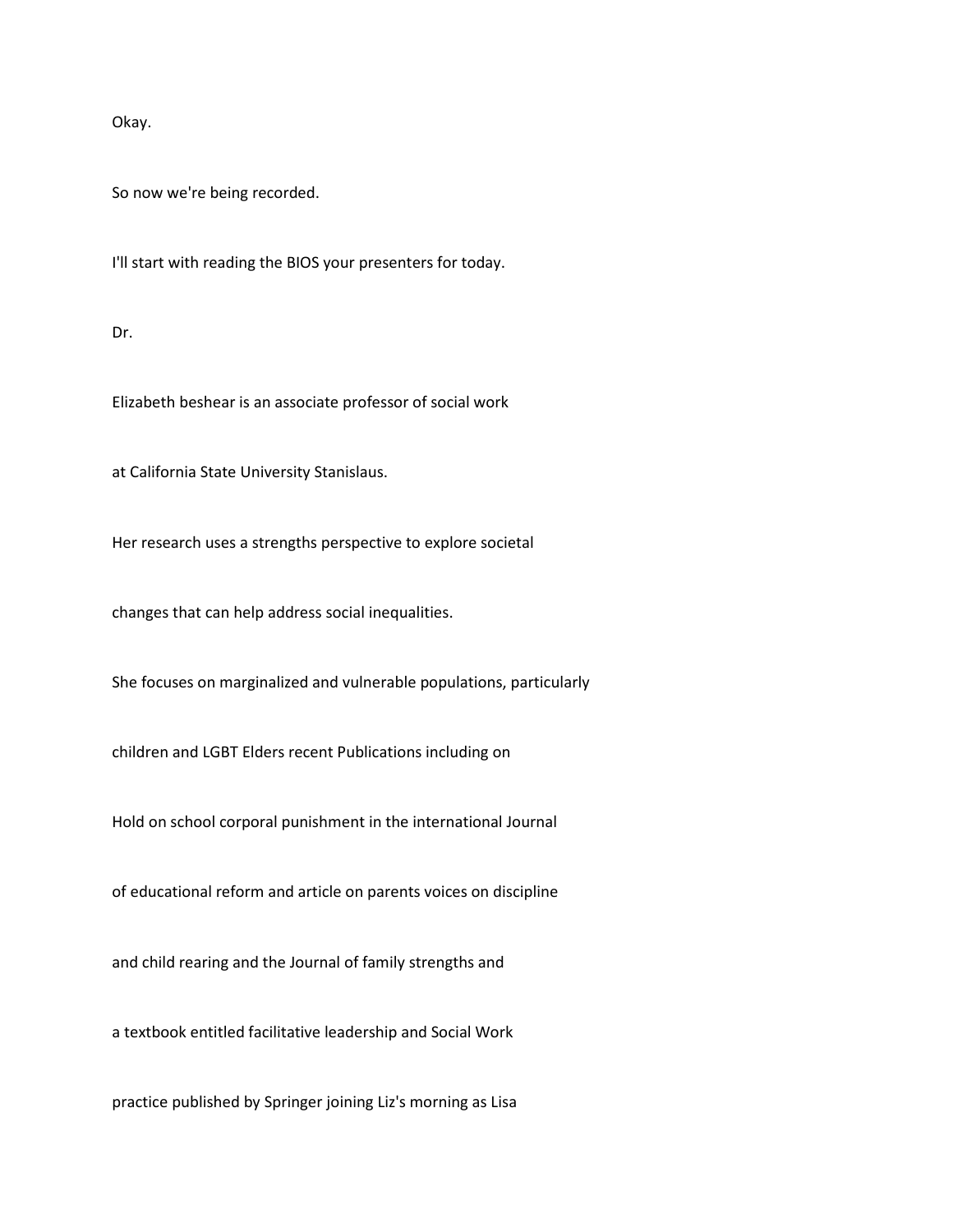bolts. Lisa is a second-year MSW student at CSU Stanislaus.

Her undergraduate degree is in sociology and our passion

is working with children.

This is exempt defied by her professional experience working

with children in preschool group homes and Junior High School

settings bolts was also provided the opportunity to work

for children at a summer program and the ninth ward of New

Orleans after Hurricane Katrina in assisted with rebuilding

effort and coordination of a summer camp currently bolts

works as a graduate research assistant with dr.

Bashir's regarding corporal punishment of children and plans

to continue to advocate for children.

## Dr.

Bashir and Lisa Bob's I will pass the torch to you now.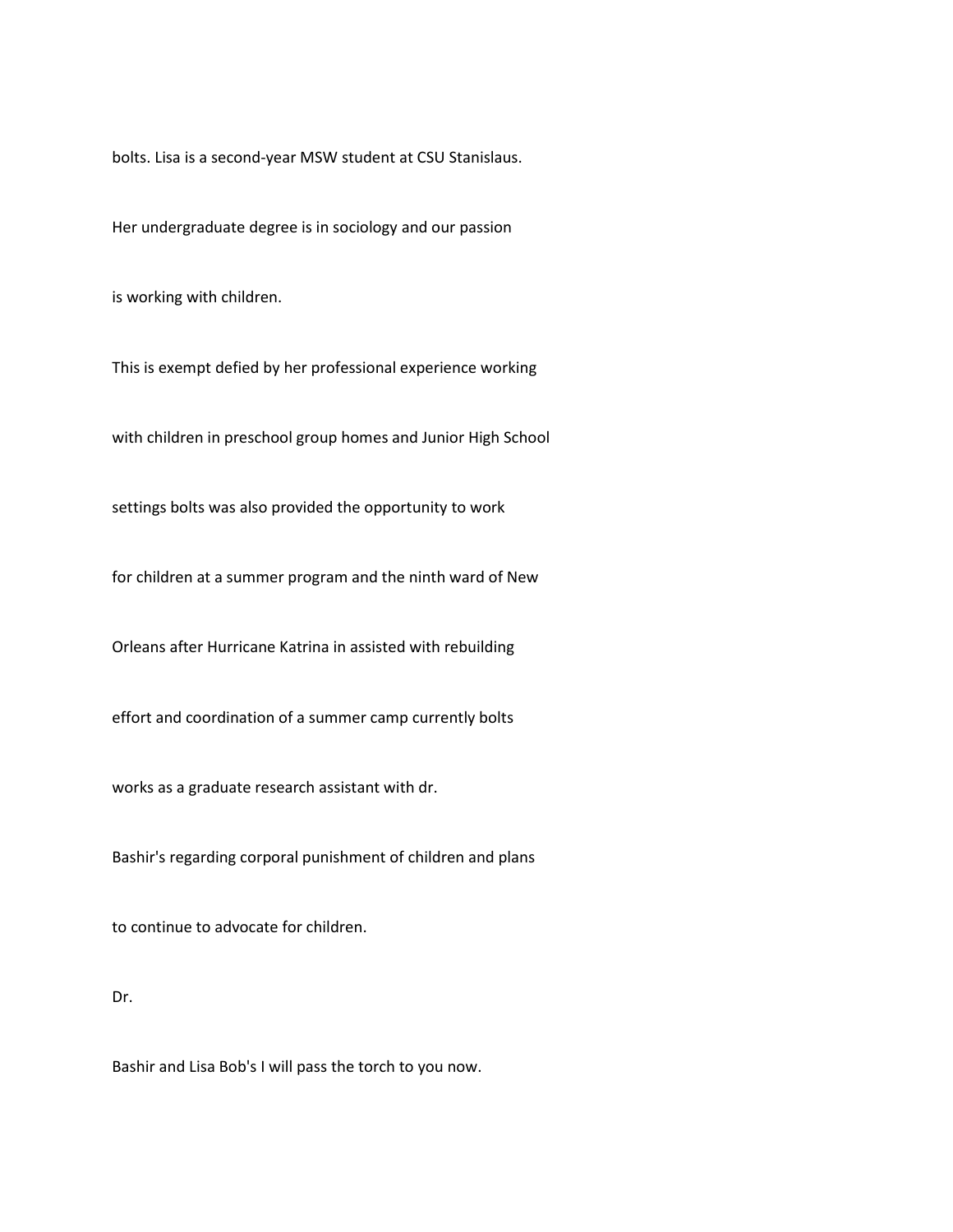Thank you so much.

Dr.

Banks for the introduction and thank you to all of you who've

taken time from your busy schedules to be with us this morning.

I hope today is interesting and informative and I really

hope that you will participate by writing questions and letting

us know your thoughts on what I consider a really important

issue, which is physical punishment of children in the United

States. Today's seminar will really will present the results.

Holt's of research conducted with over a thousand child welfare

workers in central California the impetus for this study

actually came from my dissertation research, which I'll mention

in just a couple of minutes, but I'd like to give you a little

bit of personal background like most people in this country.

I grew up being spanked I grew up with the idea that spanking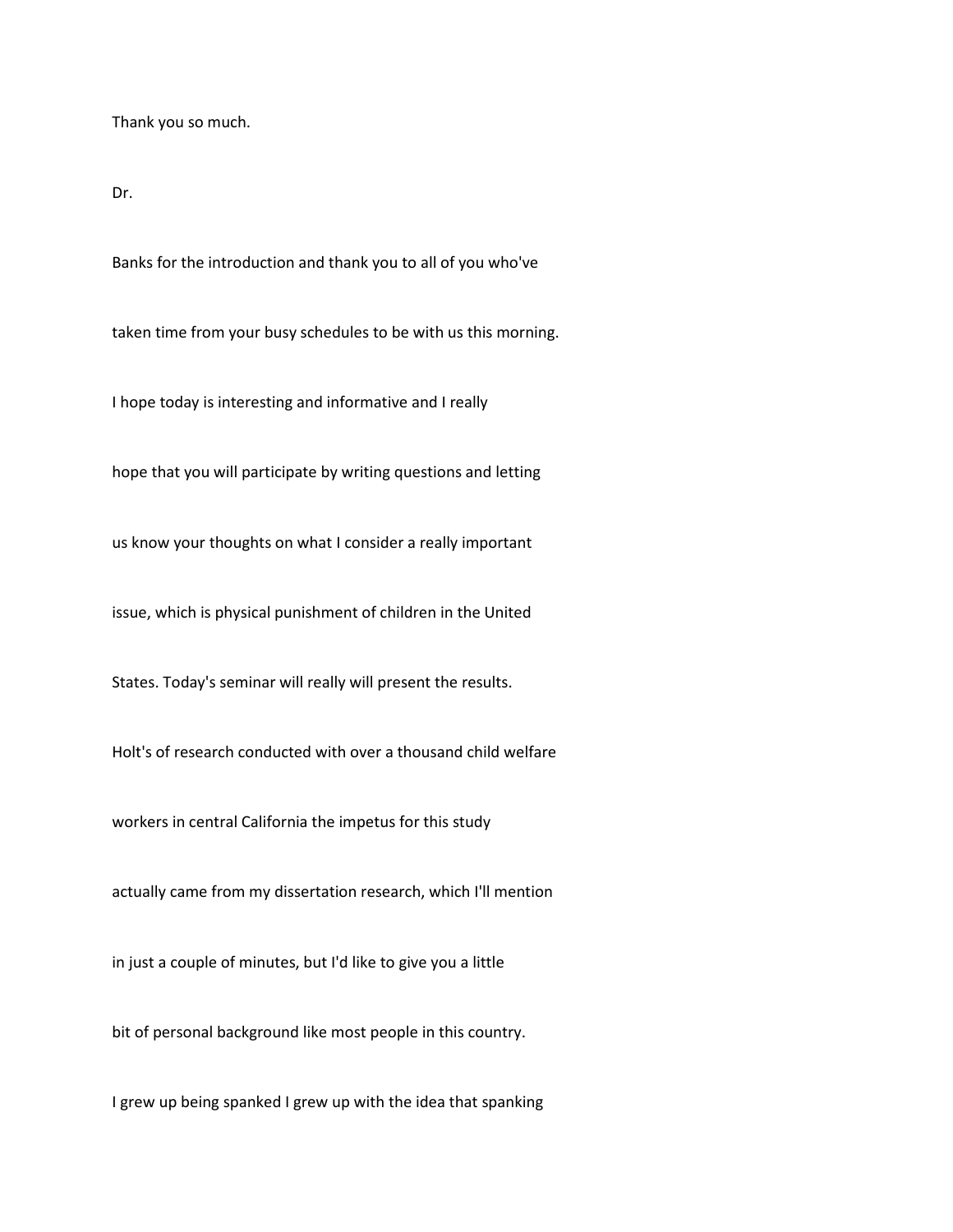was a natural thing that parents did with children.

And in fact, I didn't even realize it was a choice.

Once I entered my doctoral program.

I was surprised to learn that some countries don't spank

they use nonviolent discipline methods with their children.

So when it came time to do my dissertation, well, I became

really interested in that topic in wondered.

Why do so many parents here in the United States Bank.

Why do we spanked in this country?

Why choose a parenting methods?

With violence and as one would expect when I did my dissertation

research with parents us parents love their children.

They thought they were doing a good job and they needed to

spank their kids.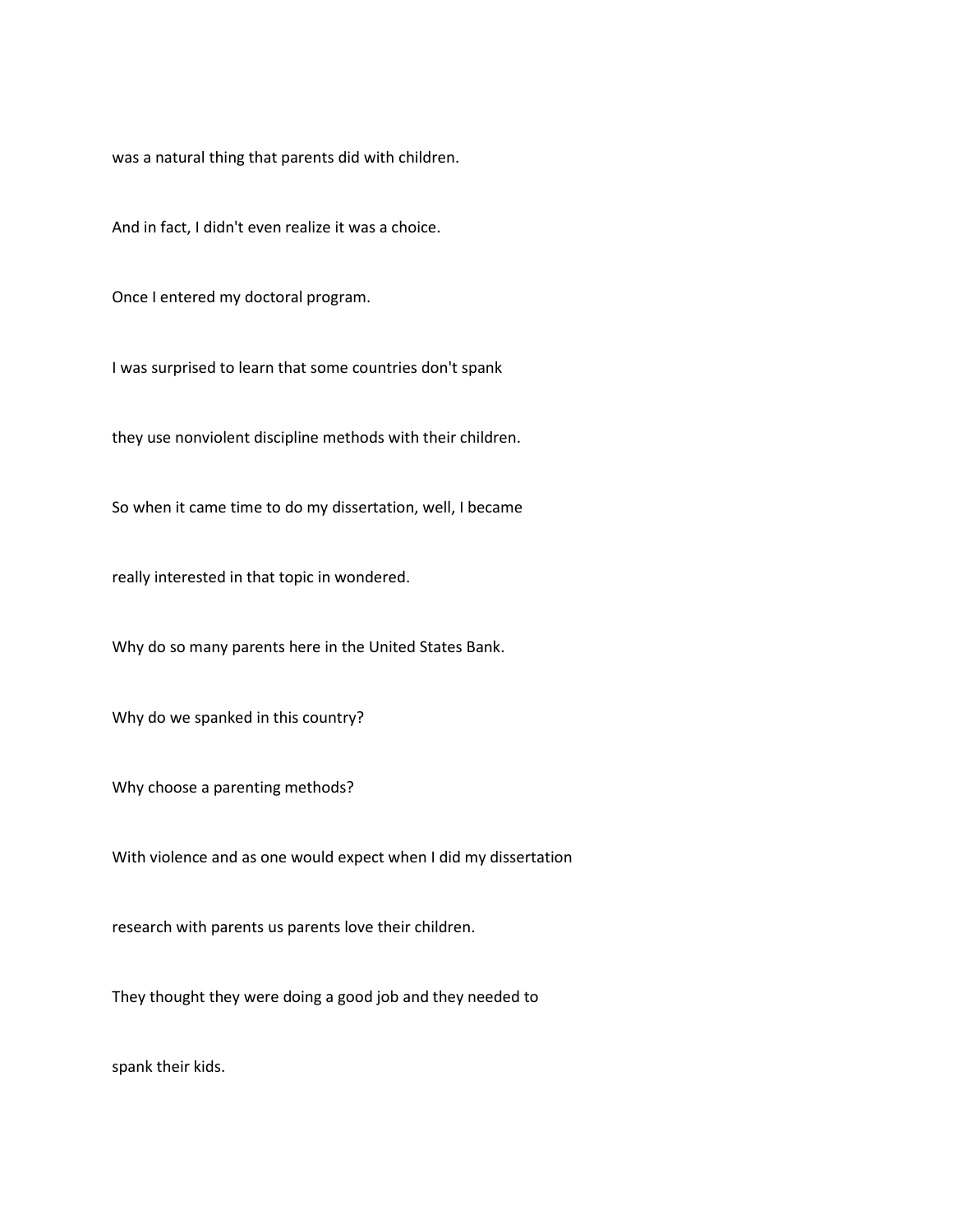I did learn in my study that none of my parents with one

exception that I'll tell you about in just a minute.

None of the parents including those who had backgrounds in

child development had ever heard don't spank they were totally

unaware Where that there is AB aluminous amount of research

that shows that spanking is a high-risk child-rearing method.

Now, the one exception is that I had three foster parents

in my study and all three of the foster parents said, yes,

they had heard don't spank in their foster parent training.

They didn't really understand why they weren't supposed to

spank. But yes, they they had heard that.

So after that research, I really became curious about the

social work profession and child welfare workers.

What do they know and understand about physical punishment

of children after all child welfare workers are essentially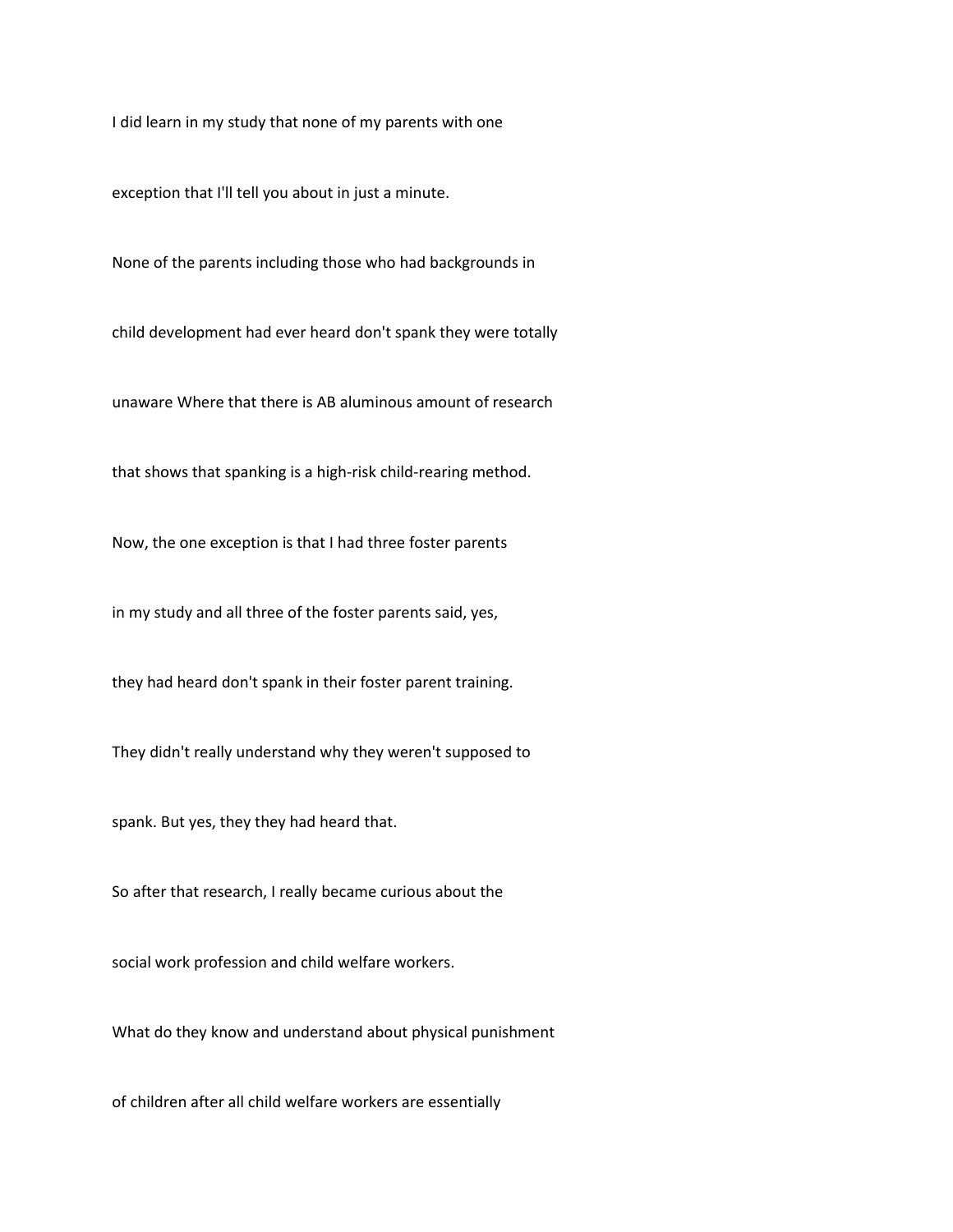First Responders child welfare workers are I think arguably

the most influential group in the United States that can

alter how we parent that can affect how we parent and so

today I'm inviting you to engage in this topic, you know,

we always say that children are our most precious resource.

So perhaps together we can help parents raise more happy

healthy compassionate and productive children.

So I'm going to turn this over right now to Lisa bolts who

will give us a little bit of background and some information

about the literature.

Thank you.

## Dr.

Bashir's so for this study and the Haitian physical punishment,

we defined as the intentional infliction of physical pain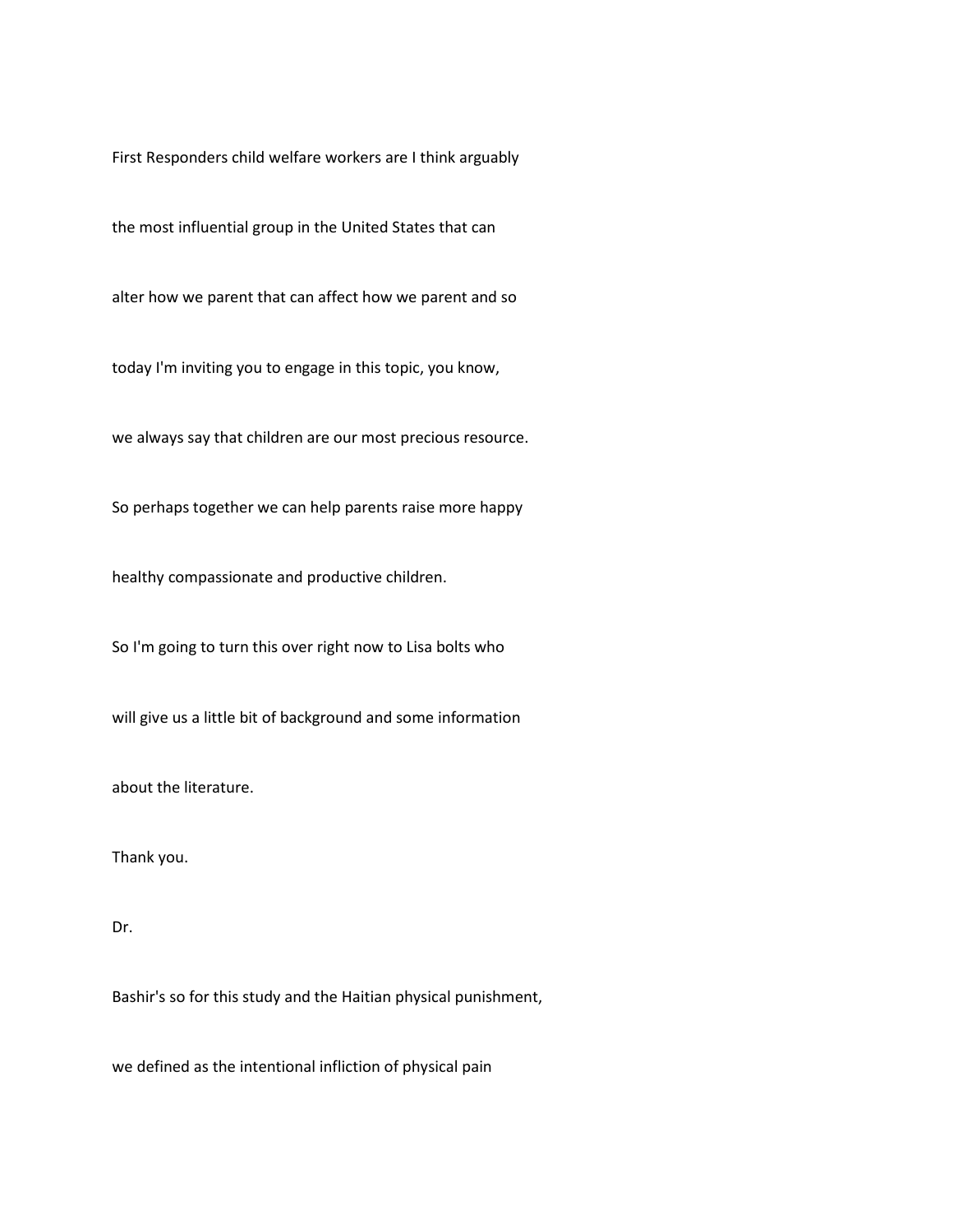for perceived misbehavior.

And this presentation will provide you with a brief background

leading into the study and its results and what it all means

for social workers.

And we also would strongly encourage questions or comments

throughout the presentation and like dr.

Banks had mentioned that there will be a couple of sections

that we will specifically have for.

questions and comments to so when looking at the United States

in comparison to other countries, we can see that we are

advanced in many areas like computer technology and medical

research, you know, we're not advanced in areas pertaining

to Children areas such as infant mortality child poverty

and child obesity greatly exceeds that of other developed

countries. Some of these areas are starting to gain attention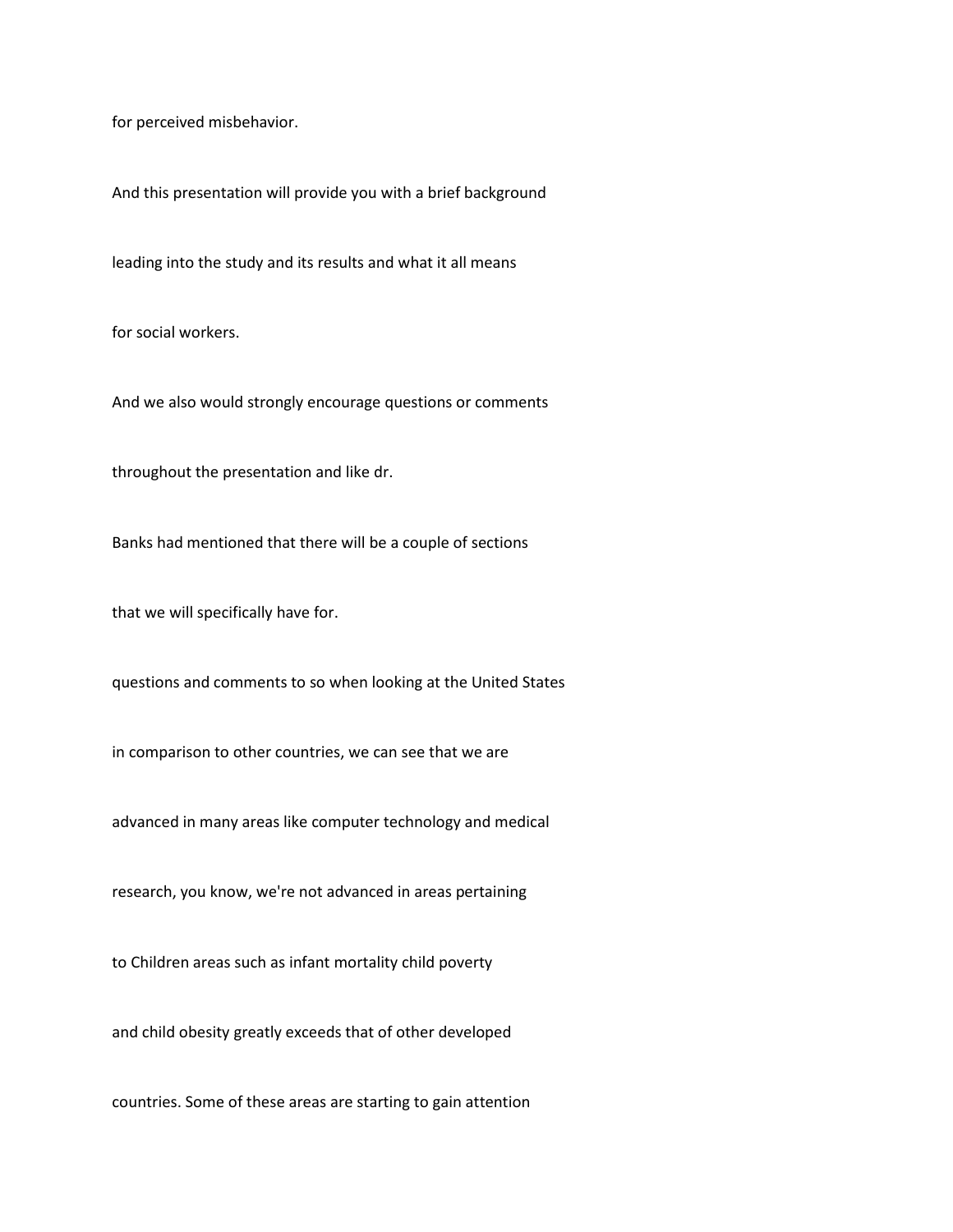through research and public awareness campaigns one area

that is practically missing from American discourse is parenting

practices regarding discipline, especially physical punishment

of children.

And as I could see Sweden was the first country to ban corporal

punishment of children in 1979.

And since then there has been an international shift towards

nonviolent discipline methods.

And we will discuss the philosophical and legal reasons for

this shift as well as some of the research behind this shift

in a little bit.

But throughout this presentation.

We will be using physical punishment corporal punishment

and spanking interchangeably.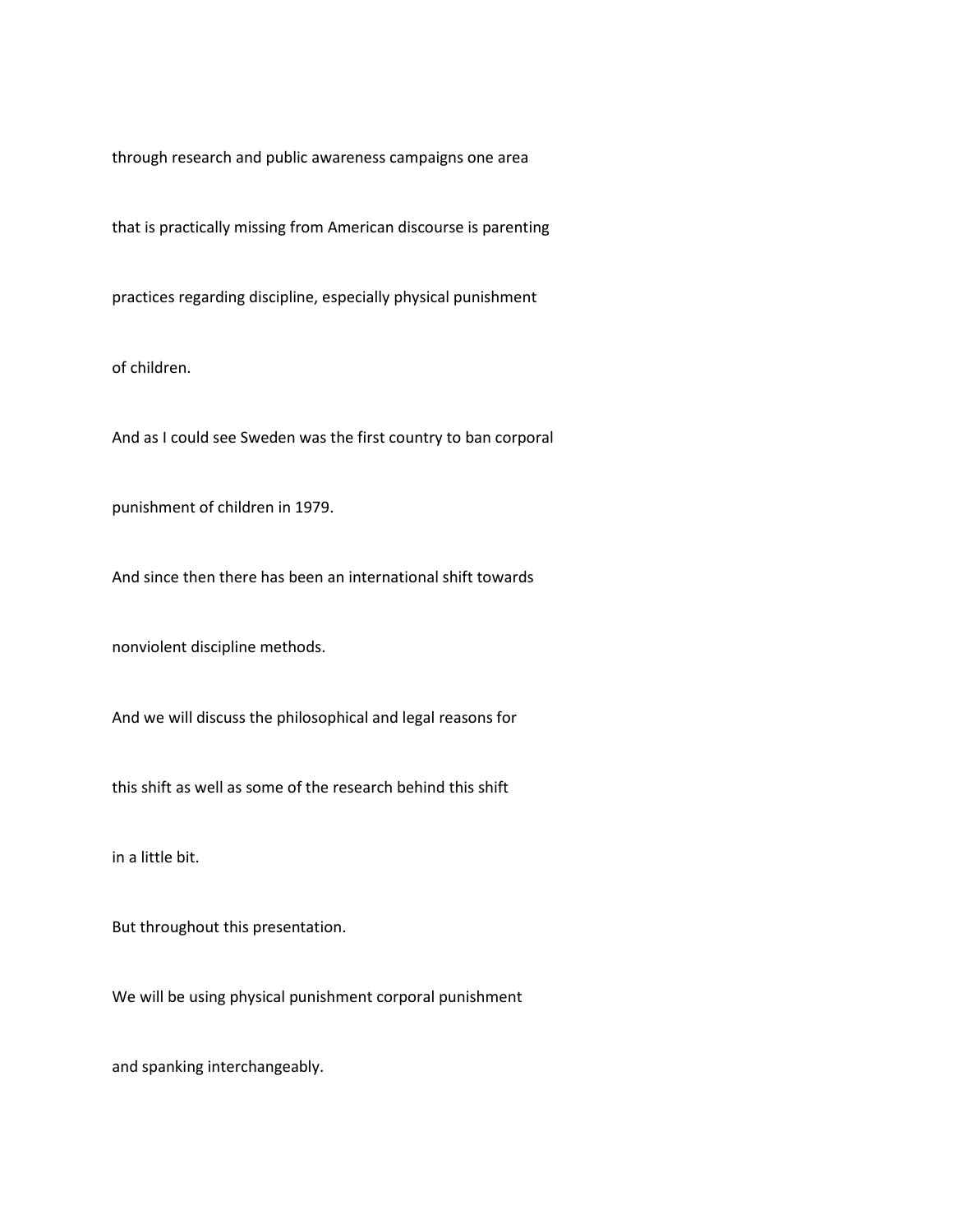So in the United States spanking is a normative parenting

Style with at least 85% of children experiencing it during

early childhood and toddlers of mothers who use corporal

punishment are spanked on average three point six times per

week. An ocean from strauss's researches.

The American parents is acceptance of corporal punishment

is based on a cultural myth that spanking is sometimes necessary

when in fact, it's not there's always a choice to use violent

nonviolent discipline method that will be equally or more

effective in curbing a child's Behavior.

So part of this research is based on the fact that we absorb

cultural norms like smog whether visible or not we all breathe

it in which begs the question do social workers view thinking

differently than just the general population.

so this slide provides a list of 36 of the 36 countries that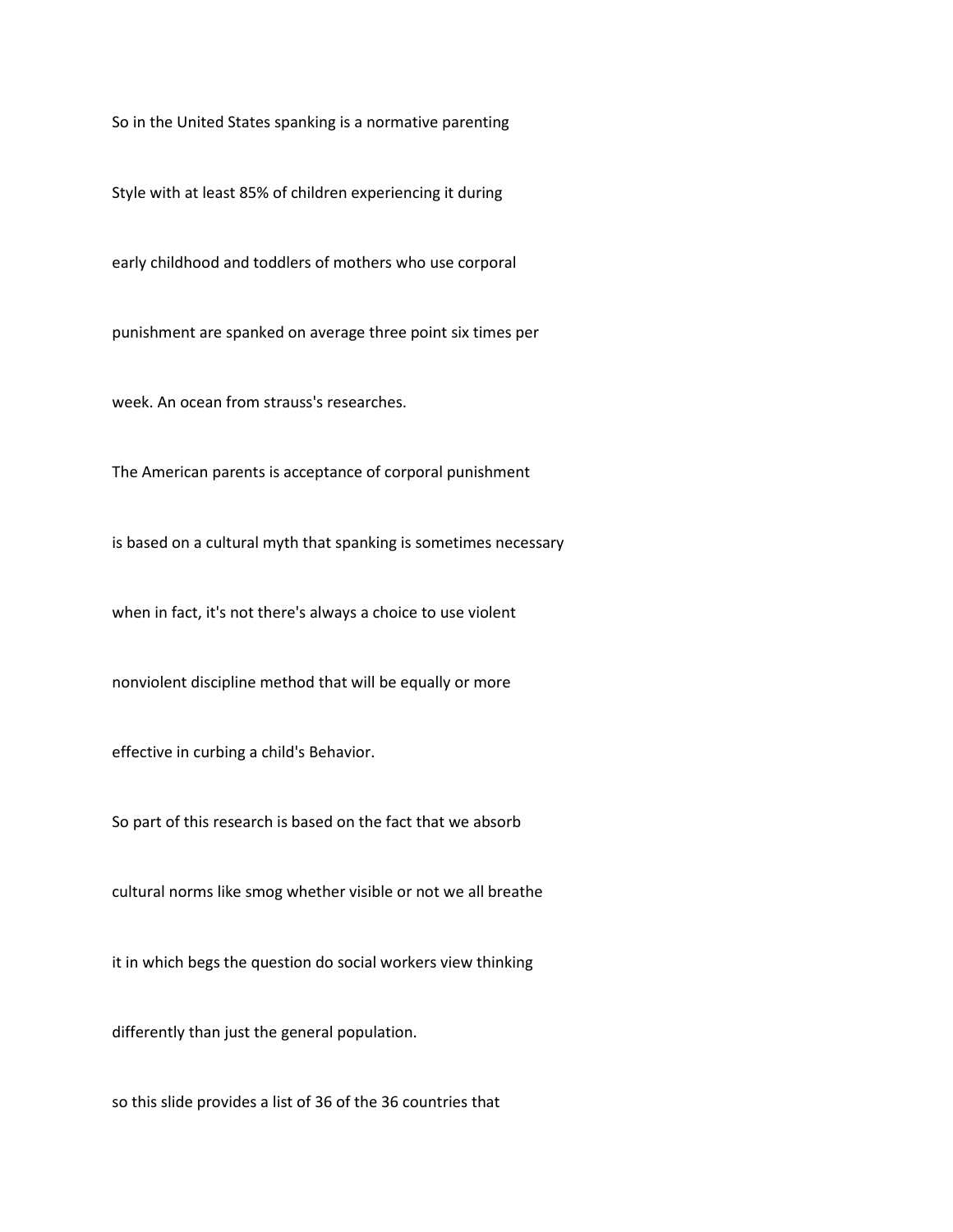have legislation abolishing corporal punishment in the home

in schools and in child serving institutions, so as mentioned

before the innovator in this shift to nonviolent discipline

starts with Sweden in 1979 followed by Finland Norway and

Austria in the 1980s, and then we can see a here that 24

of the 36 countries have joined this shift within the last

10 years with the most recent additions being Macedonia and

Honduras last year.

The United States is one of the few Advanced countries left

that does not have laws abolishing corporal punishment.

There are multiple philosophical legal and research related

reasons for not using physical punishment on children.

Some philosophical questions to ask ourselves is our children

people are they property?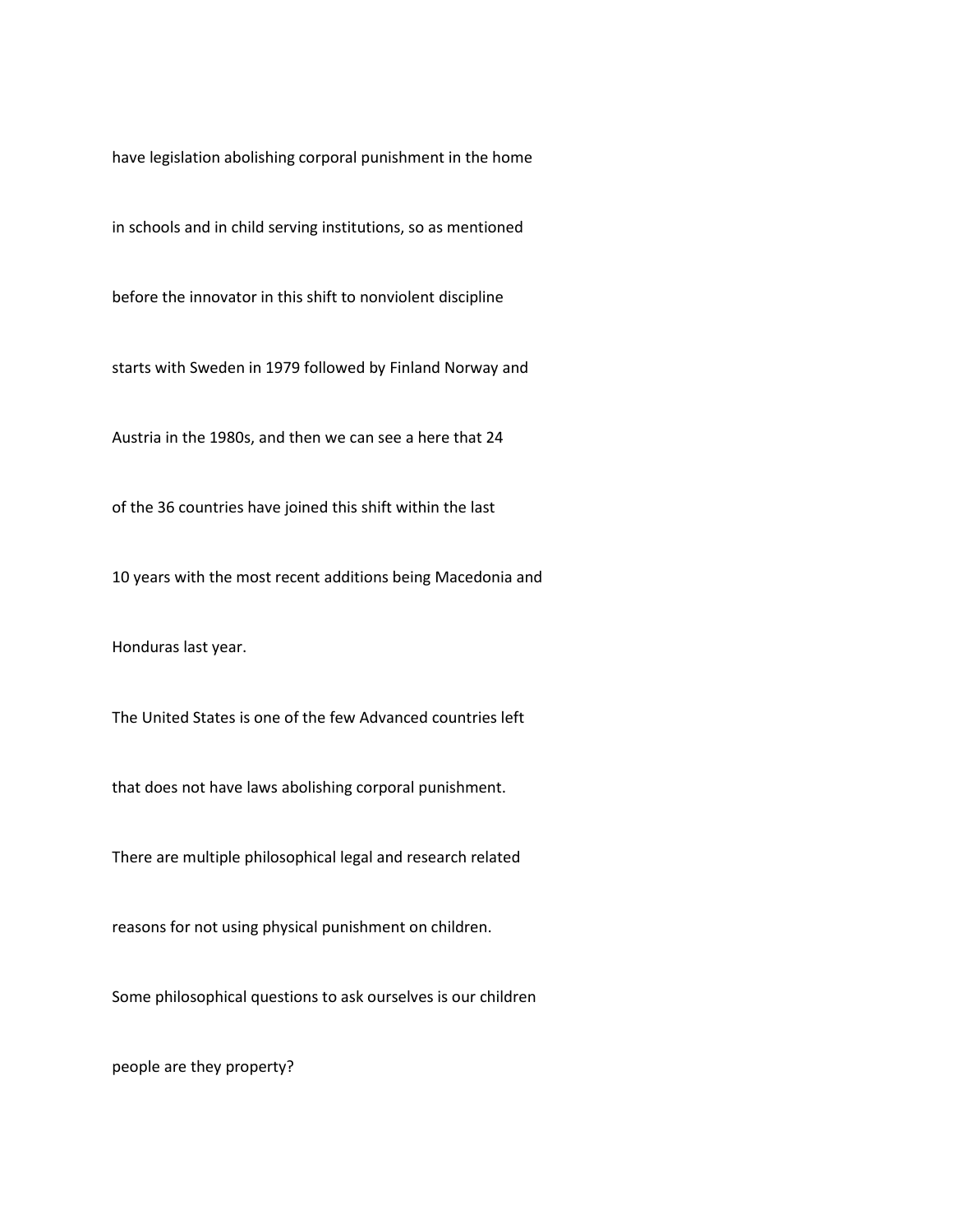Women and slaves were once considered to be property in this

country, which is not something our country is proud of now.

So, why would we consider children to be property?

And if children are not owned as property, but they are viewed

as people shouldn't they deserve human rights like the basic

right to not be physically harmed by another person and this

leads us into the legal aspect legally hitting an adult is

subject to Legal sanctions.

It's a salt and in California and assault is an unlawful

attempt coupled with a present ability to commit a violent

injury on the person.

Another with this definition a person can be charged with

a fine and or jail time without any physical contact.

It's strictly the attempt along with the ability and this

brings up a question as well.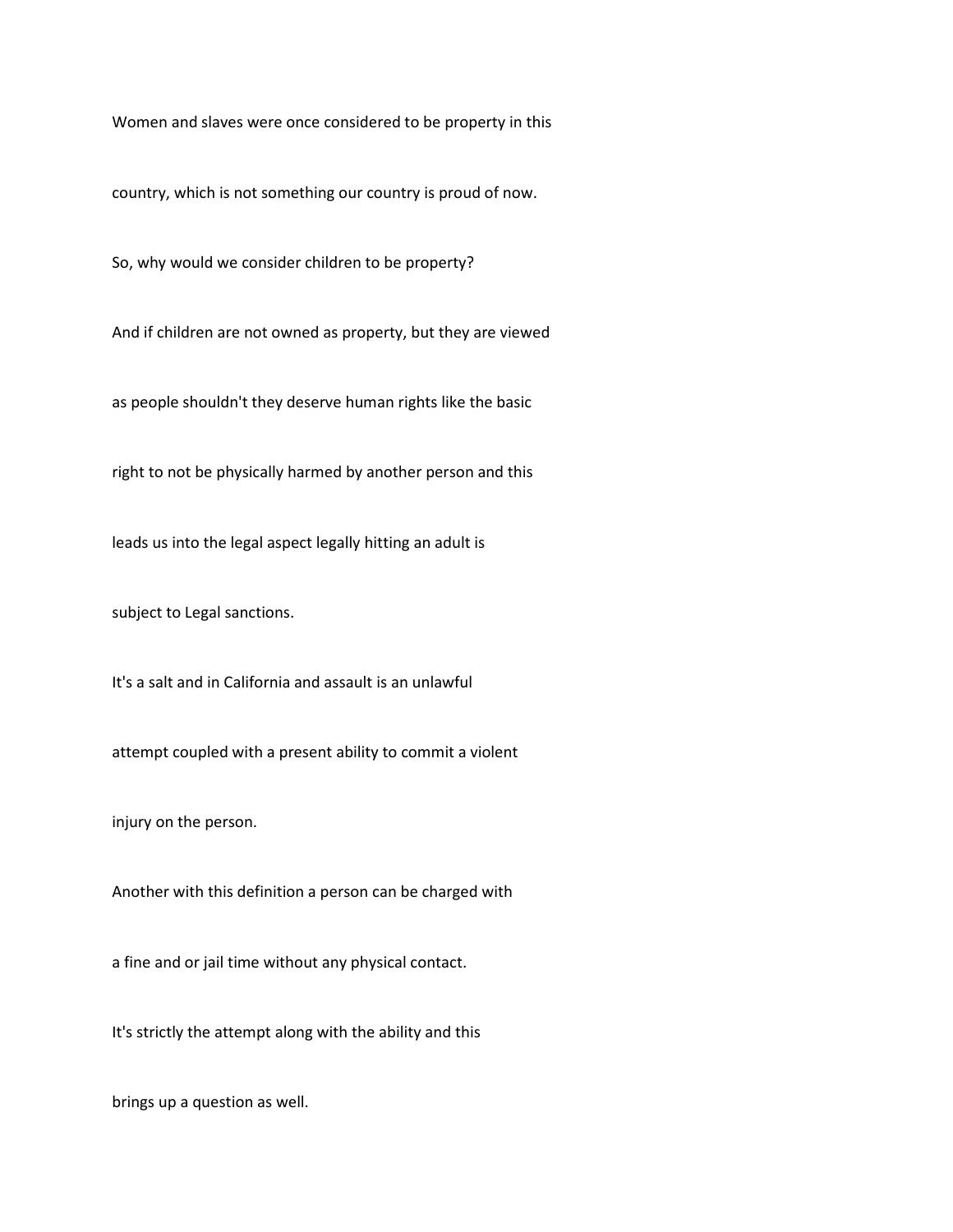So why would it be legal to hit a child who is dependent

smaller and weaker than the adult who's thinking them?

And we have seen that progress has been made against violence

in this country.

It's no longer legal to hit a spouse and neighbor or even

a neighbor's dog.

So again, it kind of brings up the question.

Why would it be legal to hit children?

So the amount of research on corporal punishment is growing

and Elizabeth dear shop conducted the largest meta-analysis

on corporal punishment to date The Meta analysis included

88 studies with over 36 thousand participants and 94% of

the Ada studies found negative outcomes associated with the

use of corporal punishment.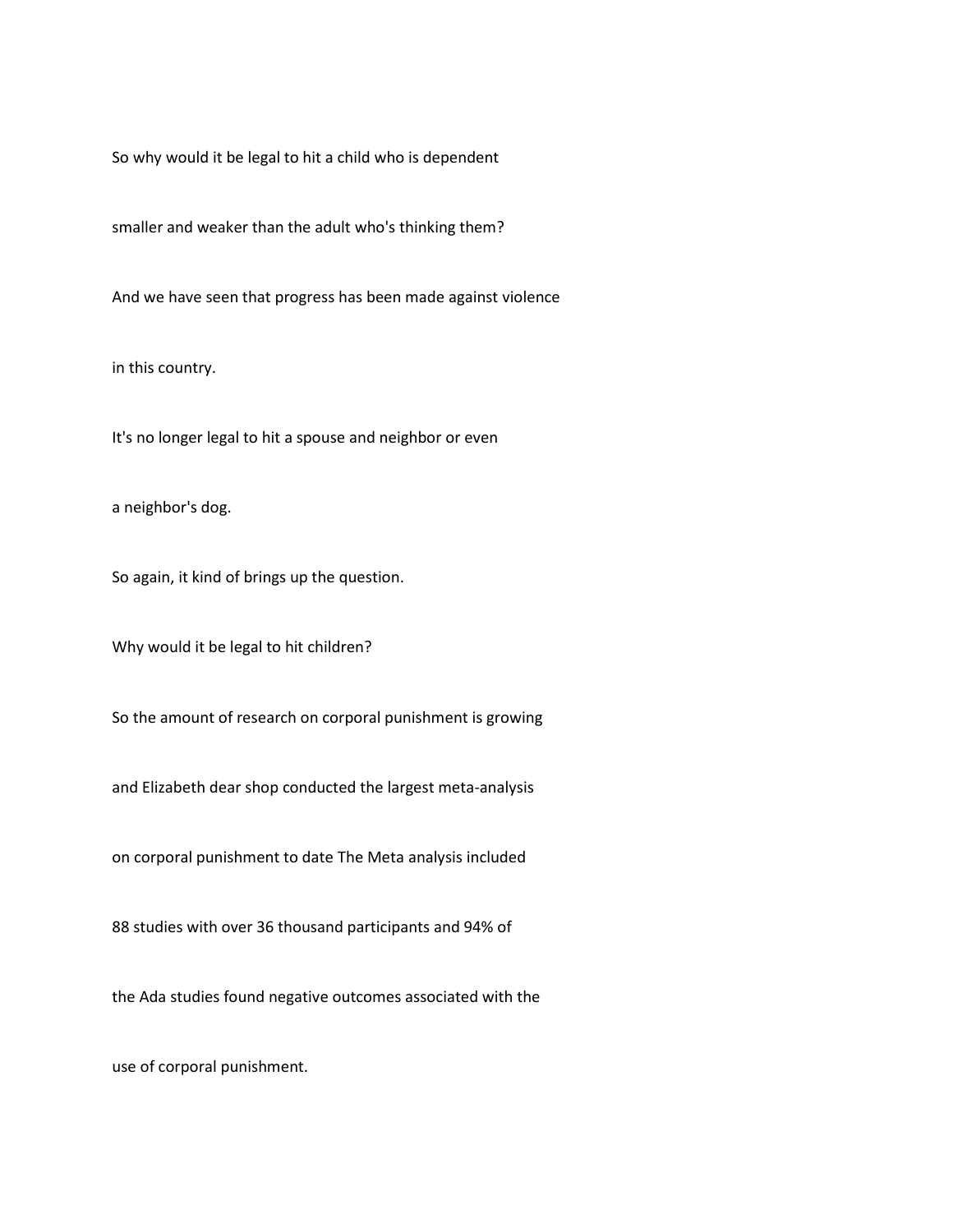And some of these findings include physical punishment teaches

children what not to do but not what to do which kind of

leads us into the next finding self-regulation.

We want children to learn self regulation and to internalize

a moral compass which requires a child to understand why

they should not continue a behavior.

And the research shows that the fear associated with spanking

does not teach self-regulation when the spanker is gone.

There's no reason for the child not to continue the behavior.

The research also finds that most child abuse stems from

a spanking episode during which the parent loses control

and parents who use an Implement like a hairbrush or belt

are almost nine times more likely to report behaviors that

could be considered.

And abusive the research also shows that spanking children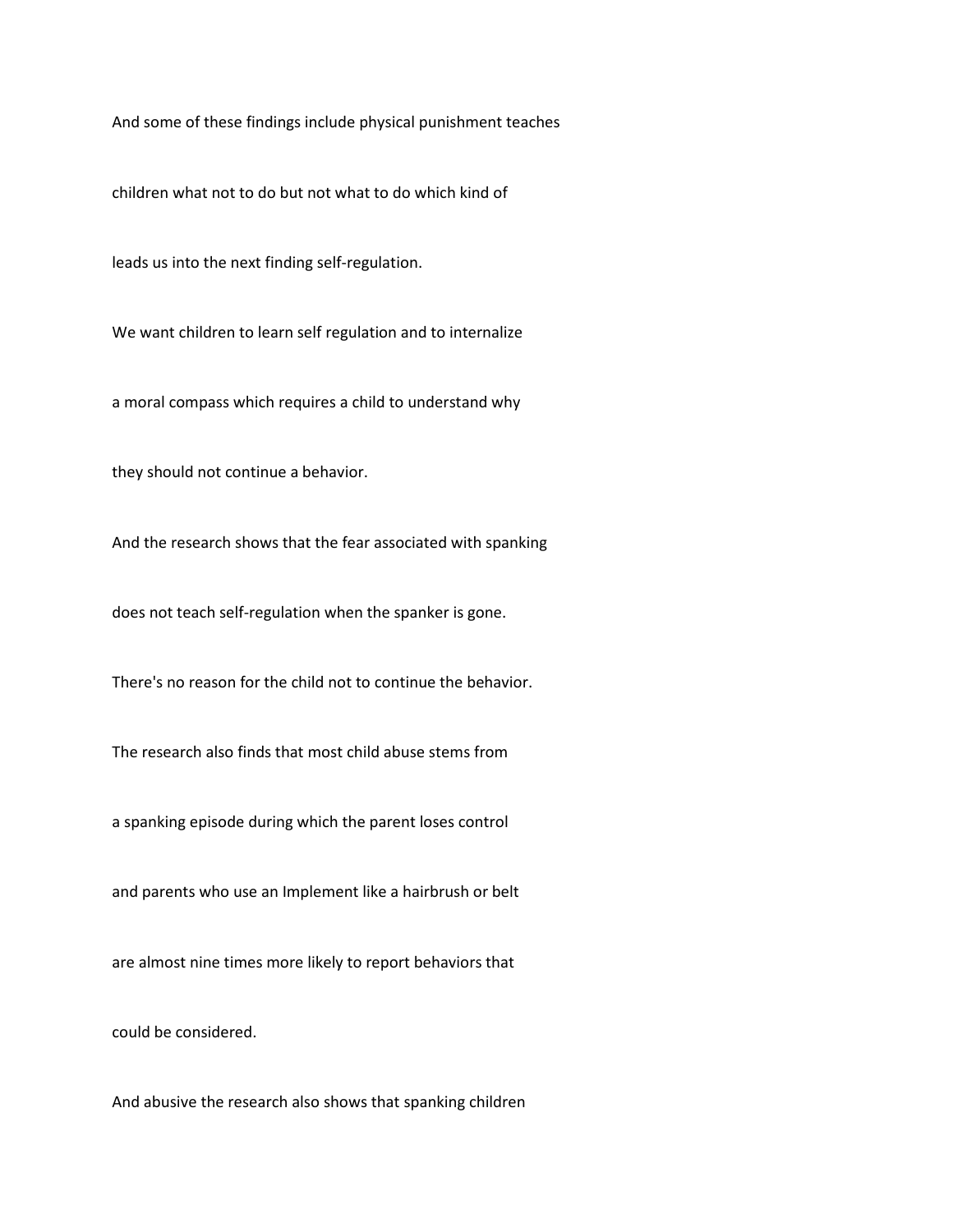can lead to negative effects in adulthood like higher rates

of anxiety depression or even substance use and children

who are corporately punished are more likely to abuse pets

or as boys are more likely to hit a partner of stink.

Even if domestic violence was not in the home of growing

up. So these are just some of the results from your sauce

meta-analysis and there are many more studies that show other

negative effects from the use of corporal punishment.

But as we can see through just these examples that corporal

punishment is a high-risk discipline method and your shop

also points out that perhaps not all children are harmed

from physical punishment, but we can't predict who will be

negatively impacted by its use sofa nonviolent parenting

practice Works equally as well or better.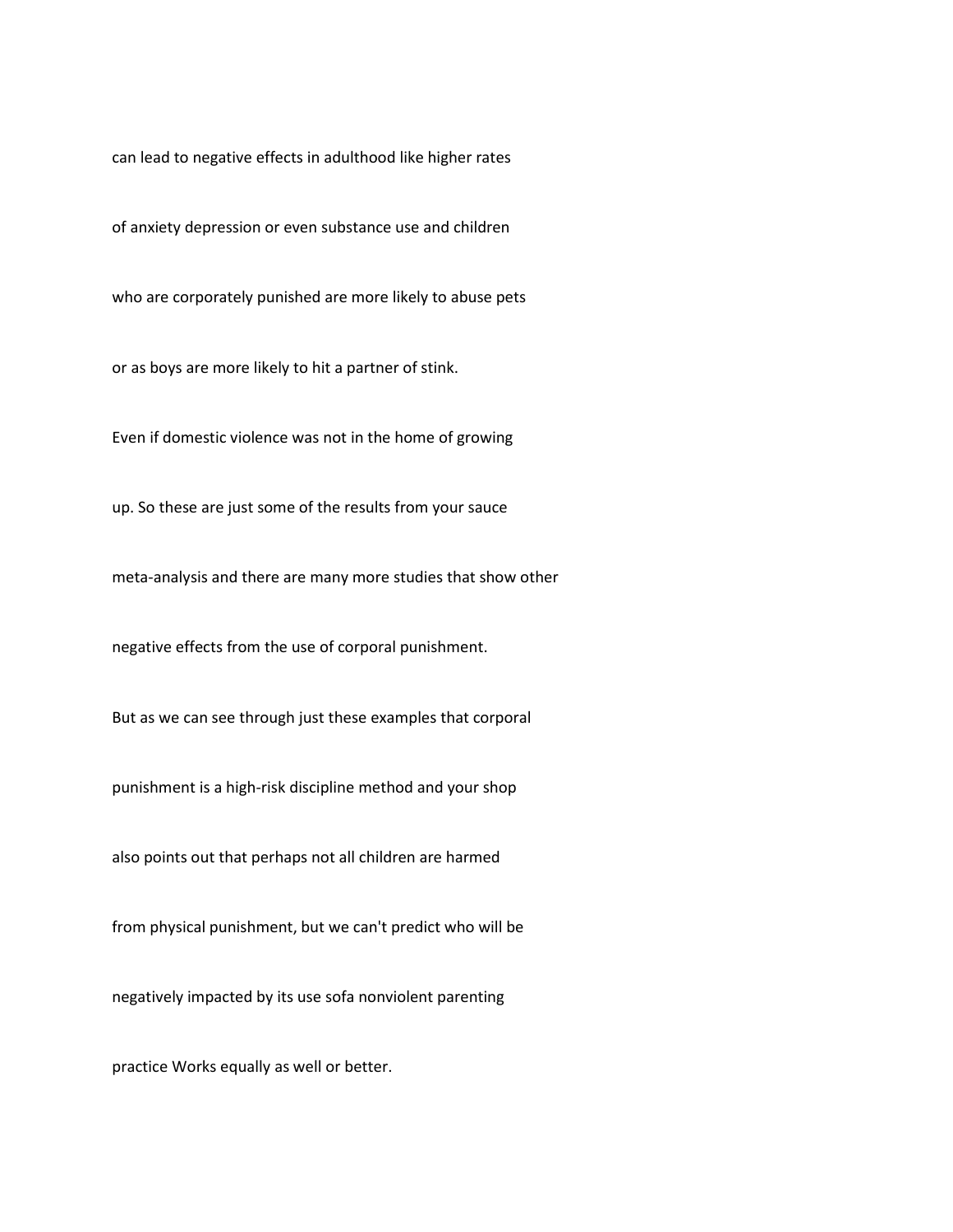Why would we not choose a method that does not model violence

as an acceptable way to show displeasure with our During

the next few slides, we'll discuss the two major documents

to inform and guide Social Work practice the United Nations

convention on the rights of the child and social work speaks.

The convention on the rights of the child is the most widely

supported International treaty ever due to its strong stance

to protect children Article 19 of the The treaty States parties

shall take all appropriate legislative administrative social

and educational measures to protect the child from all forms

of physical or mental violence in although only 36 countries

have legislation making corporal punishment.

You've legal this treaty was ratified by a hundred and ninety

three countries, which is just amazing.

The only two countries that did not sign the treaty or Somalia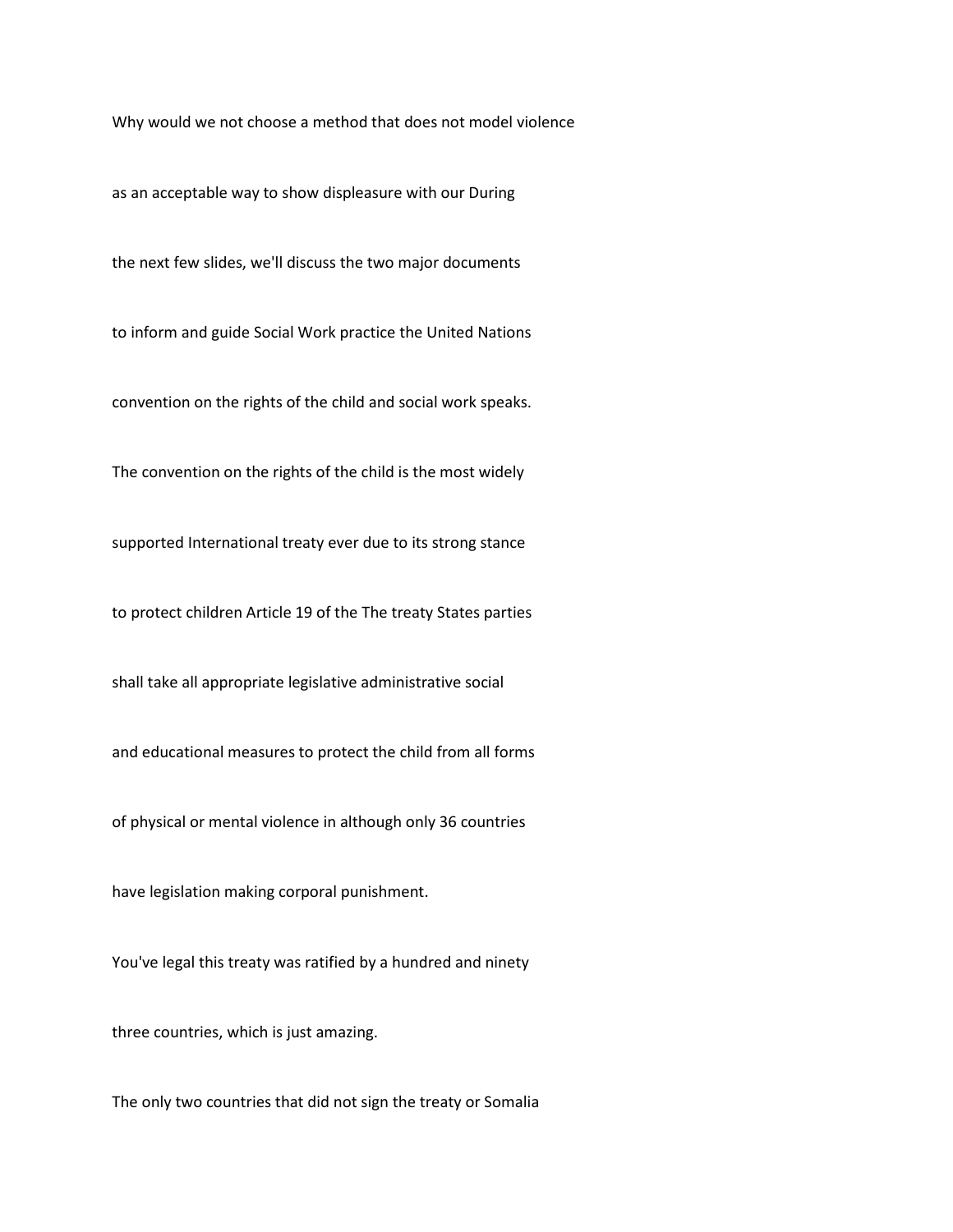in the State so at this point we would like to ask all of

you does your program used social work speaks to help guide

practice and your anonymity will be protected as you answer

the question and you may respond with one of three choices.

Yes.

No or that you do not know or may be unfamiliar with social

social work speaks.

So if everyone would click in their responses right now will

be able to show the tabulation of those results.

Looks like almost everyone has responded.

because a few few more so what the results show are roughly

a third of you are saying known about close to two-thirds

or saying I don't know if my agency uses social work speaks

or you're not familiar with that particular document so that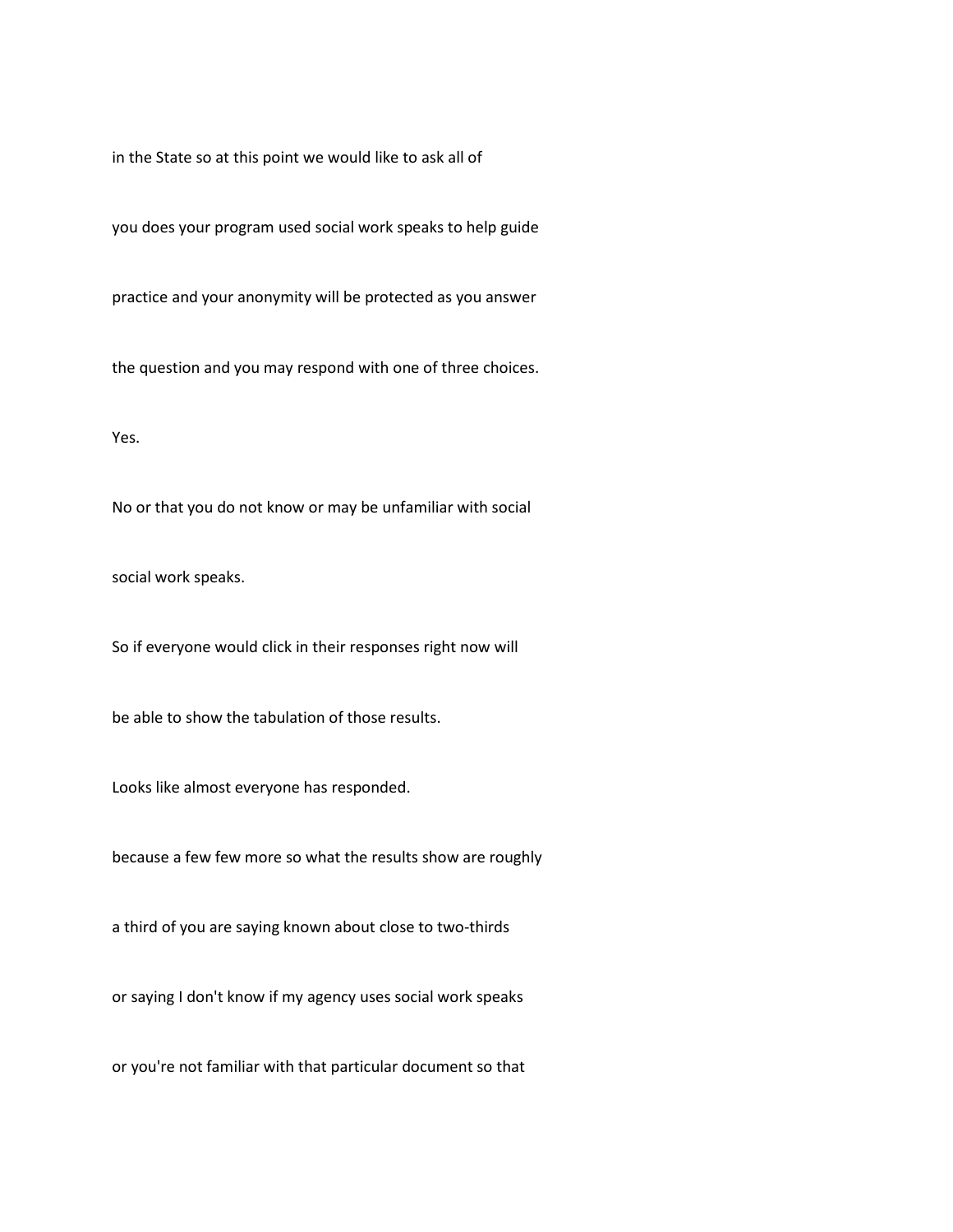that's not too dissimilar from the results that we got in

our research which will go into later, but let's move on

Lisa. Thank you so much.

So little bit about social work speaks.

It's a collection of the nasw policy positions.

The use of physical Force against people especially children

does not coincide with the best values of a Democratic Society

or of the social work profession as a whole and social work

speaks states that the nasw opposes the use of physical punishment

and homes schools and all other institutions both public

and private where children are cared for and educated.

This goes on to say that the nasw believes in the right of

every child to have a safe.

And nurturing environment including home and educational

experiences that promote every child's optimal growth and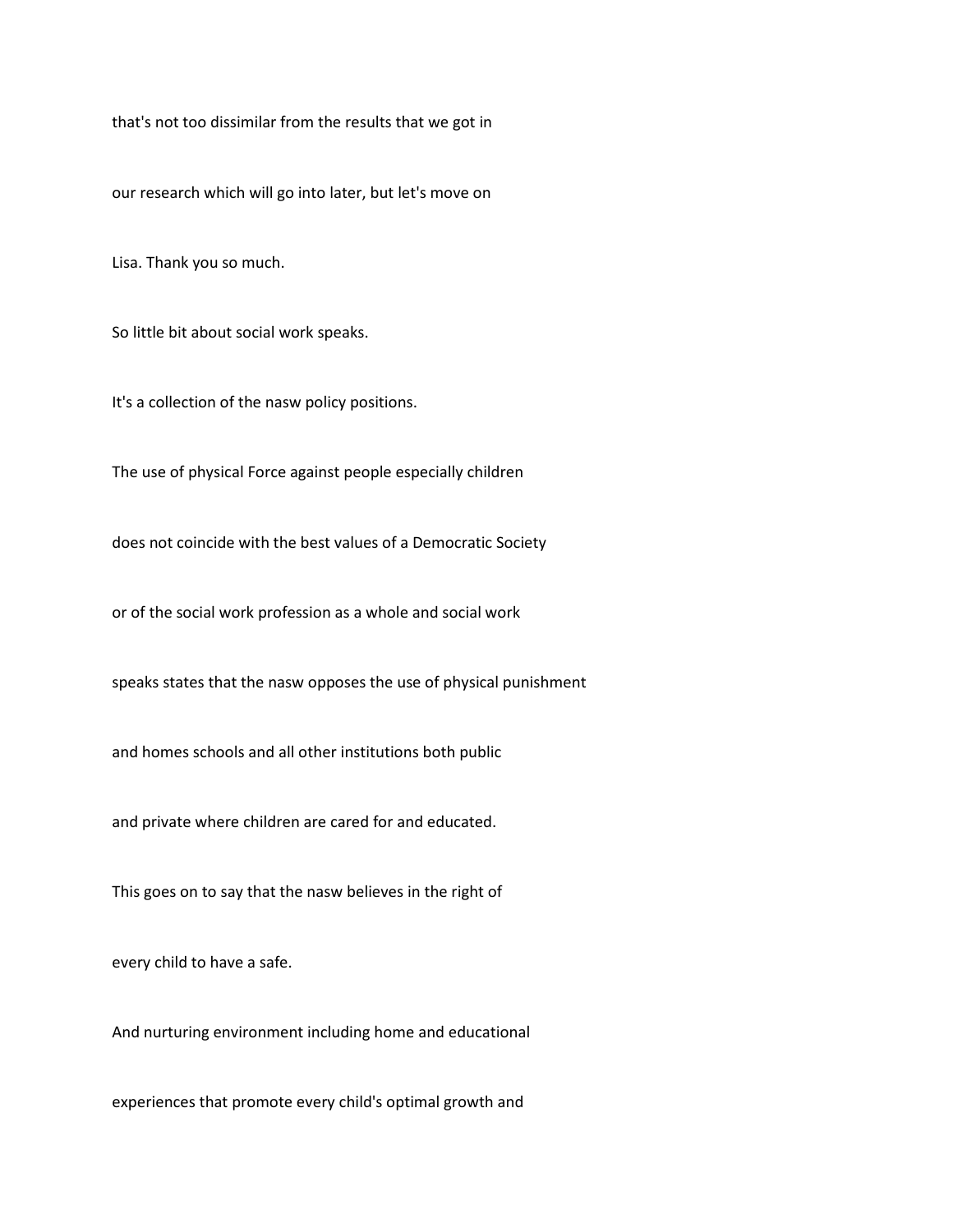development. So through social work speaks the nasw distinguishes

the difference between punishment and discipline with punishment

being used as a wretched as retribution or a way to inflict

pain. It's just more punitive.

Whereas discipline stems from the root word disciple, which

is to teach the discipline doesn't need to be painful in

order to be effective policy advocates for programs providing

parents with trainings and support services to learn about

using nonviolent disciplinary techniques educational campaign

to eliminate physical punishment and laws to ban the use

of physical punishment So now at this point we would like

to ask if there are any questions or comments so far before

Liz discusses the study's results and its implications and

you could type them into the chat box and we'll be able to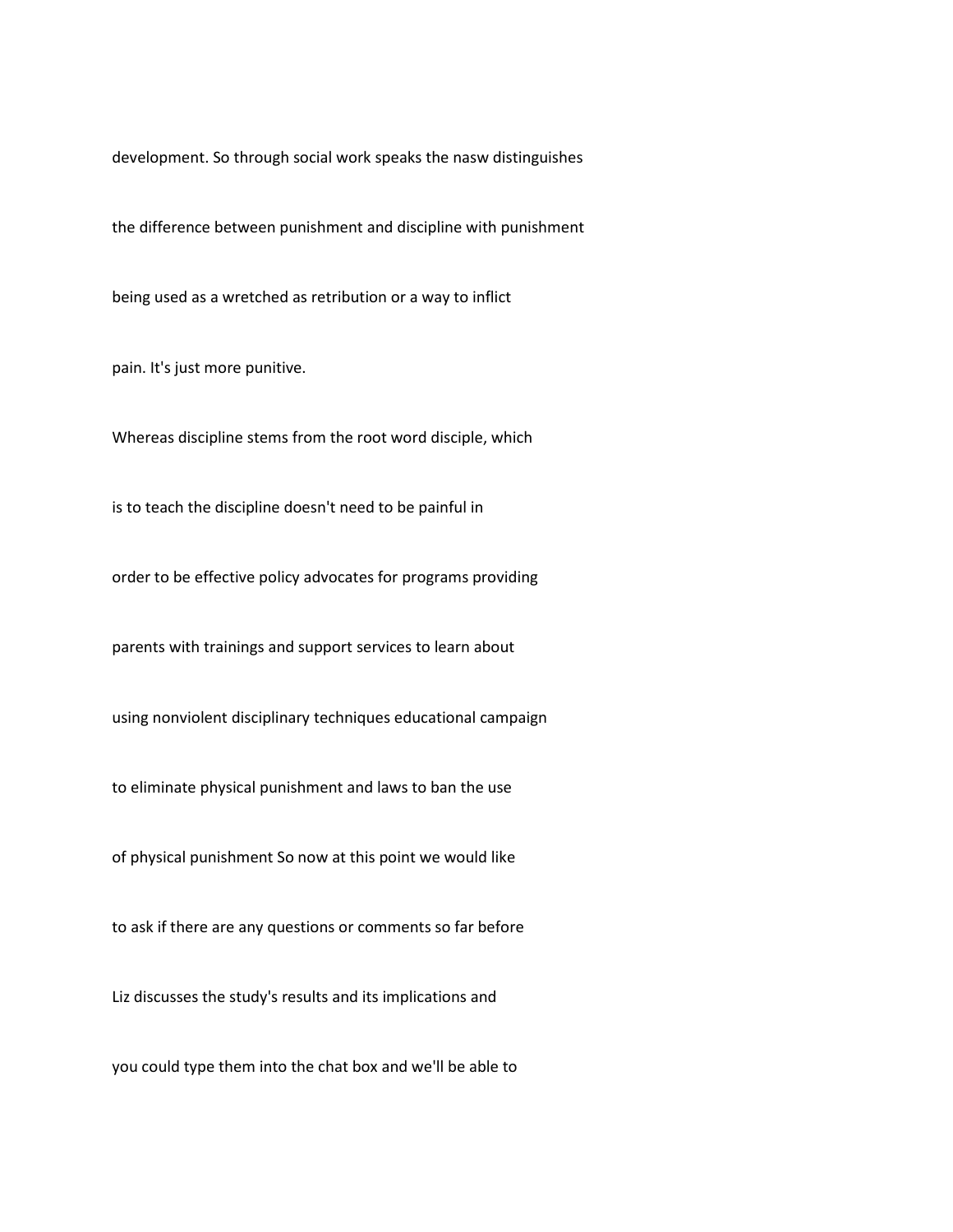answer them at this point.

Let's give people maybe a minute or so.

We ask that if you have questions the please type them in

the chat box now.

Well, people are thinking of questions or chatting them.

I might add that literally there there is a very large body

of literature and the results are really robust.

They're compelling in terms of the risk associated with physical

punishment of children.

One of the interesting things is I researched several of

the countries that now have And corporal punishment and for

example in Israel, it was an issue that went before The Supreme

Court and if you look at those documents the Supreme Court

actually examined a lot of the research done in the United

States. So apparently research done in this country is better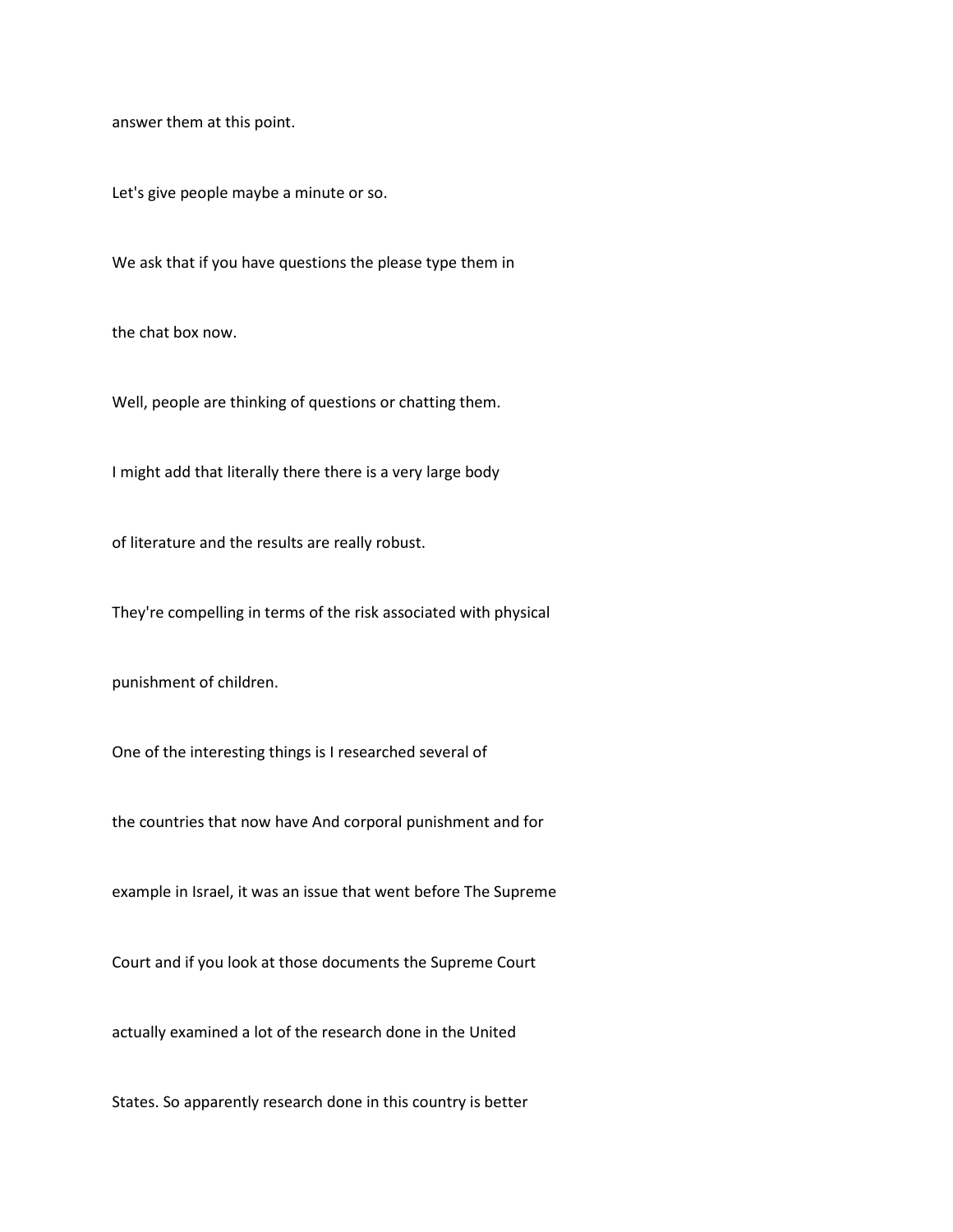known and several other countries than it is here here at

home. I find that interesting.

Okay, there's a few things that are coming up Liz the first

question is about research.

Let's see.

It says opposing your point of view, but I think it's about

may be supporting or reasons.

Perhaps why people might spank or or in support of spanking

so to speak I didn't my research doesn't specifically cover

reasons to spank them.

Is a lot of literature out there.

It pales in comparison to the risks found associated with

spanking but there are certainly some literature that supports

using spanking.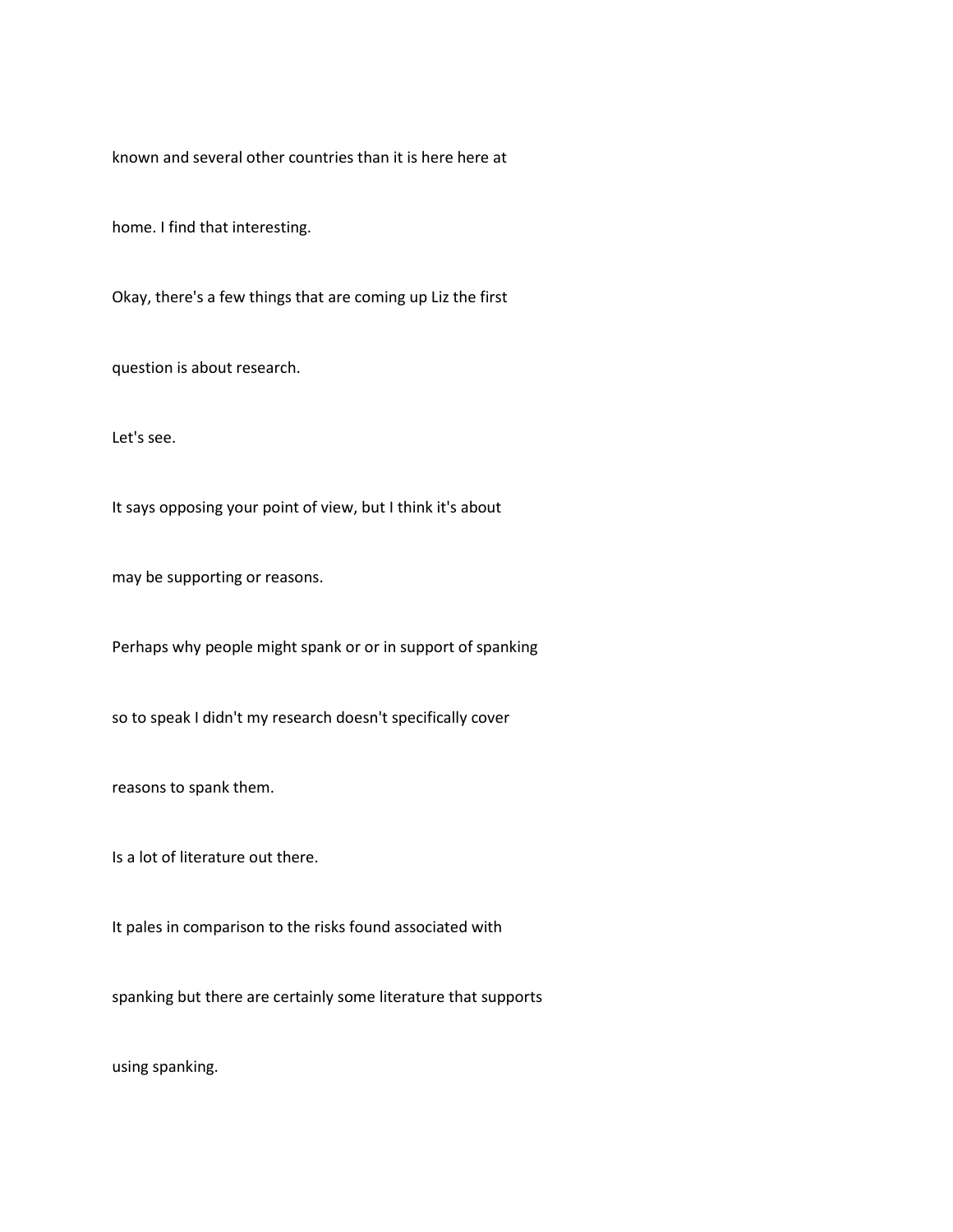There are differences within that literature.

So for example, some of the pro spanking literature says

start when the child is six months old, you know, you start

with babies and and others say no wait a second don't Don't

wait until the child is 18 months old other literature looks

at when when to end it and some say when the child hits puberty

stop using corporal punishment and other punishment goes

on into the teen years.

I research is looking more at do parents spank.

What do professionals know about spanking in the risks and

the literature both pro and con because obviously you've

got to understand all sides of an issue.

I have come down on the side in terms of if I were to make

recommendations, which I do when I speak with parent groups

because the results are so overwhelmingly suggesting.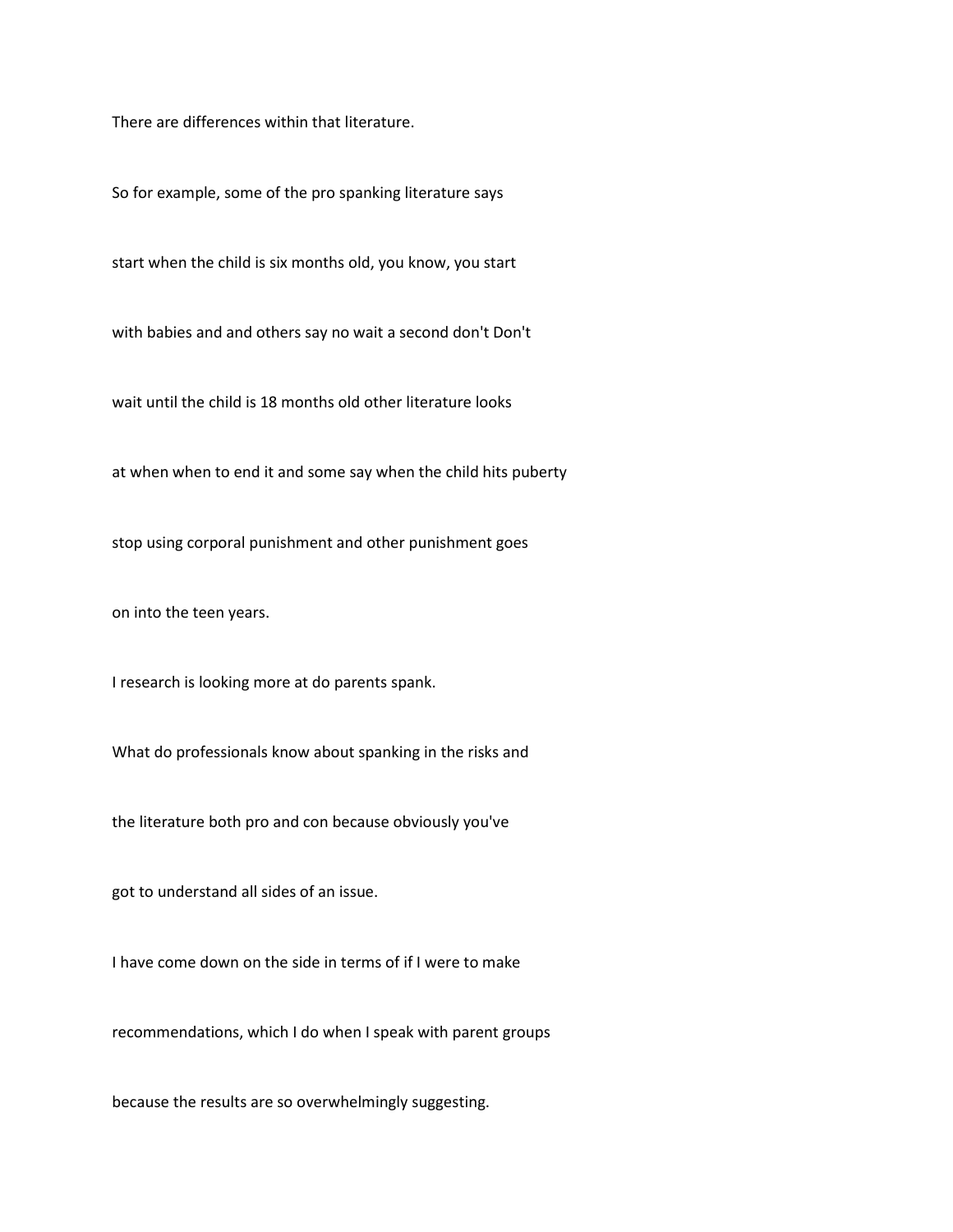on that Since nonviolent discipline methods work equally

as well or better why not choose those because just like

smoking I smoked at one point.

I don't have cancer do I think smoking can cause cancer?

Yes I do and but I couldn't predict the risk, you know, so

yes, some people smoke and don't develop cancer, but do most

people You really want to take that risk that they won't

and the same with making the choice about spanking and adding

on to that and my research through the articles that I found

opposing corporal punishment.

I mean for corporal punishment.

They were not done on actual studies.

It was kind of more of the person's views or trying to refute

some of the other studies that were done.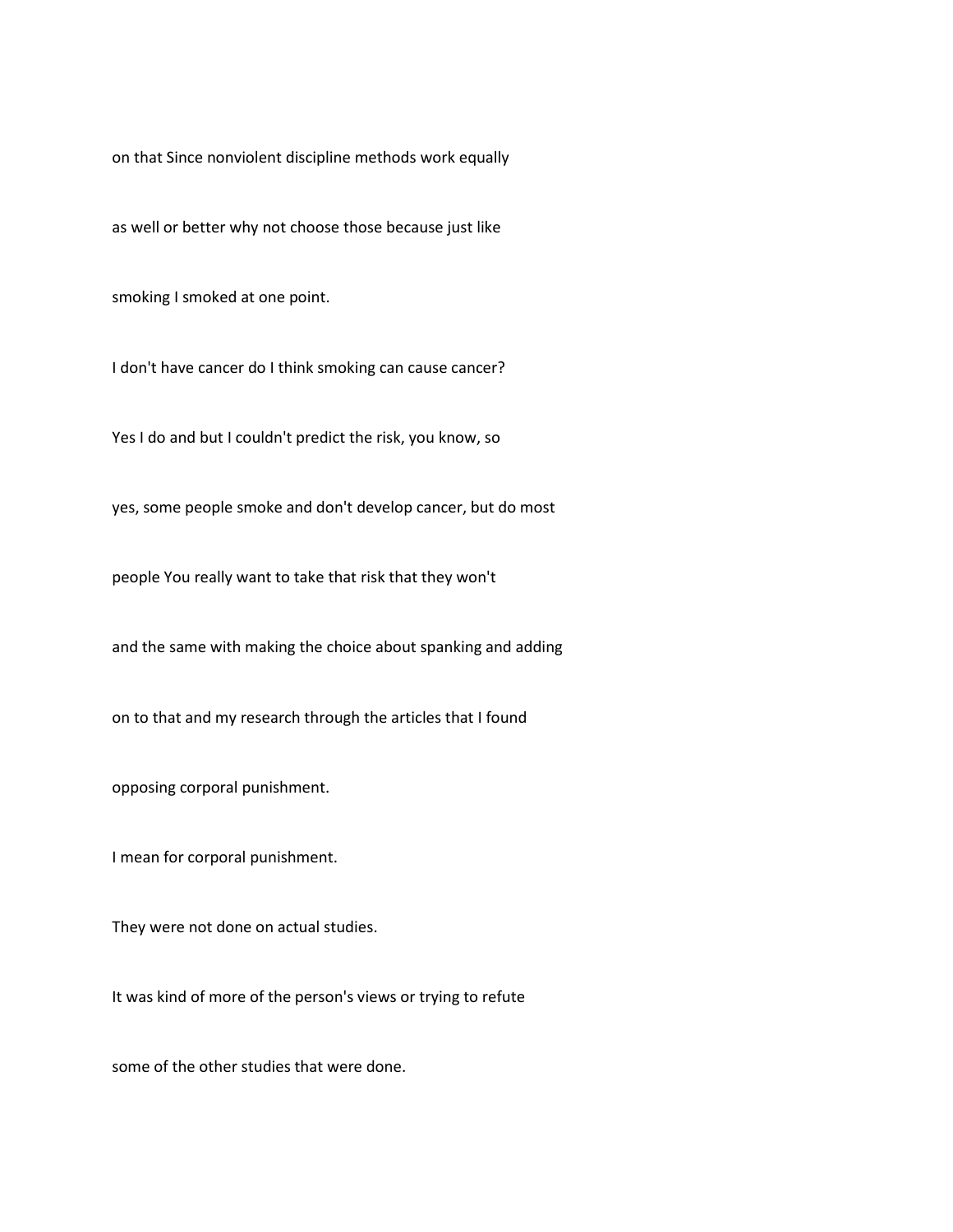So at least for for my own research into the Articles, that's

what I found.

Okay, so there's an interesting comment or question from?

Don as it says at one time spanking was legal in schools.

It is now balanced asking is it now banned in both public

and private schools and close to half of the states still

allow paddling or spanking in public and private schools.

So 20 I think 28 have now banned it in public schools, including

California where we are but 48 out of the 50 states allow.

Corporal punishment in private schools and that is this case.

So in California now, it's interesting that one of the largest

private school systems.

Actually, it's not a school system because it's done individually

different places, but the Catholic church now has a policy

that bans physical punishment of children in its private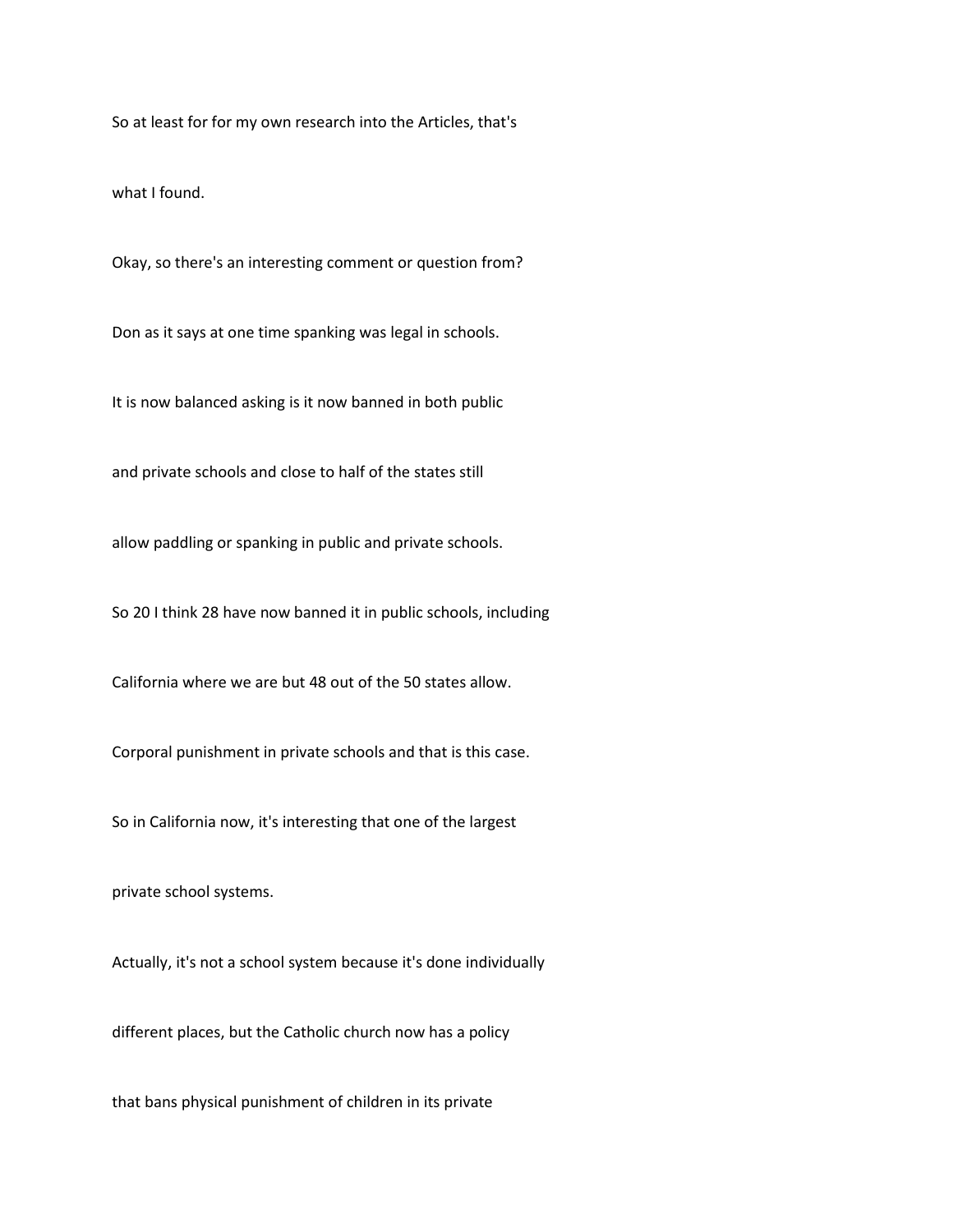schools Nationwide and it used to be very Common in Catholic

schools. So but that's still an area that we also do not

have a national policy in terms of whether children can be

paddled in schools and some schools do believe.

It's a way to motivate learning just yesterday.

I asked him one of my classes.

I teach in the MSW program and I said does anyone in here

think that you would be more motivated and do better in this?

Class if you were corporally punished if you were spanked,

I mean and not that I would do it.

I would feel very uncomfortable.

But you know, they could perhaps go out and search.

So no one bid.

There's a couple of more it looks like more statements than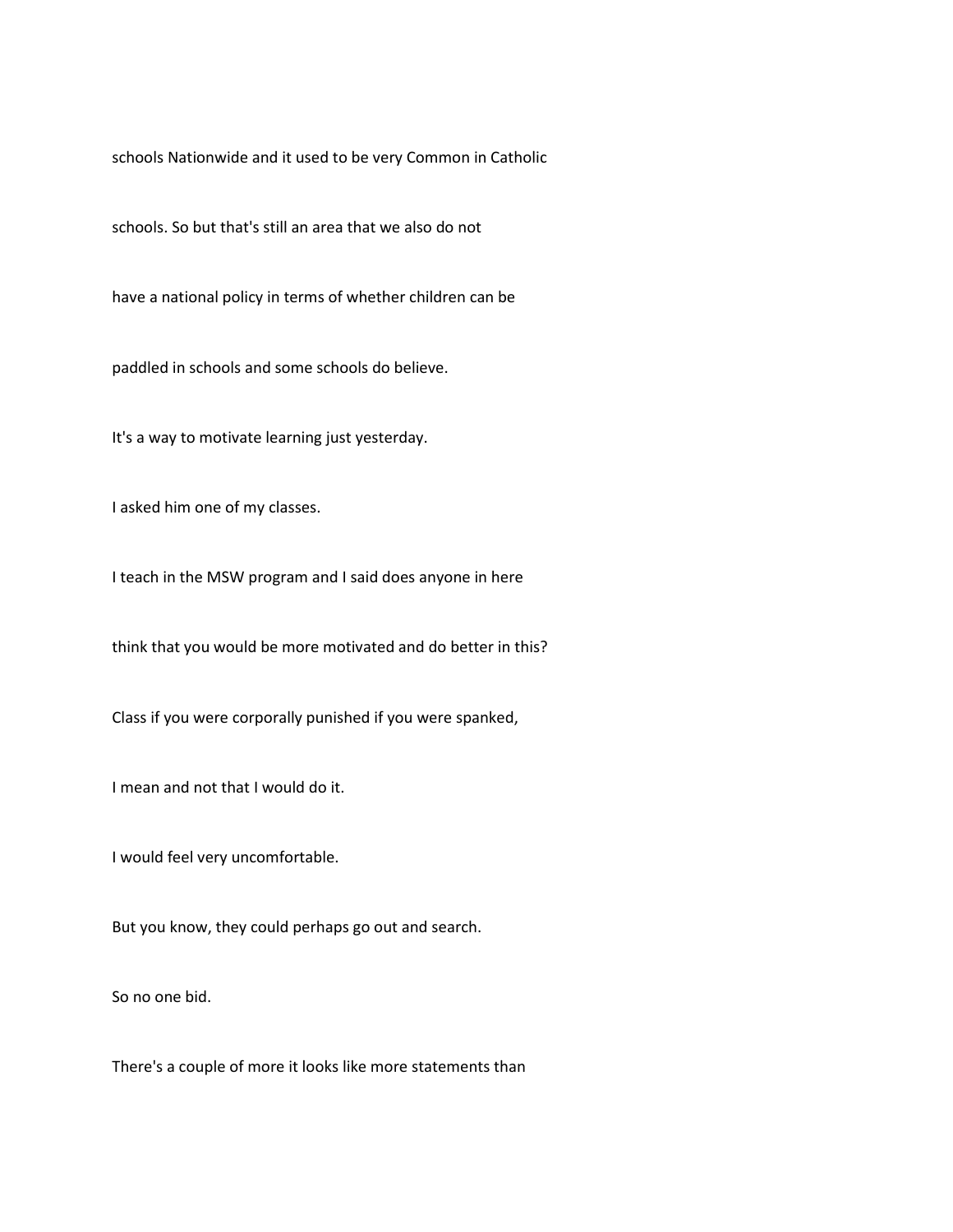questions Liz.

I think this one person and then we'll move onto to the rest

of your presentation is asking about your thoughts about

case law coming out that's overturning child welfare conclusions.

As it relates to sustaining allegations of physical abuse.

you know, I think part of the challenge is that our whole

child welfare system in the legalities are constantly shifting

and morphing one of the reasons why I think that looking

at teaching best practice in parenting, I mean because right

now spanking is legal it is what is considered sub abusive,

but clearly the literature says that children are happier

healthier internalized and moral compass, you know, it has

been said when parents use nonviolent discipline methods

and the research and other countries, for example in Sweden,

their juvenile crime rate has dropped pretty dramatically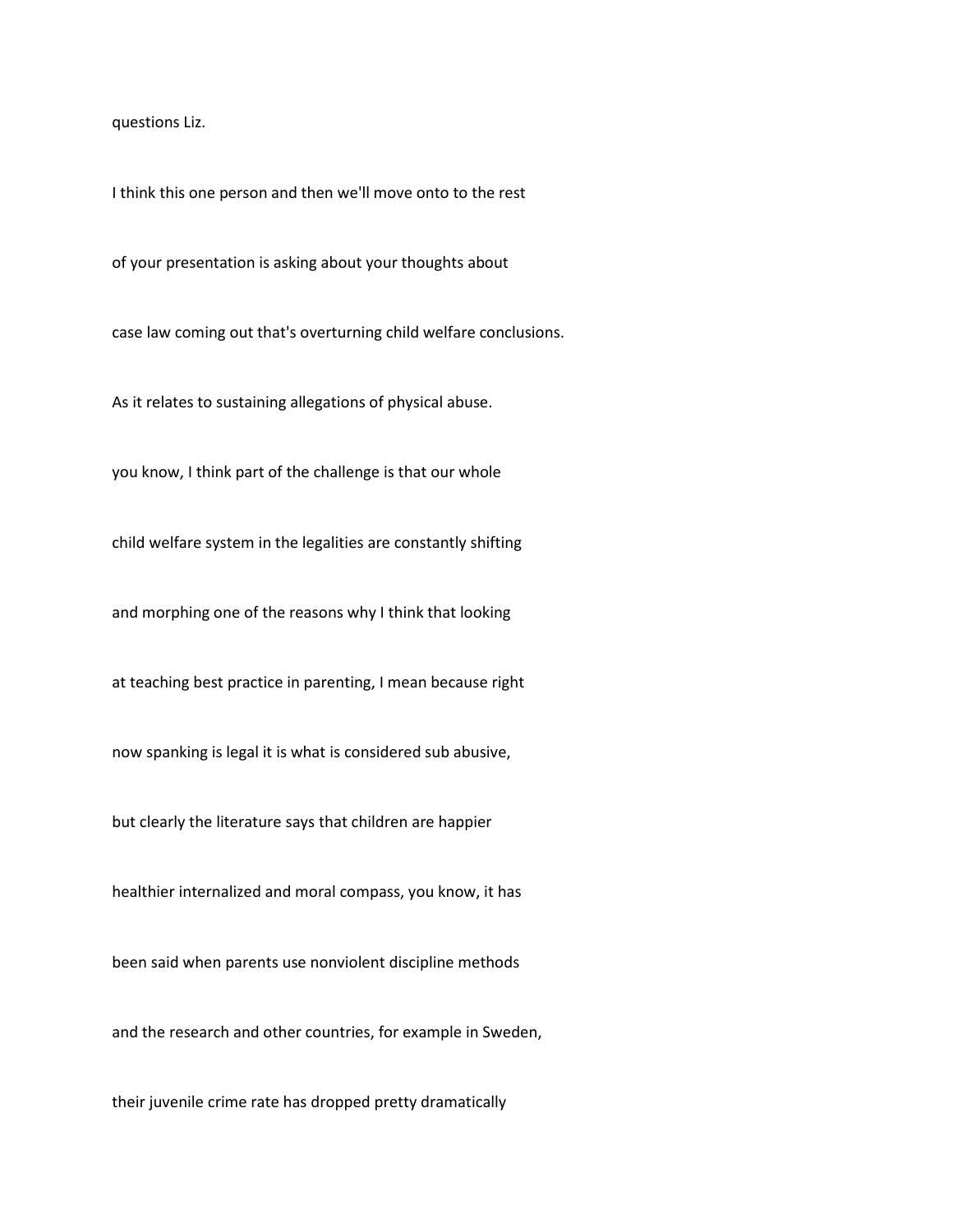since they have at least they have almost two decades of

children who've been primarily raised without being seen

Spanked and so that was an interesting finding because I

think some parents here in the US feel that kids are going

to go wild if they're not spanked and sometimes parents actually

think that spanking is discipline and so not spanking means

you don't have discipline.

So I think that if we were to do a very broad educational

campaign, and so more and more parents viewed that spanking

is not an acceptable way to discipline that we want to use

Timeouts we want to have children make some sort of immense

depending on their age and capacity that we talk to them

that we try to teach them to empathize.

You know, there's there's something that's can be confusing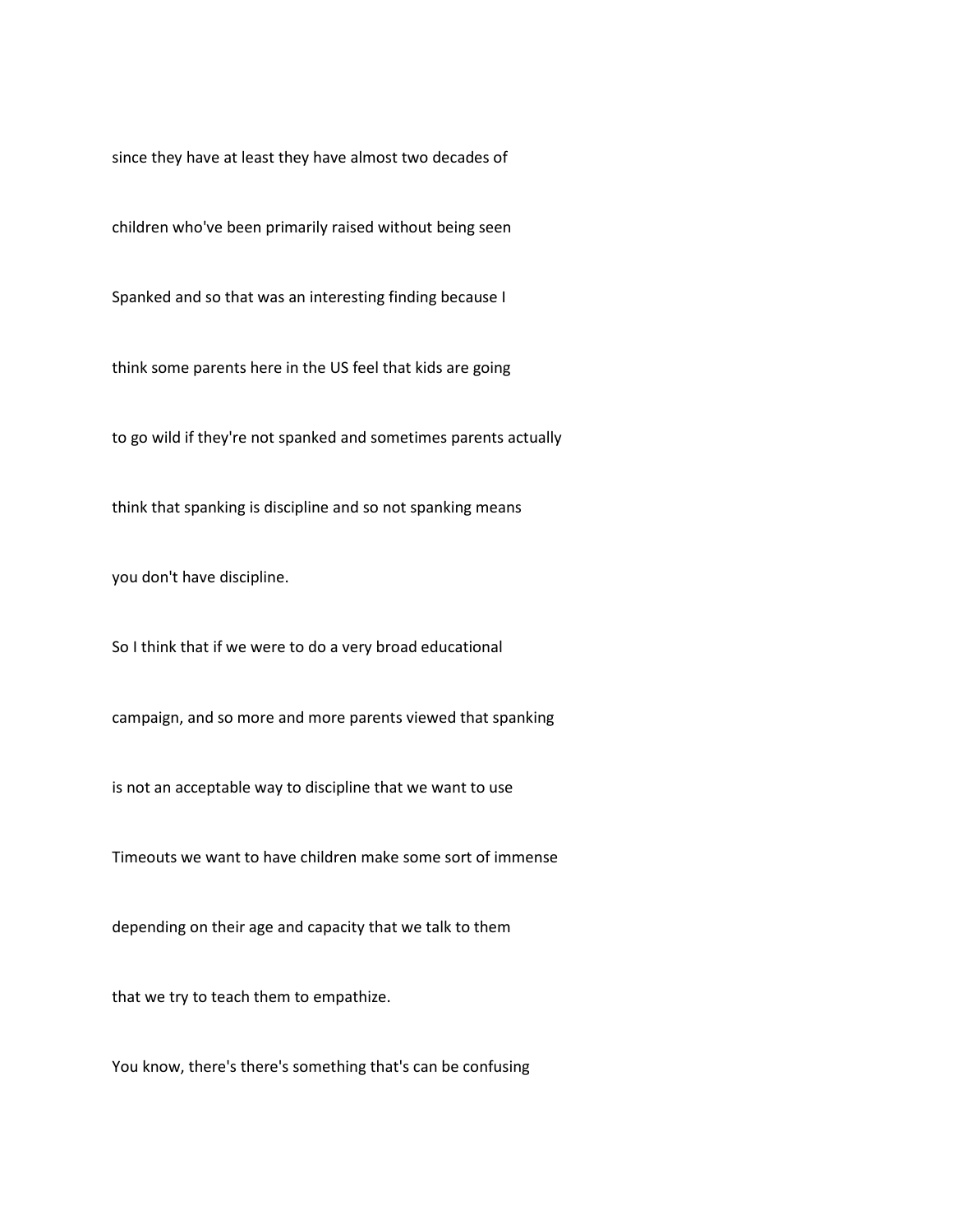to a small child at the small child hits someone and then

it hit him or herself to try to teach him not to hit Joe

someone so and also with that Sweden has also closed for

prisons recently.

So that also kind of continues on not only in the Juvenile

Justice but also through adulthood the other piece in terms

of kind of the hell.

Our courts are responding.

I'm not trying to suggest that corporal punishment or spanking

is and of itself.

Child abuse because it's clearly not.

I just think that we could take one whole group of parents

who are now in what I consider a fairly punitive system,

they're punishing their children.

And so we're punishing them a perhaps remove them from that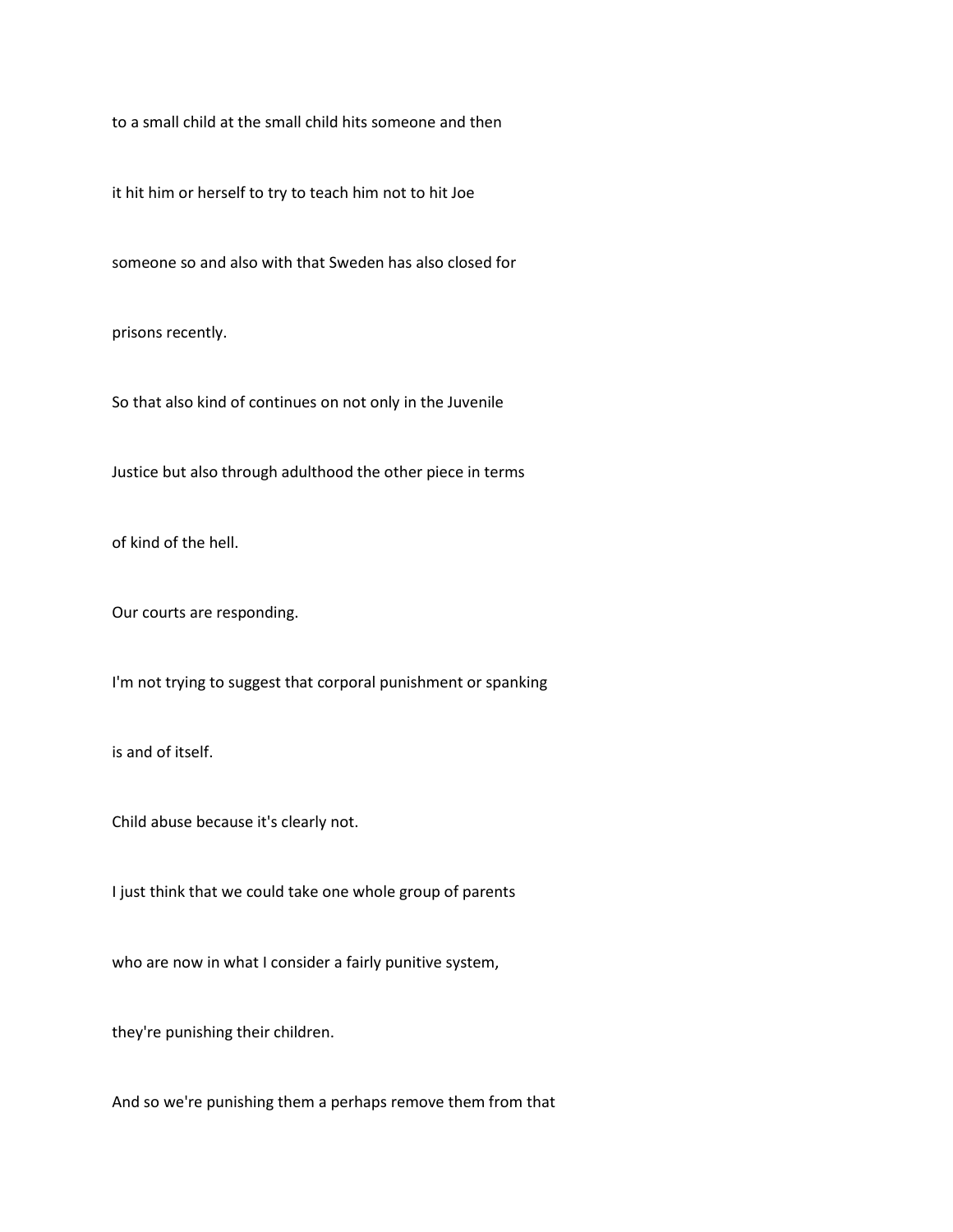system. If they were more aware of parenting choices parenting

strategies parenting methods incidentally in Sweden child

abuse is not Not part of the criminal code.

It's part of what is called the parents code the family code.

And when there is a violation the intent is to provide support

and help for the parent as opposed to criminalize.

So that's one philosophical difference in terms of their

legal system as well.

Should we move on?

Yes, please landscape, thank you.

Okay.

So this next section is going to talk about the results and

I'd like to just start with a research partnership California

State University Stanislaus worked with the central California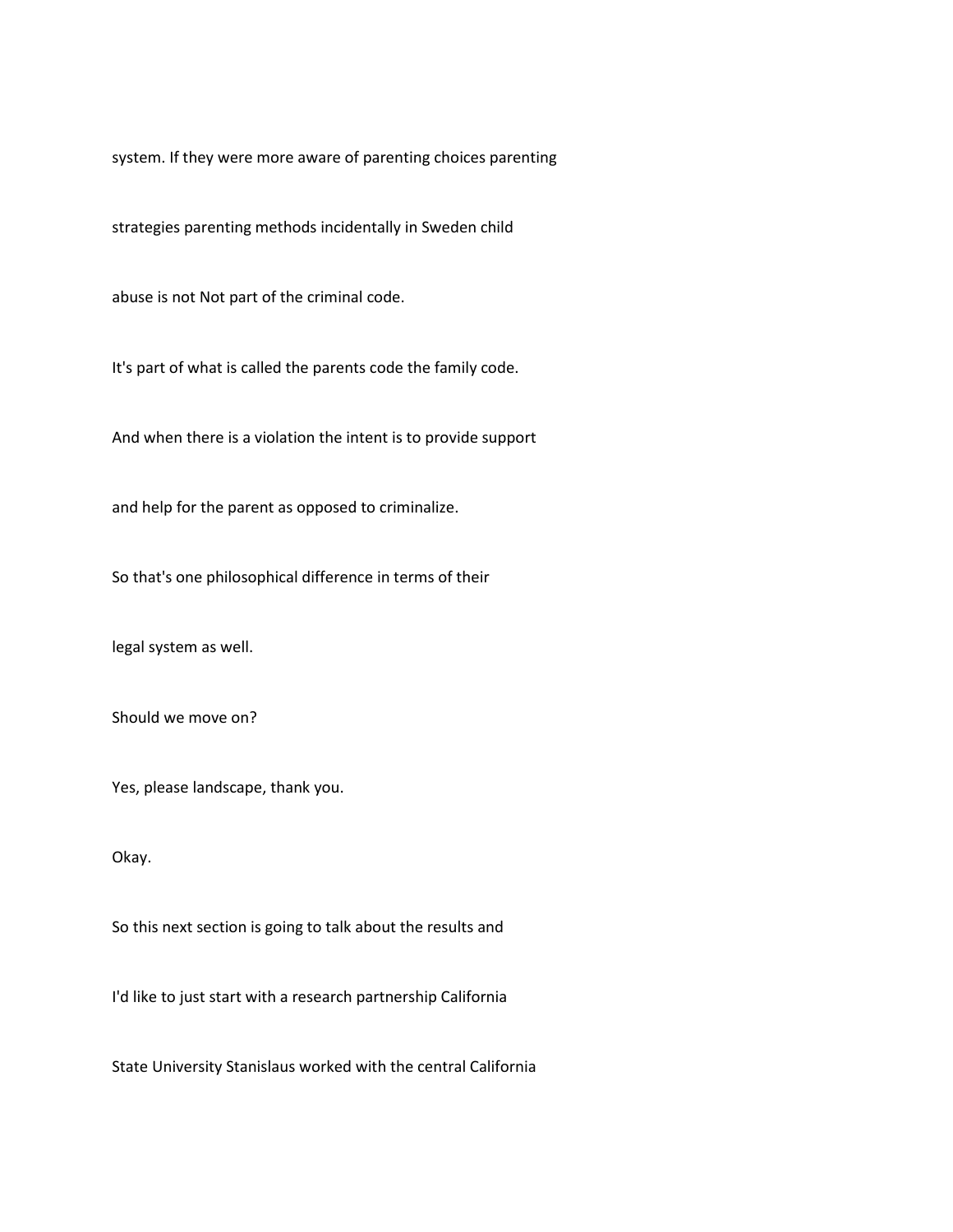area Social Services Consortium, which is much more nicely

said when you call them Cassie, so that's what I mean.

When I say Cassie throughout the rest of this presentation

and I'm so appreciative of all of the county the 12 County

Social Service directors in Cassie who participated in this

study all of the counties participated which is why we ended

up with over a thousand participants and one of the ways

these County directors helped was prior to initiating the

research. They sent a letter to every single worker child

welfare worker saying that the workers were going to receive

a survey and ask them to please participate and and sharing

that it would be anonymous and that their opinions were important.

So if you look at the map on this particular slide, you'll

see the darkest area is the Central Valley which is where

the survey took place.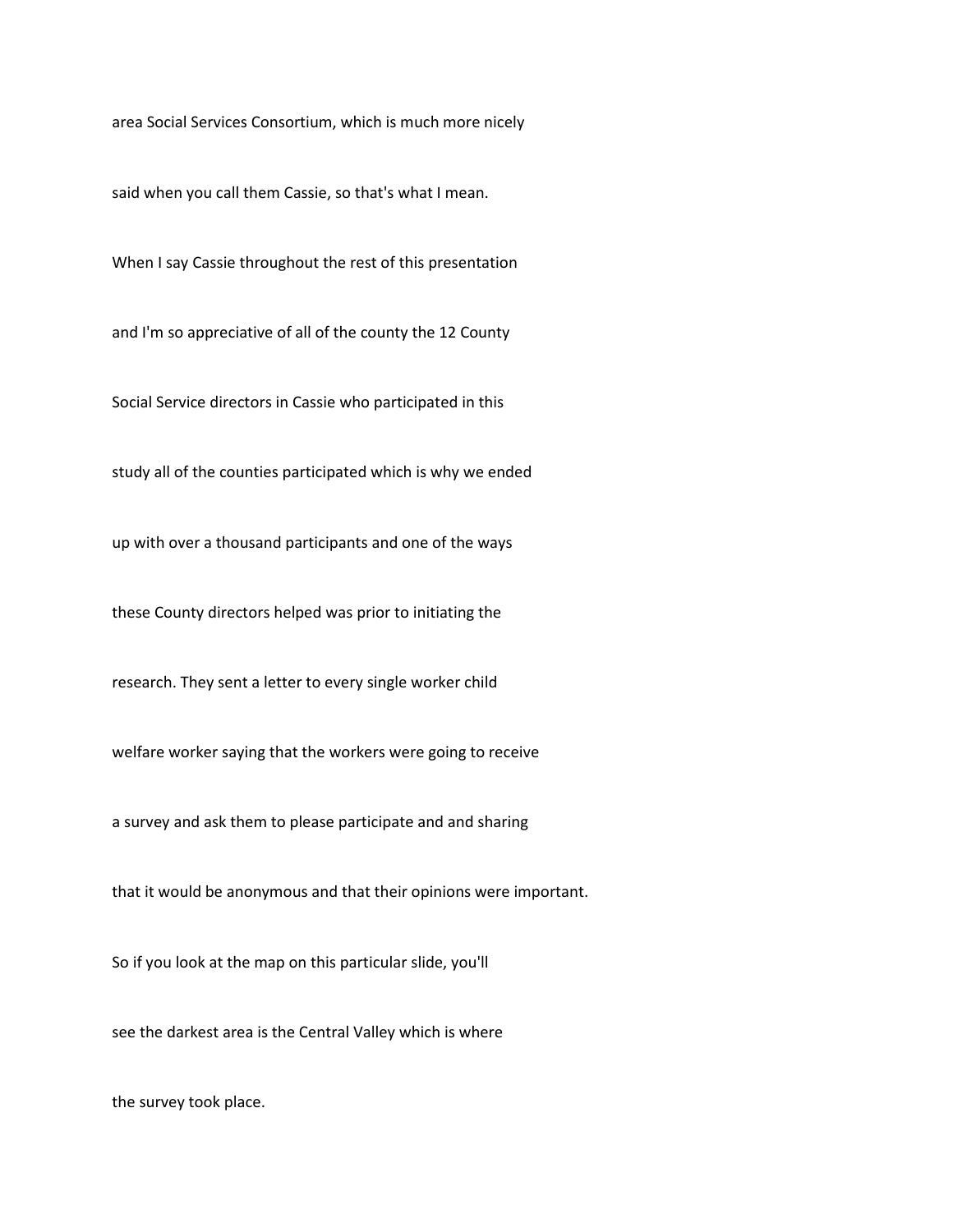And I think the purpose of this slide is to just reinforce.

I know everyone knows it but child welfare is really large.

It's a very significant issue in this country.

It affects many many children and families at any point in

time or at least on September 30th 2012.

We had almost 400,000 children in foster care.

That's out of over 680.

Thousand children who were victims of maltreatment and approximately

1500 plus of the children died from abuse and neglect in

the United States here in California.

We have over fifty five thousand children in foster care

in in Central Valley that the area of our research there

were over 8,500 children in foster care, California receives

almost 500.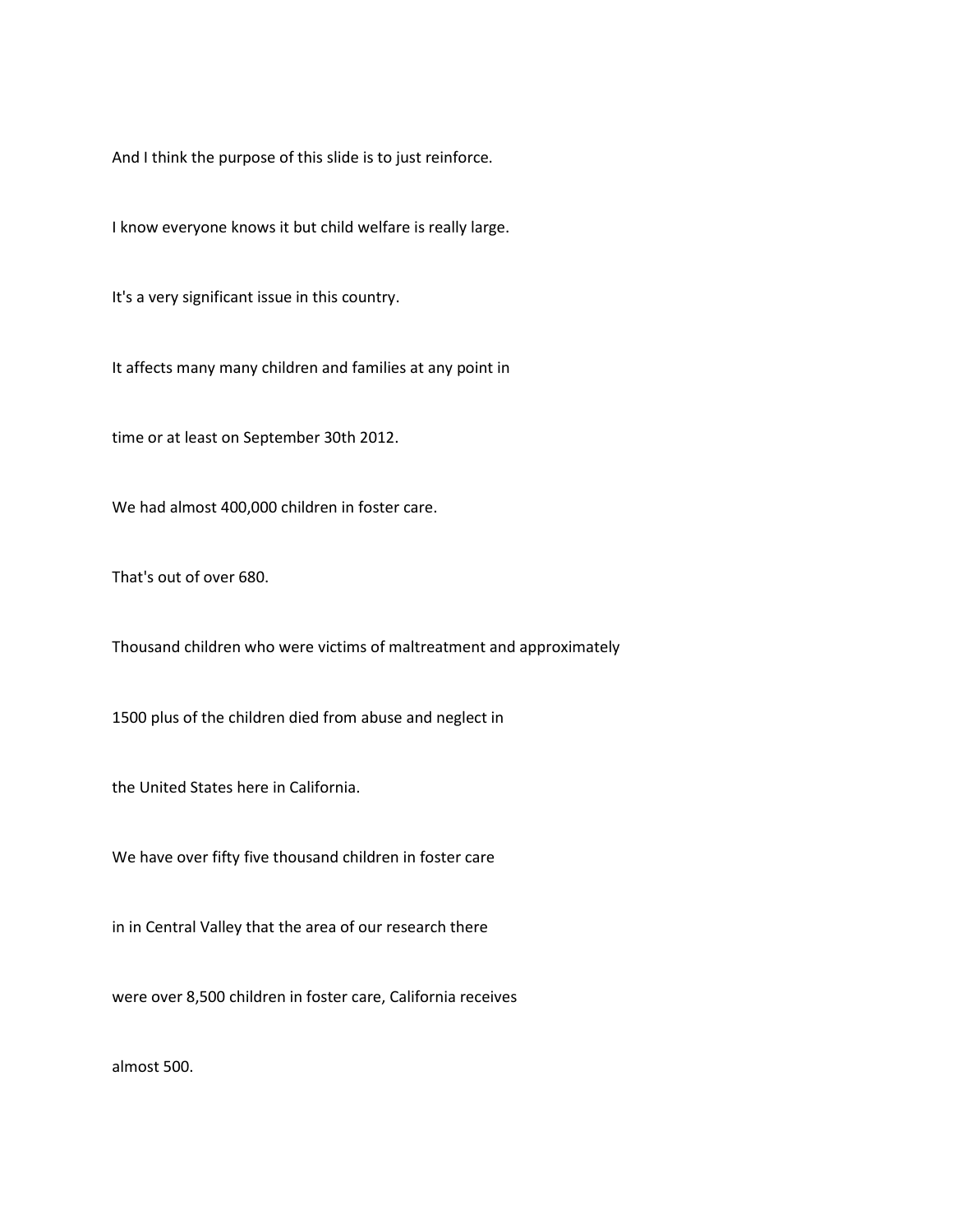A thousand reports allegations a year of which over 81,000

are substantiated and out of that is figure than the 55,000

who end up in foster care.

It's a very costly business and I'm calling it business because

opponents of child welfare systems accused the whole system

of being away, too.

story families if you look at some of the anti literature,

which is somewhat painful for many of us who are motivated

with an intent to help preserve a families to help children,

so but its controversial and as you can see a hundred and

three point eight billion federal and state and dollars go

into child welfare, annually and in California, it's 6.4

billion or it was in 2009.

A little bit more about the history of this particular research.

The survey instrument itself was adapted from one developed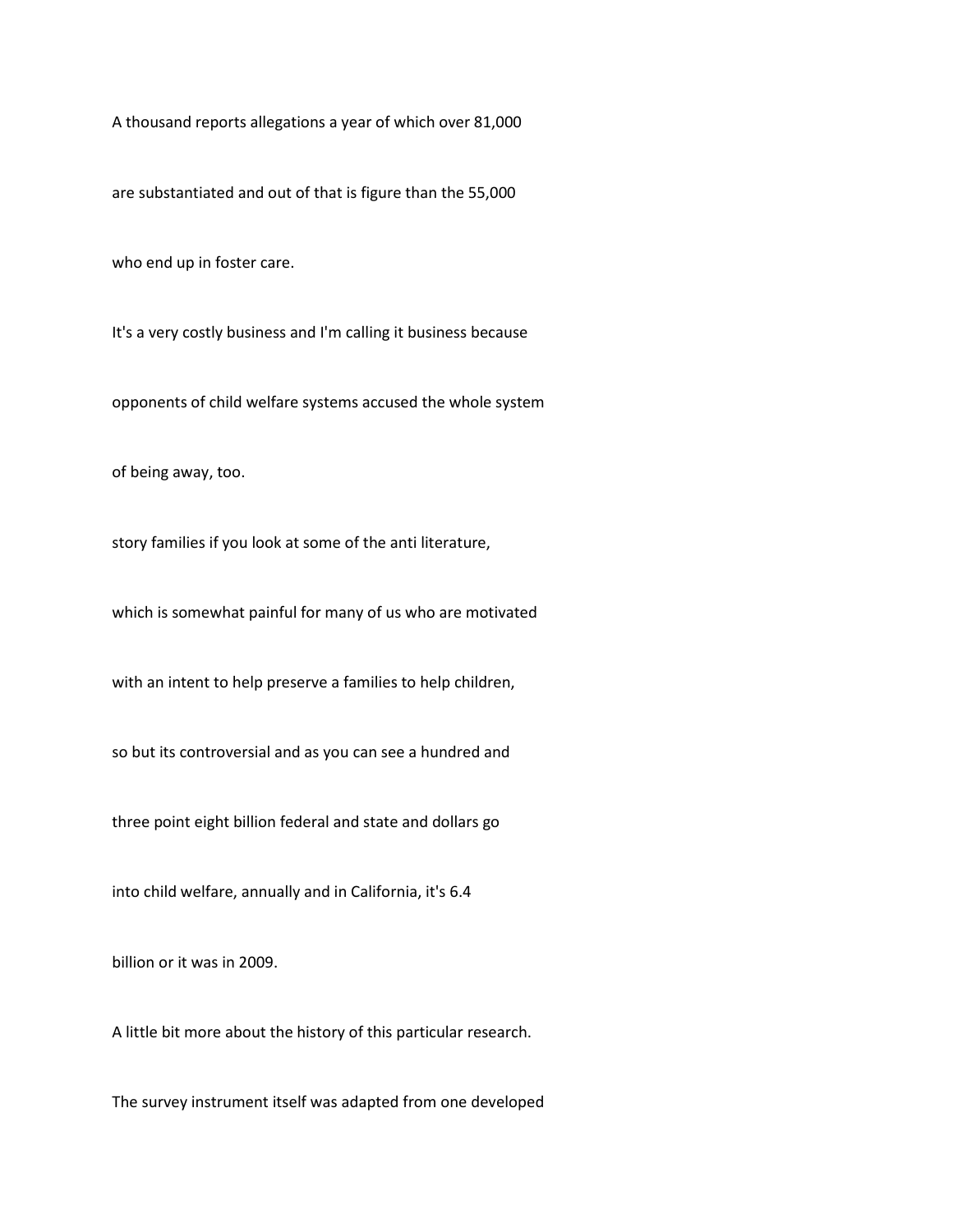by the American Academy of Pediatrics who periodically wants

to know what your pediatricians feel about corporal punishment

of children.

We took their instrument.

We ask Cassie members to provide input and so it was edited

to better reflect child welfare per se and as I mentioned

earlier are all of the child of counties agreed to participate

I can't thank them enough because you know, when you volunteer

or agree to participate with your organization and research

don't know what the results are going to be, you know, so

there's some risk to counties.

What if we look bad how do our workers compared do other

workers? So it was really important that we had a positive

relationship and I think one of the most peace important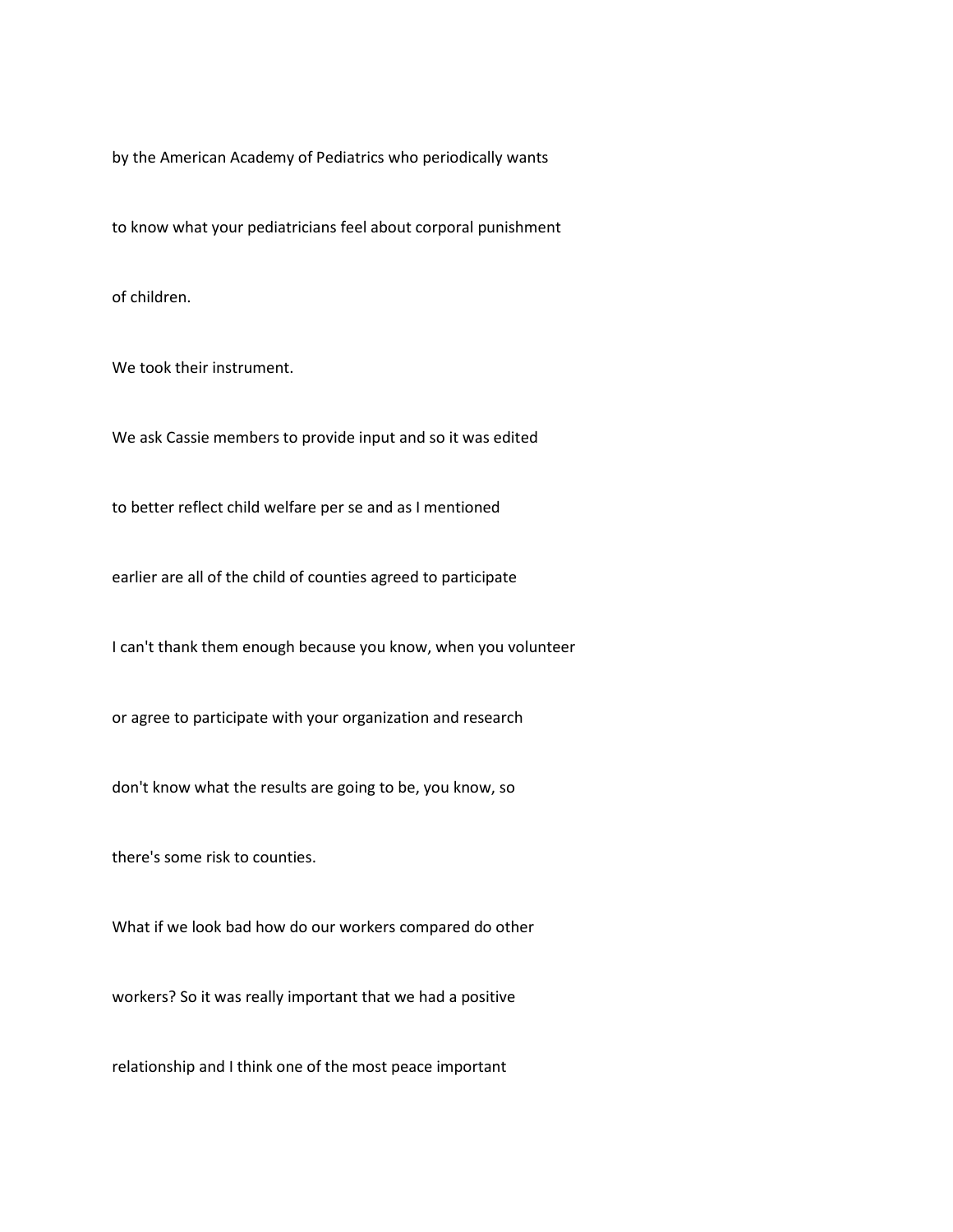pieces In that was framing the issue that the intent of this

survey is not to do to blame to point fingers fingers.

The intent of the survey is to really understand what do

child welfare workers understand and know about corporal

punishment of children about spanking and hopefully we can

use this information to do a better job with our system and

better help children and families because I think isn't that

what it's all about.

So we'll go right now to the survey results 1125 participants

took the survey which was a 65% a response rate, which I'm

really pleased with the survey was mailed out to 17:30 child

welfare workers.

So 1730 was potential and it's interesting because the counties

that we surveyed range from Eleven workers to 456 workers

some counties are as you can see large small we had Urban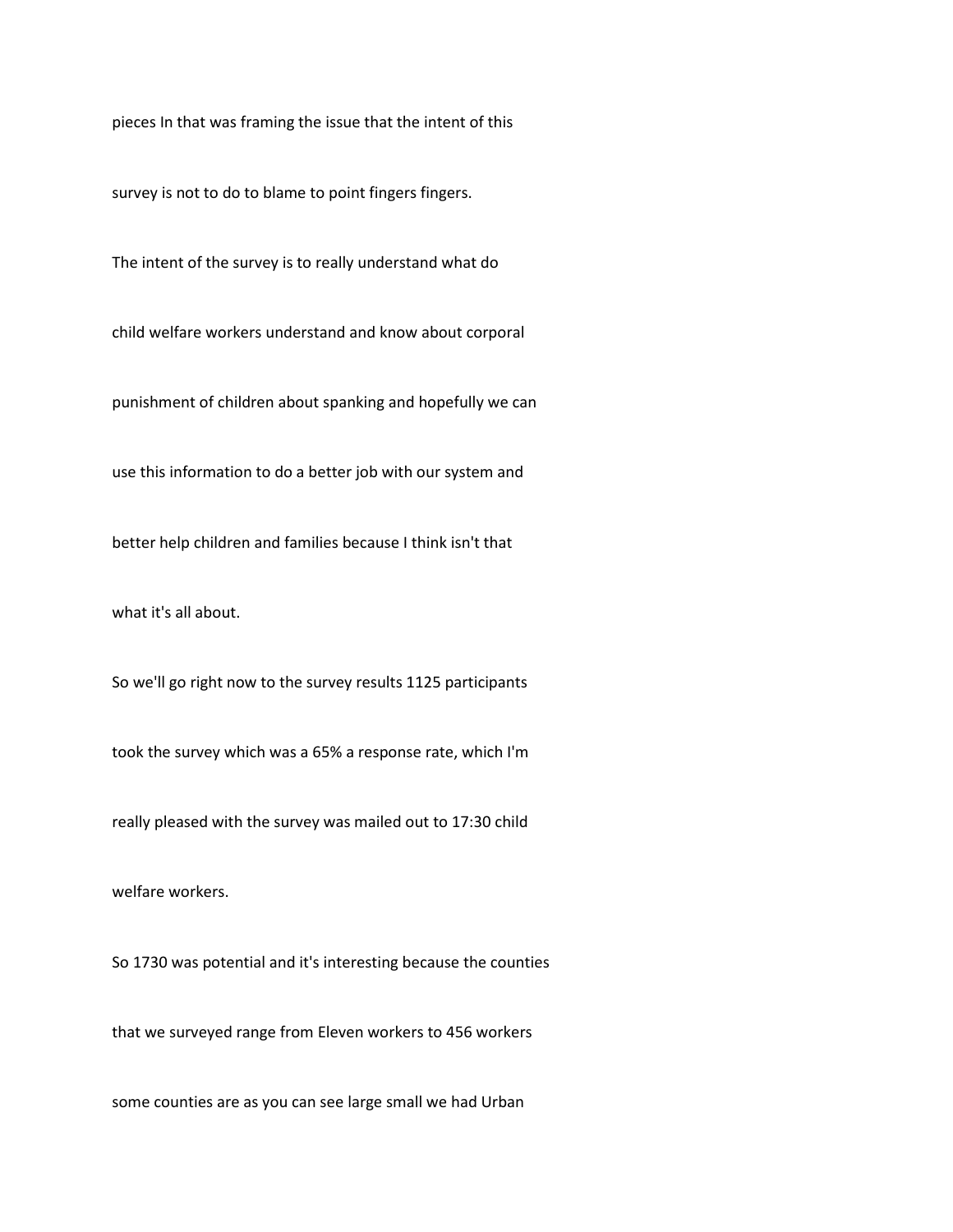counties rural counties.

So the results may not be representative of all of California,

but there were you know, there was quite a bit of diversity

in terms of population and counties in the counties that

we did survey looking at the demographics as you would probably

predict the vast majority of depart of participants were

female slightly over 80% There was a bell-shaped curve for

age and experience in child welfare.

The largest group of age was 32 % were between ages 35 and

44 83 percent of the workers were between 25 and 54 if we

looked at experience and we looked at ranges of And so from

0 to 5 years about 25 percent of the workers fell in that

category. A third of the workers had worked in child welfare

between five and ten years and over forty-two percent of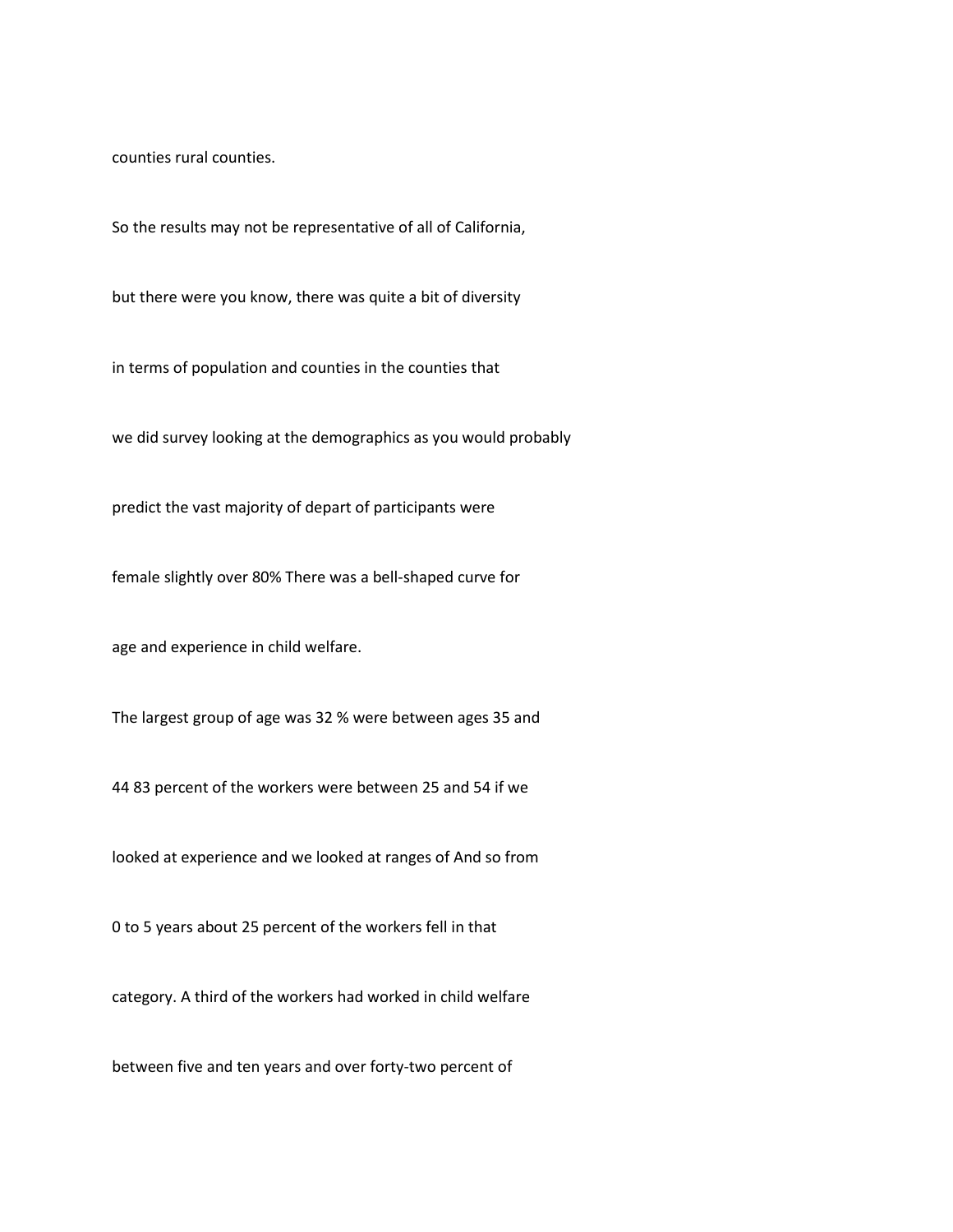the workers had been in the child welfare for over 10 years.

So there's quite a bit of experience with the majority of

participants. We also looked at population and ethnicity.

And as you can see from the the chart, we fairly closely

modeled the demographics in California.

However, there are twice as many Asian in our California

population as show up on this as participated in our study.

we also ask about religious affiliation because some of the

research suggests that religious connection influences, whether

one supports or opposes corporal punishment with some Churches

organizations bodies taking a strong stand opposing corporal

punishment, like the the Methodist Church has policies in

place which asked parents to use nonviolent discipline methods

and some of of the religious organizations churches actually

build corporal punishment in as something that they feel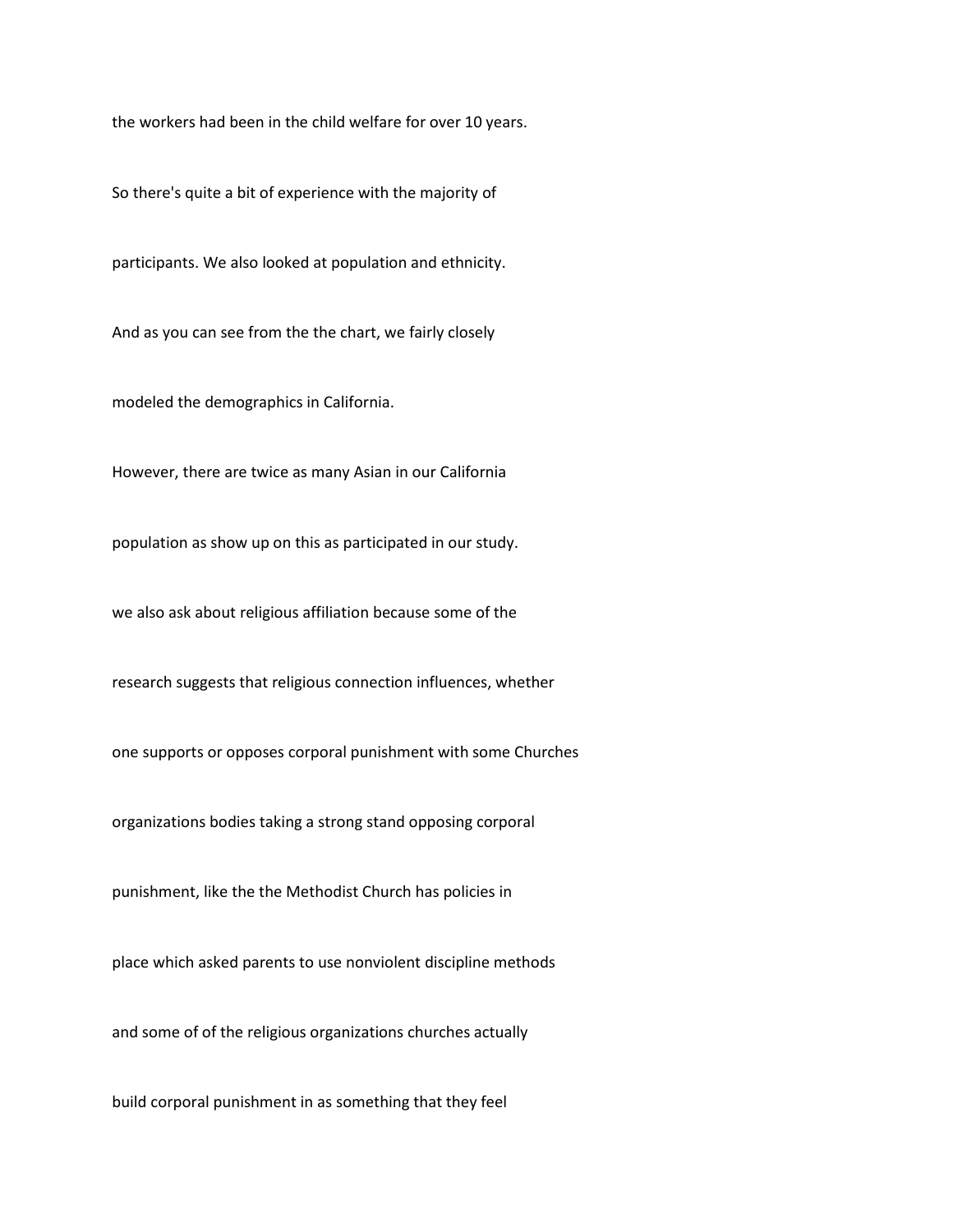is perfectly acceptable for their particular their members

to engage in and 95 90 percent of the respondents identified

as either Protestant or Catholic.

We gave people the option not to state in about seven percent

chose that option.

We the participants were well-educated group nine out of

every ten had a bachelor's degree or higher over half headed

pain their master's degree and almost half of them had their

highest degree in social work about 8% held a professional

license. Primarily LCSW use or mft S.

We also ask their So a series of the questions were more

personal like religion and Etc.

We asked their personal opinions of use of corporal punishment

or spanking and we found that 72% support spanking about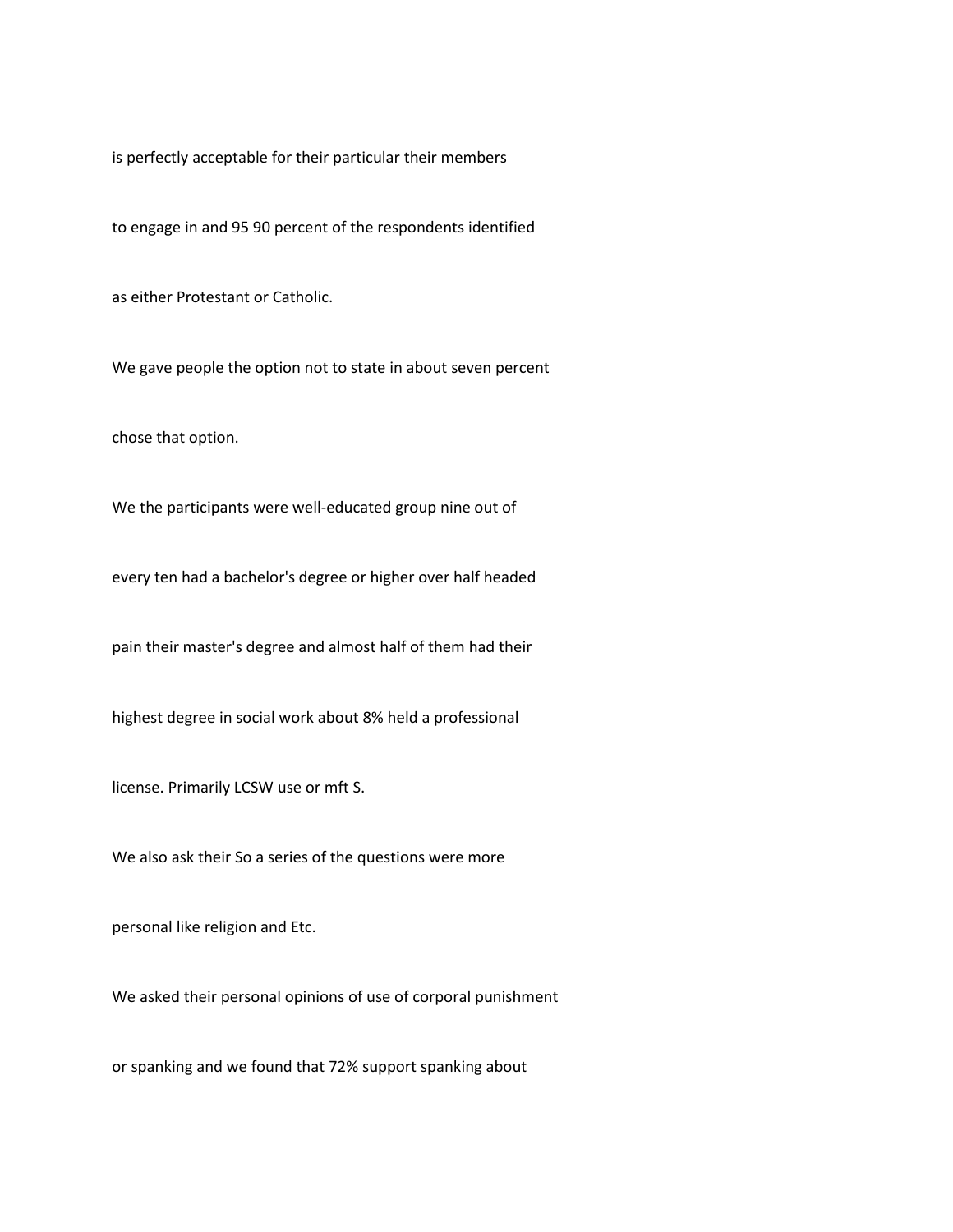a quarter opposed spanking and five percent said they were

unsure we wanted to know is this distribution change between

those who had a social work background, which is my background.

Or other disciplines and there was really no significance

based on discipline.

Now interestingly those who had a major in criminal justice

showed the lowest support for spanking, but it was a relatively

small number of percent of participants, so it wasn't significant.

we also asked participants about the discipline methods that

they experienced when children and those with children which

are 75% of the participants in this study what they use with

their own children and the figures you don't are more than

100% because we asked them to check all that apply so you

can see by this that Slightly over seventy percent received

corporal punishment or spanking when they were children and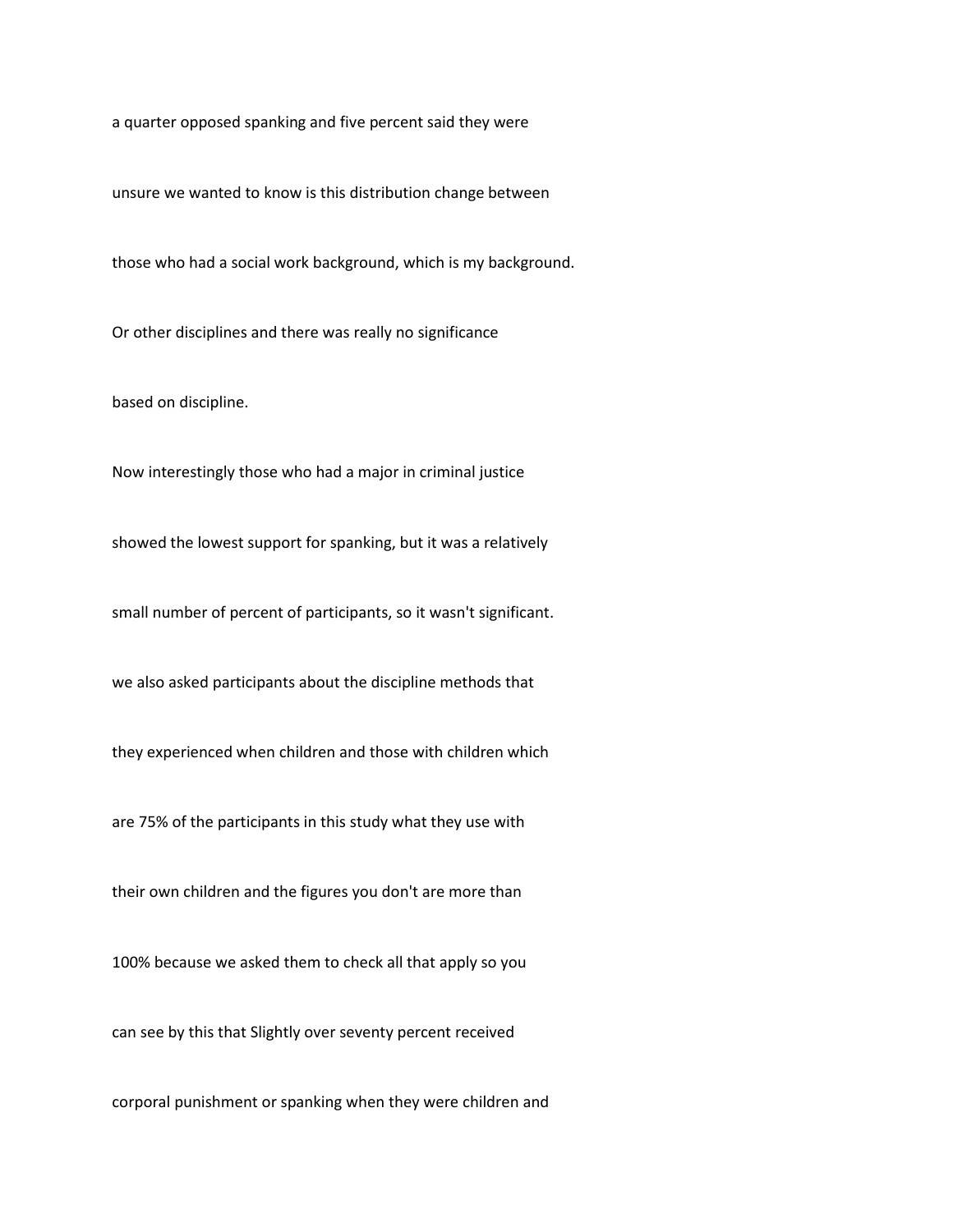40% continue to use thinking with their own children.

One of the interesting findings.

I thought was positive reinforcement, which is the next to

the last item that about 40% had received positive reinforcement

when they were children, but that jumps to 76 percent in

terms of using with their own children and positive reinforcement

is a philosophy where rather than focusing on just the negative.

What you really want to do is focus on the positive when

things when children do something well, like I really appreciate

that you put the dirty towel in the hamper as opposed to

leaving it on the floor.

That's personal.

Okay.

I'll move on And in a brief summary at this point, we found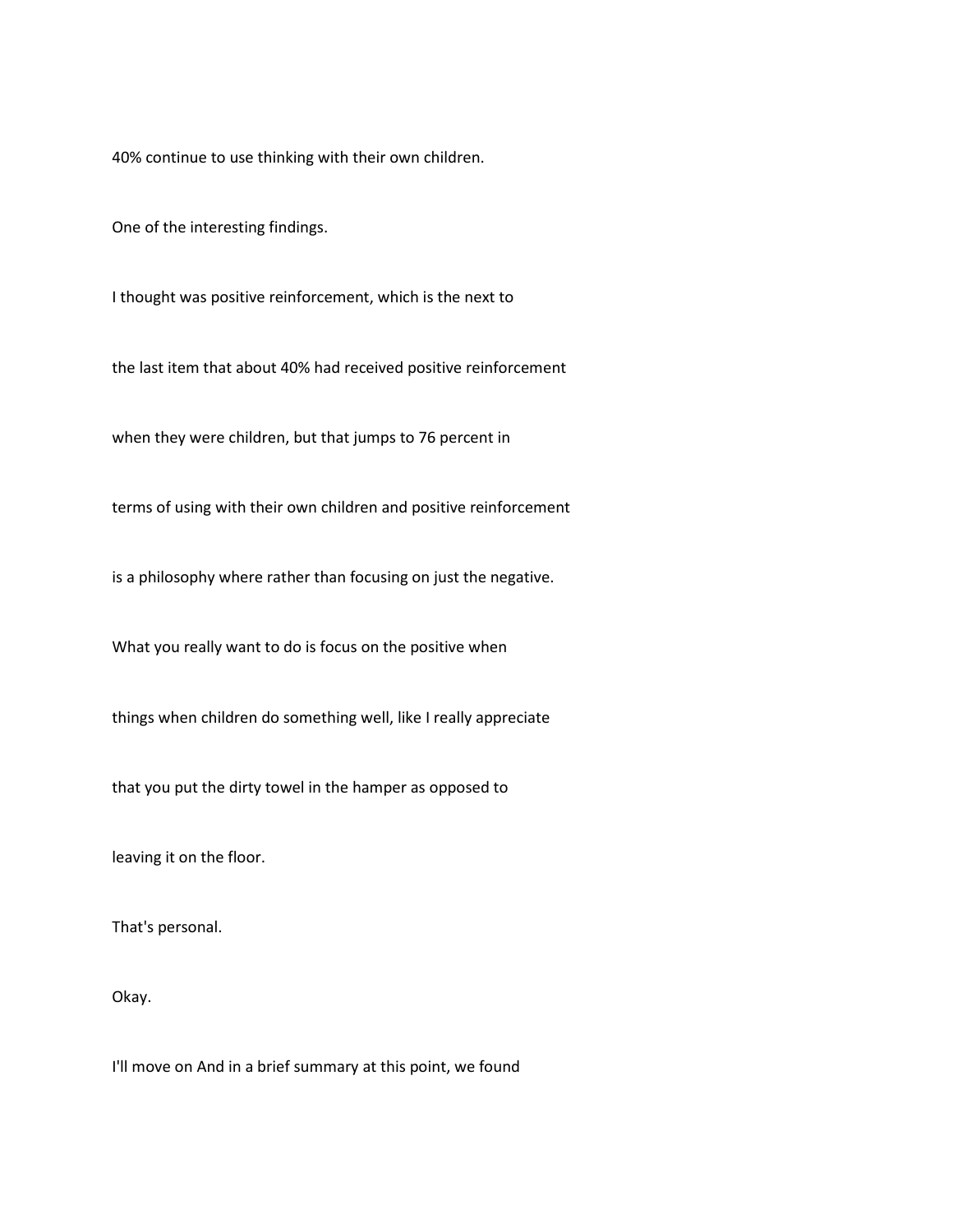that personal opinions on corporal punishment weren't linked

to age social work education licensure years of experience

or racial or ethnic identification.

In fact, there were only two areas in which there was an

influence and that is that men were more supportive.

The males who participated were more supportive of spanking

and that those who were spanked as children were more likely

to support spanking as as an appropriate child rearing method.

This is a good point to ask a do any of these results surprise

you at this point do they really do they reflect a your experiences

either personally or in your work?

Anyone have any particular comments or questions this point?

So those you'd like them to type something in a chat box

if they like to respond to this these questions.

So if you like to respond to the questions and purple do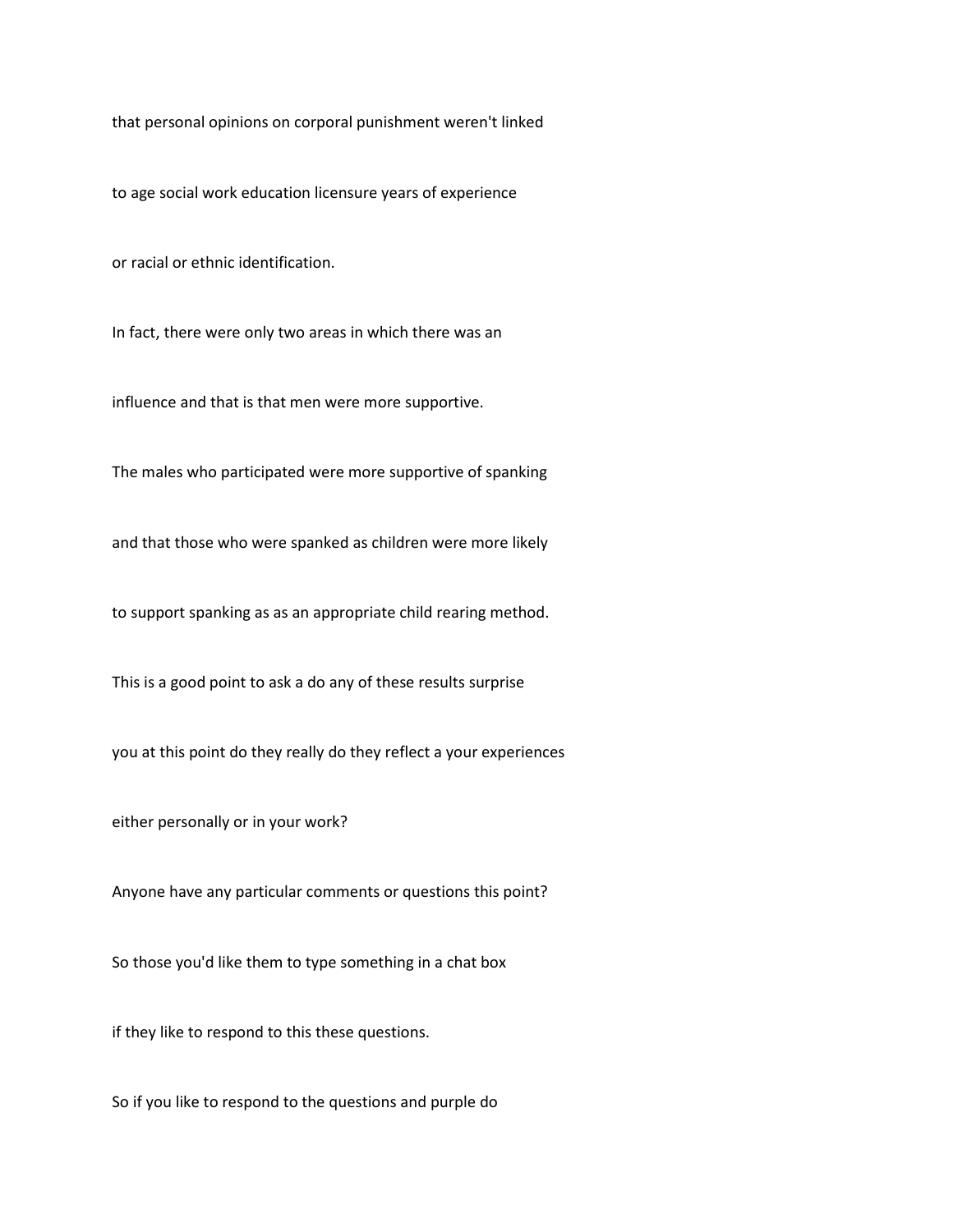any of these results surprised you do they reflect your experiences.

You can type them in the chat box.

There is a little bit of a delay last time.

So let's give people a minute or so.

I think I feel a little bit ambivalent which is why I like

this question.

I think that we all grow up like yo Lisa earlier use the

metaphor of Smaug.

We are exposed to the dominant beliefs in a culture and you

know that metaphor says essentially you you breathe smog

in whether you're aware of it or not.

And in this particular case, it looks like people in child

welfare are influenced by The same sort of beliefs and Norms

that the general population is so that part doesn't surprise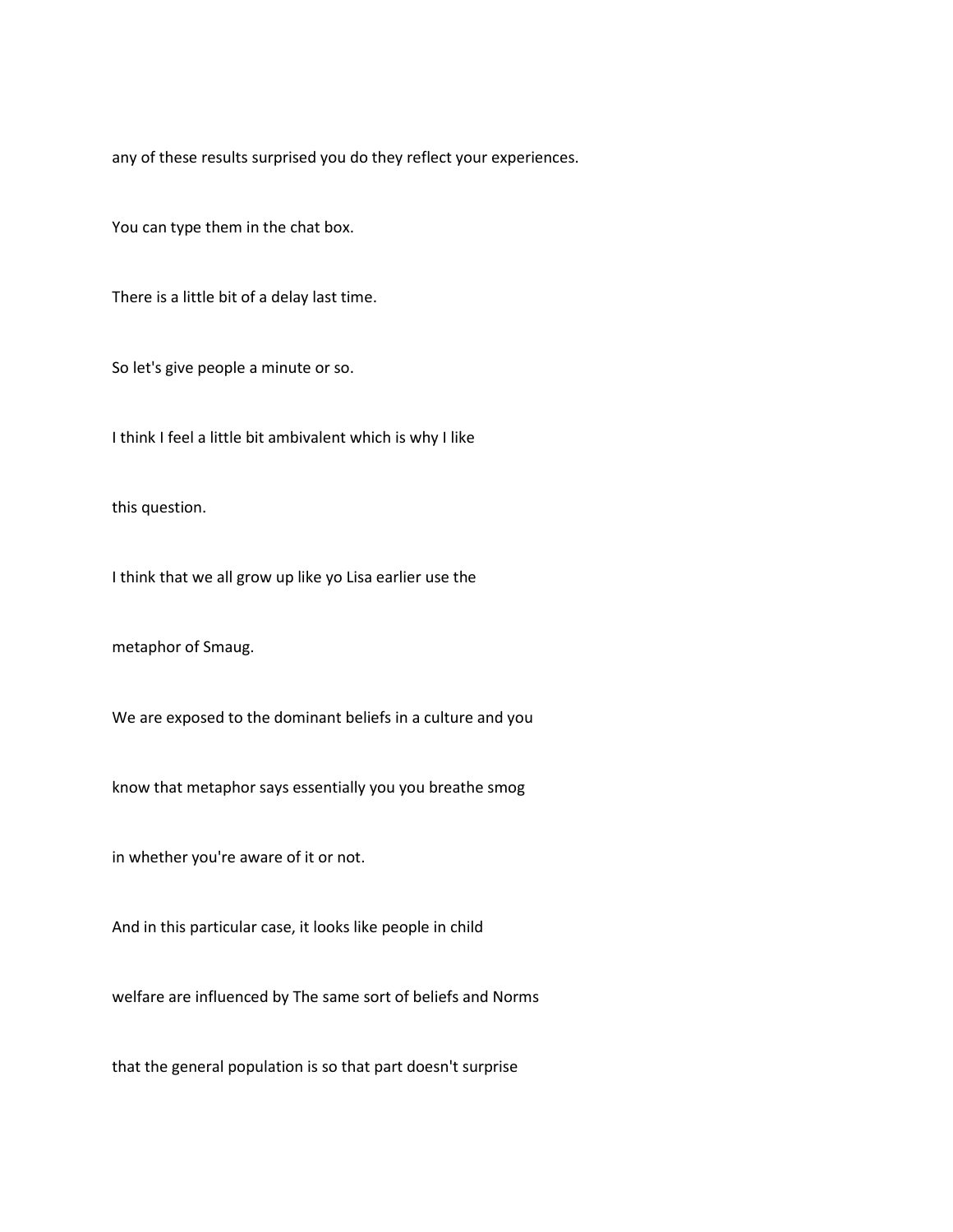me. I think what surprised me a little was that we may not

be teaching or doing as good a job in terms of teaching about

the actual results of physical punishment of children or

best practice in terms of disciplining children.

And and so that those results also mirror the general population

findings So there's a couple of responses one person said

that she's surprised that so many social workers agree with

spanking. Another person responded that they also teach at

the at the MSW level and many students report that they were

spanked themselves as children and that experience influences

the way that they look at Family situations.

Yes.

Yeah, and I'm guessing in the practice some of the early

National surveys basically said are there times when a child

needs a good hard spanking and a significant population percent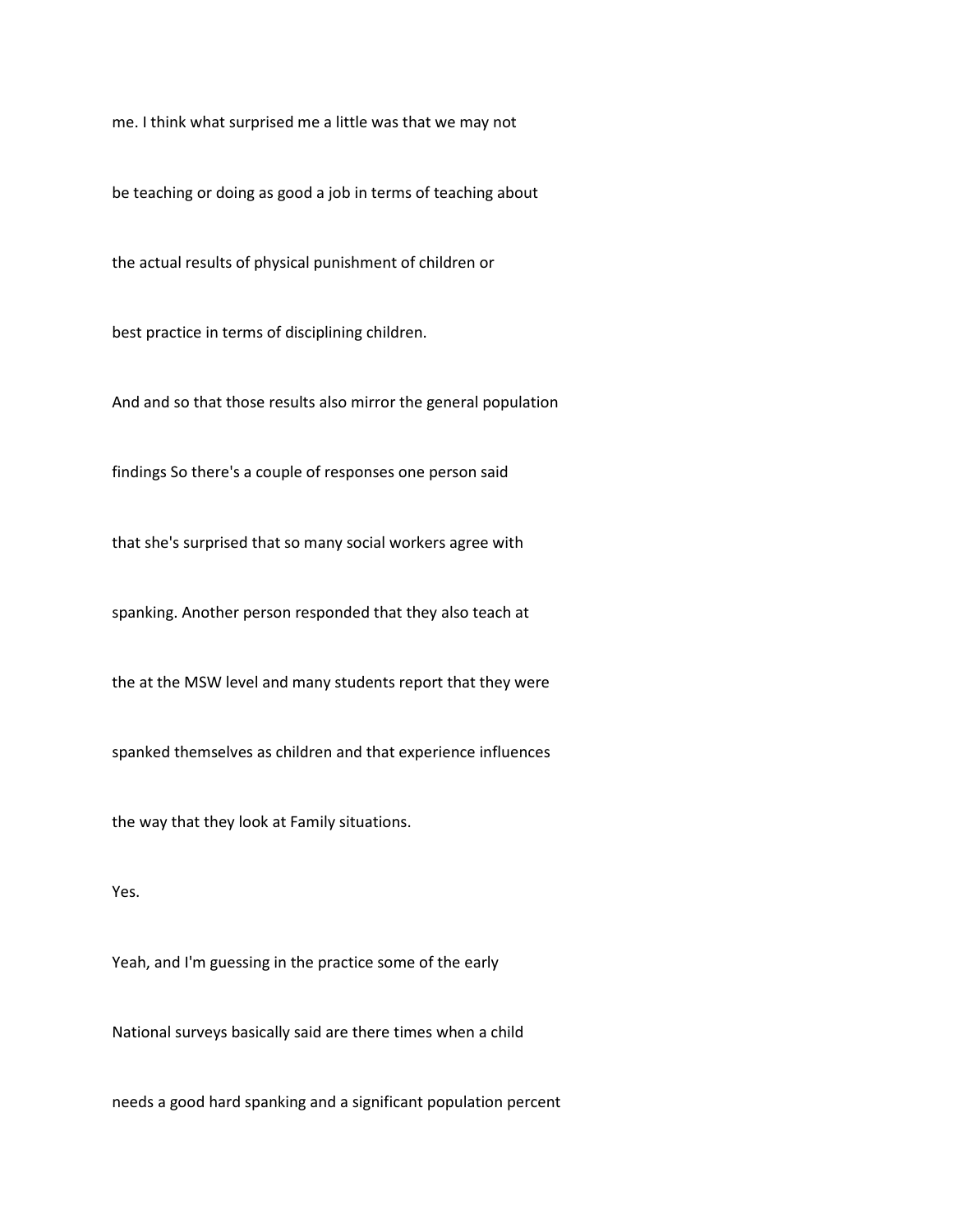said oh, yes.

Part of it is we don't really as also mentioned earlier.

We really don't dialogue much about rearing children and

how to help children develop optimally So should I go ahead

and move on?

Yeah, that's one more thought that these results seem to

be in line with with his perceptions also that there is a

trend away from physical punishment, but that is still perceived

as useful.

You know, that's an interesting comment because Marie Strauss

talks about a number of parents say, well, I only use spanking

as a last result and dr.

Strauss is concern is that when one has that belief Still

in essence promotes thinking as a legitimate and successful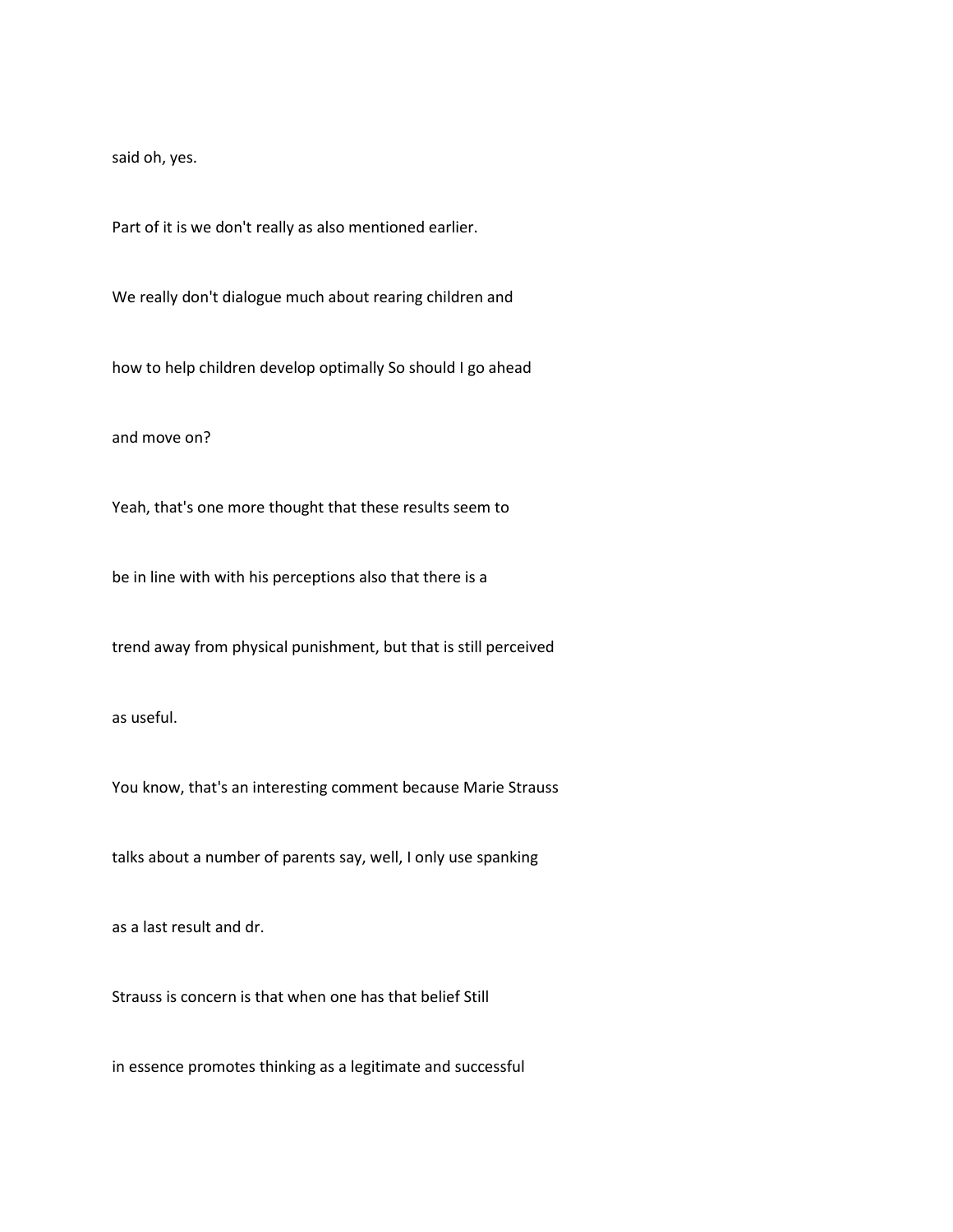option and so he expresses some concern about that.

Okay, so I'll go ahead and move on the next set of questions

or results ask about professional opinions and practice.

So the first few that we covered were more personal opinions

and Perience, so now we're moving into the professional area.

And we asked people about their views of their own practice

competence and we asked them how strongly do you agree or

disagree with each of the following statements.

So these numbers also don't add up to a hundred percent because

there was also an additional option to choose I neither agree

nor disagree, but these were the significant period And if

you look at this, so we've just seen you know, how people

feel personally the vast majority of participants almost

90% field that belief that they have adequate knowledge about

discipline methods significantly, they're comfortable in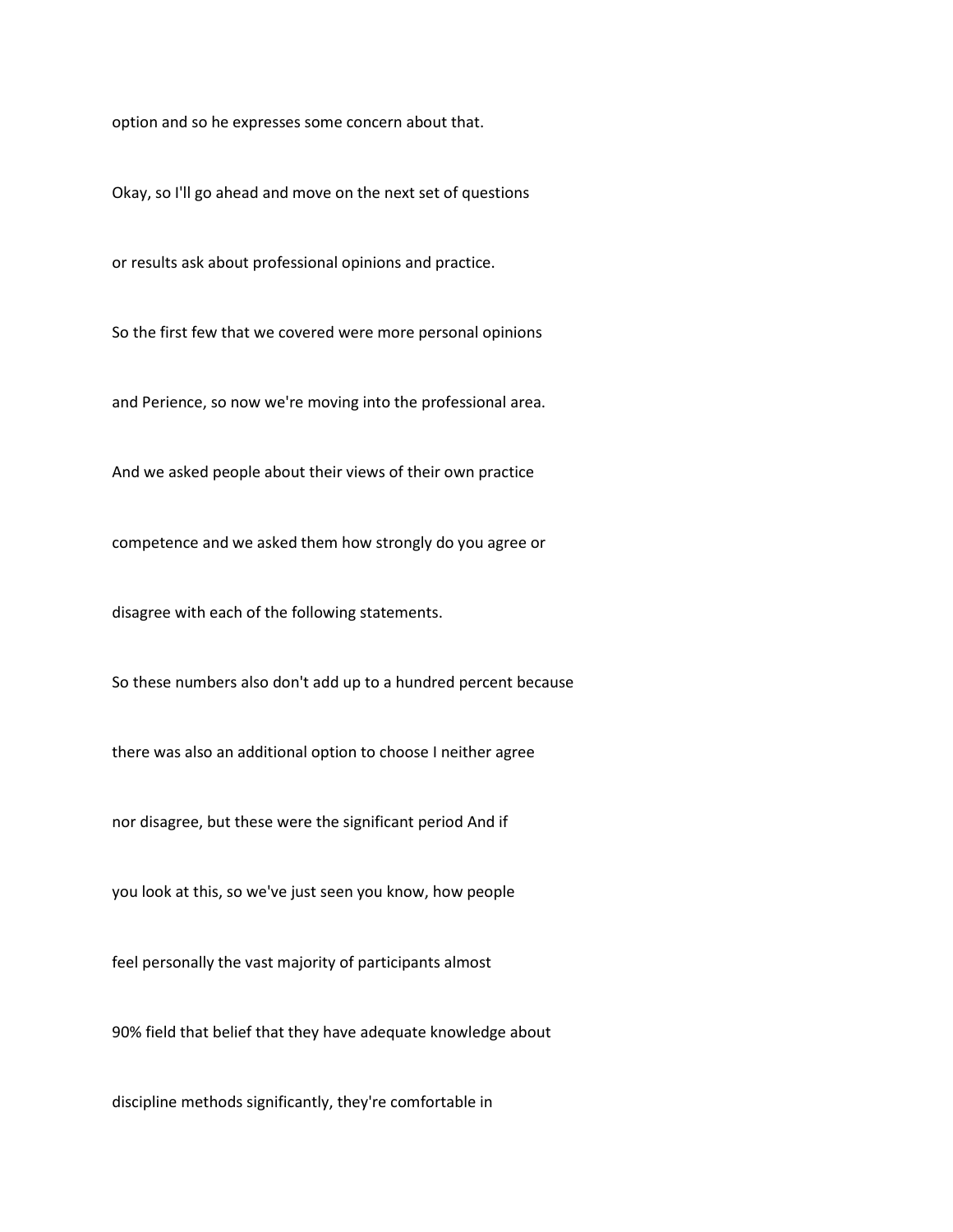terms of discussing physical punishment with parents and

that they have the skills needed to counsel family on discipline

and it does drop a little in terms of their feeling of awareness

with the research finding but it's still significantly above

50% So, you know being researchers we decided Well, you know

you're viewing yourself is pretty competent.

And but we wanted to throw in just a few questions that actually

asked about their knowledge.

So one of the questions is was is there a link between corporal

punishment and child abuse because as Lisa mentioned most

physical most physical abuse actually is A spanking episode

in which the parent loses control and you know again the

lowest number in terms of lower than all of the competence

questions 57% However did correctly say yes.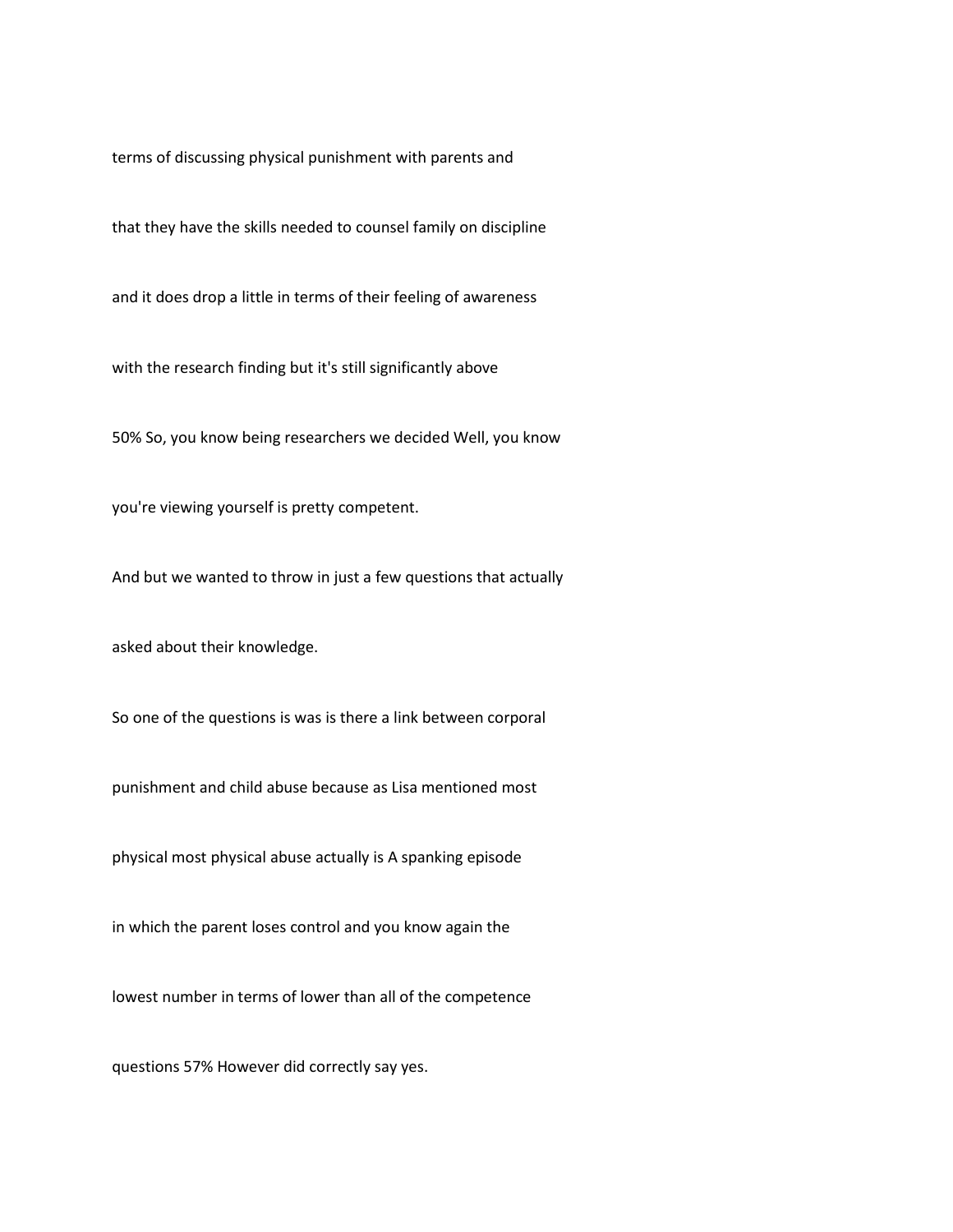I understand that.

There is a link between using spanking and child abuse of

we also asked how the estimated percent of us children are

saying now this wasn't a setup question.

So it's not out of a Under percent you have one chance and

getting right and 99 chances of answering the question wrong

note the six percent represents those who selected the correct

quintile. So we asked participants 0 is it 0 to 20% of kids

who are staying twenty to forty forty to sixty sixty to eighty

eighty to a hundred?

So it's interesting that there is now a little bit of a disconnect

when 62 percent of our participants any Participant said

yes, I'm familiar with research findings.

But only six percent correctly estimated the quintile in

which the percent of children who were Spain.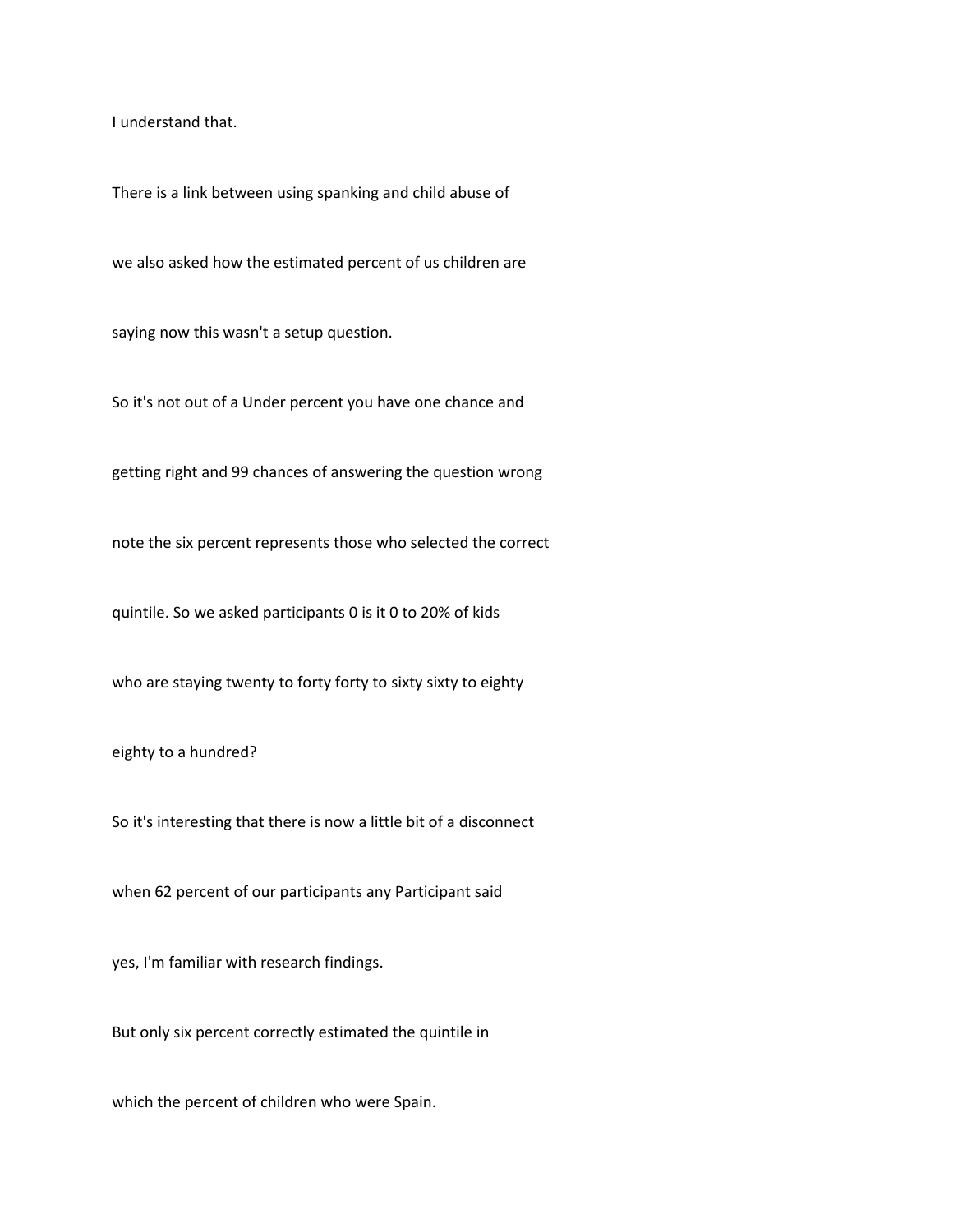We wanted to know if they had attended any training on nonviolent

discipline and over 50% of agencies in our 12 County area

have provided training on nonviolent discipline methods of

which 75% said, yes, we attended those.

So we'll quarter did not attend have not attended any additional

training on nonviolent.

Discipline methods but 75% have and so we asked them about

the to probably the most influential or major documents that

address physical punishment of children.

One is the social work speaks compendium of physical punishment

of children policy and five percent said, yes, and as you

can see a quarter said no and the vast majority almost 70%

We're not familiar with that document as similarly.

We asked about the UN convention on the rights of the child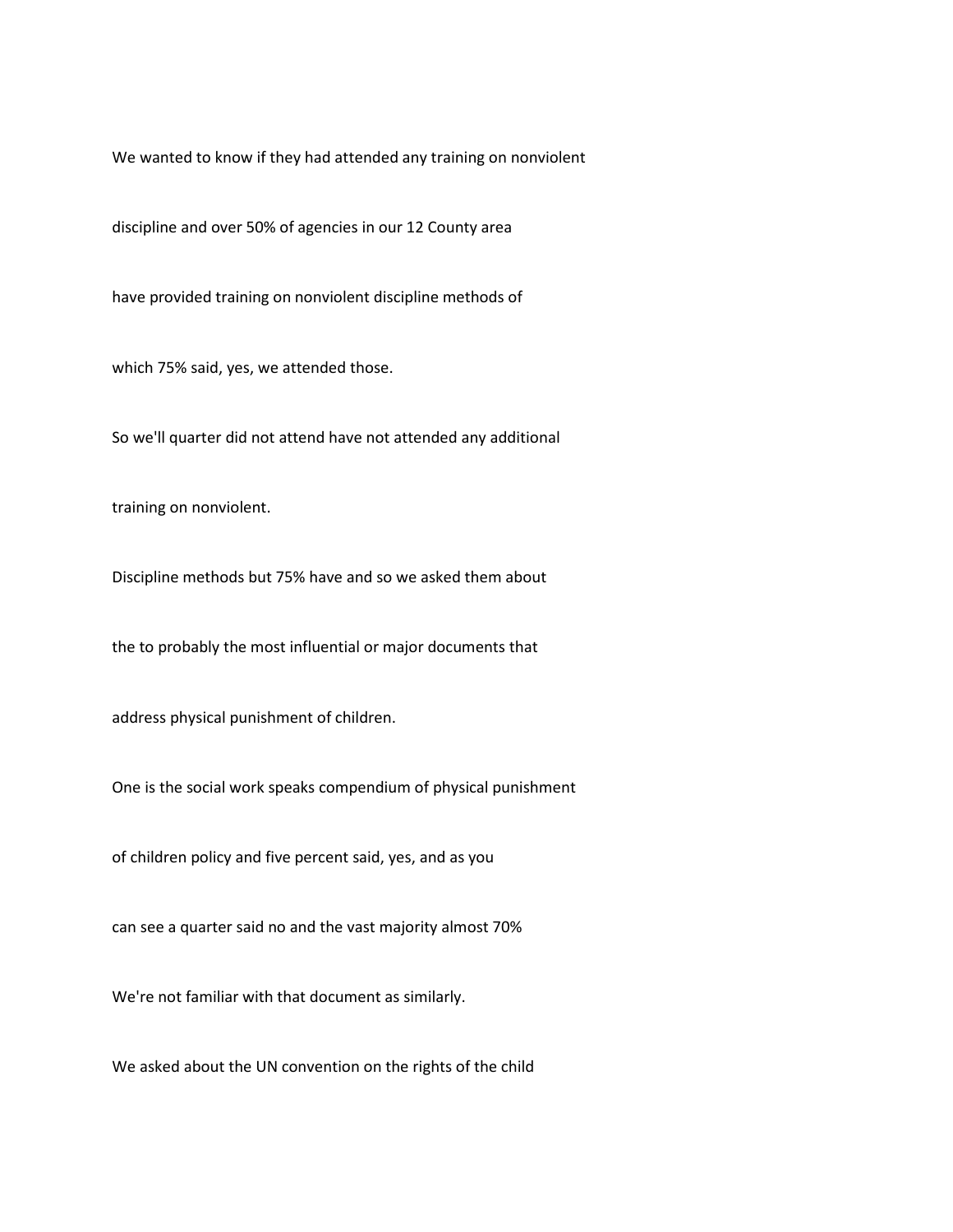the international document in which the United Nation is

trying to work towards a better life for all children in

the world and you know Article 19 that Lisa coverage specifically

addresses physical punishment of children again, 6% Very

close a very small number.

Said yes, we use that document 1/4 again say no we don't

use the document.

And again the vast majority were not familiar with that document.

we then went on to ask about their counseling practices now

as you can see most of the Child Welfare workers do recommend

timeout removal of privileges, which are great nonviolent

discipline methods the vast majority recommend positive reinforcement

a great nonviolent discipline message method Over half discourage

use of corporal punishment or physical punishment.

If you look to the next next to the last line You'll see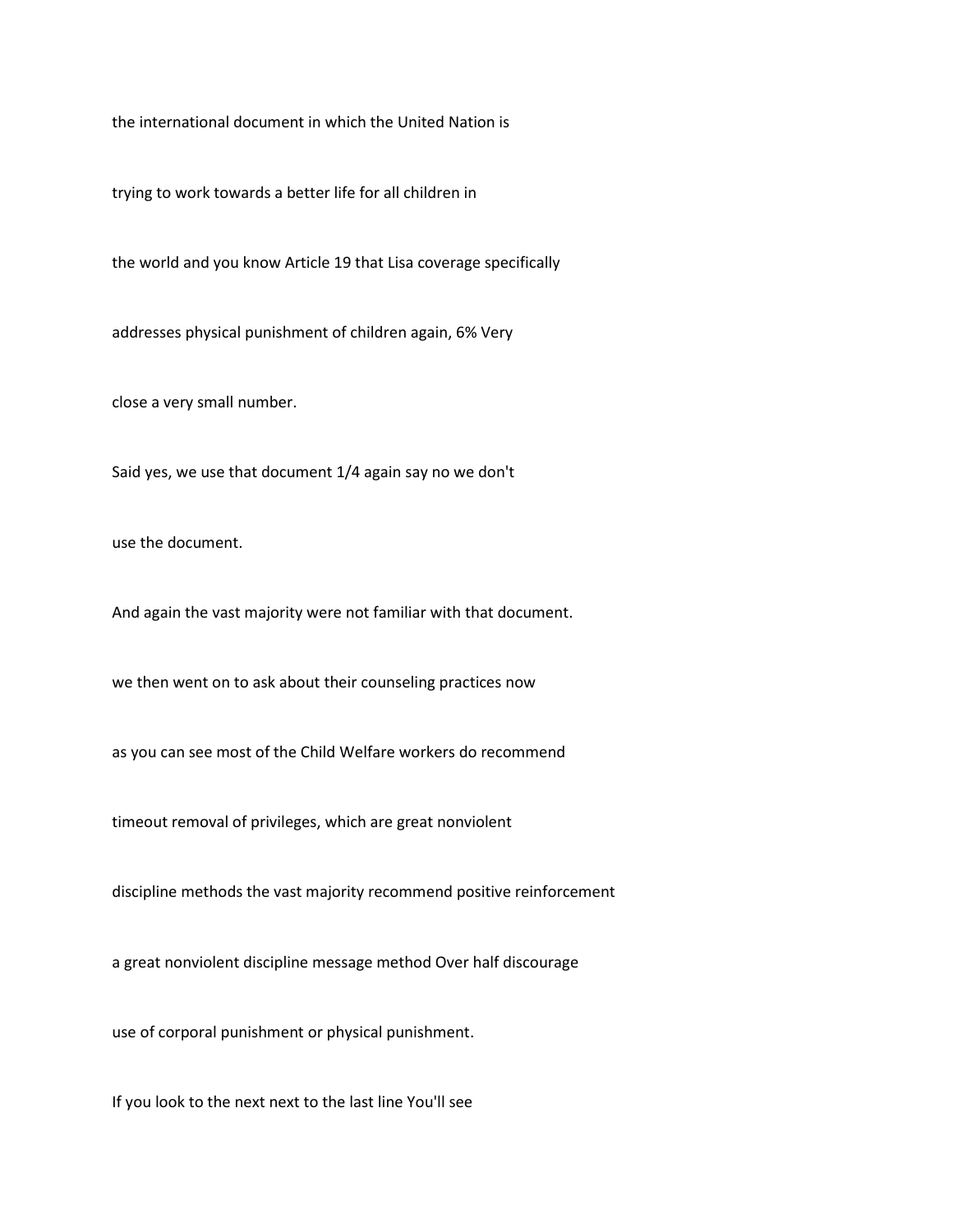that 20% recommend corporal punishment in their counseling

sessions at times.

We thought it would be interesting to then ask.

What are your agency policies or position on corporal punishment

and we gave them as you can see these multiple choices.

So a 40% if you look at the last two bars you said that their

agency has no policy or that they didn't know the agency

position or policy and 45% said that their agency has a Policy

that opposes corporal punishment of children and now since

these are child welfare agencies, you know, I'm curious about

the content of those policies because we've already discussed

the spanking your children is legal.

It's not best parenting practice according to the research,

but it is certainly legal.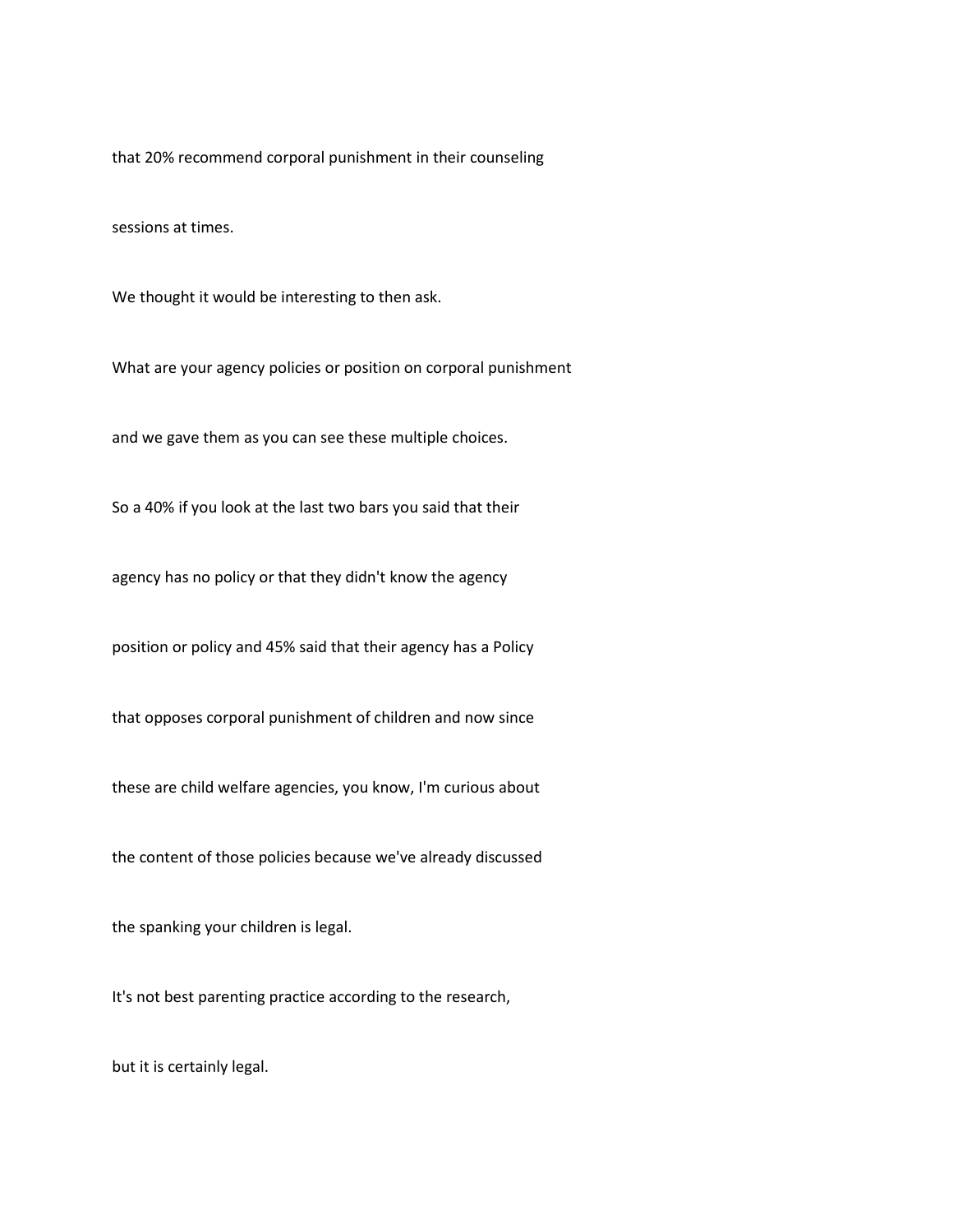So does the agency policy promote helping parents learn and

become more familiar with best practice?

I think that would be interesting.

Ting to find out and then it says that 16% of our participants

said that our agency policy supports parents rights to smoke

to I'm sorry not to smoke to spank different studies smoking.

We also ask more about the role of social workers specifically

is part of the role of social workers to try to eliminate

the practice of spanking and you can see it was a very close

split all the way around a third angry at their disagree

and a third say neither.

We then wondered is there a connection between social workers

views on the role whether the to eliminate physical punishment

of children and agency policy.

So of the social workers who believe that they're part of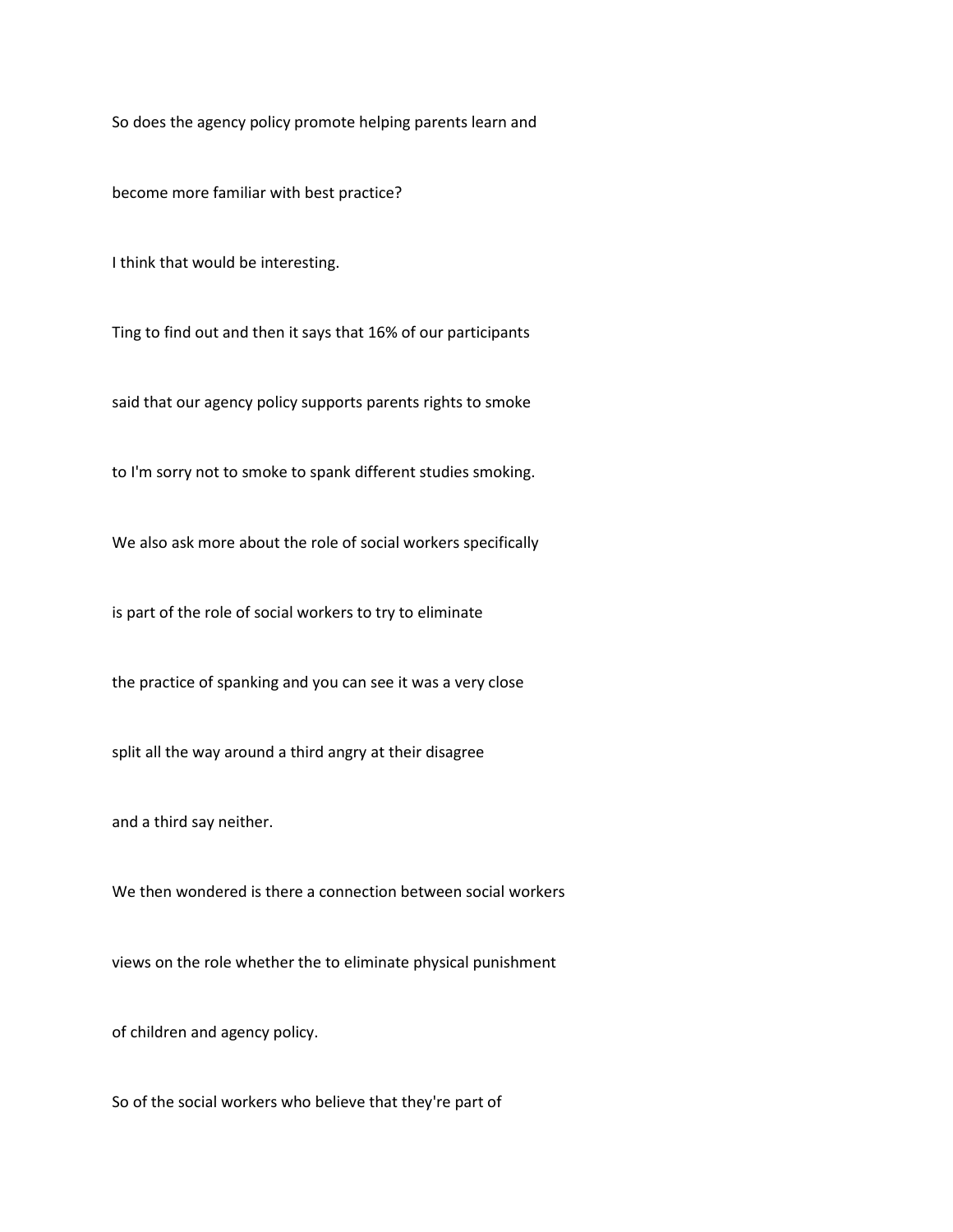their role is to try to eliminate physical punishment of

children, you can see that over 50% said that yes our agency.

Policy opposes physical punishment of children and you can

see the remaining choices that they made.

that actually leads to another question which essentially

says does agency policy influence counseling practices within

the agency and I think that's a really interesting question

because I think policy obviously in many Arenas shapes how

we practice and I think this slide has if you look across

the top you'll see agency policy that opposes corporal punishment

agency policy that supports right to spank that the those

whose agency has no policy or the agency policy is unknown

and if you look down at the first the rows you'll see the

that the social workers who recommend positive reinforcement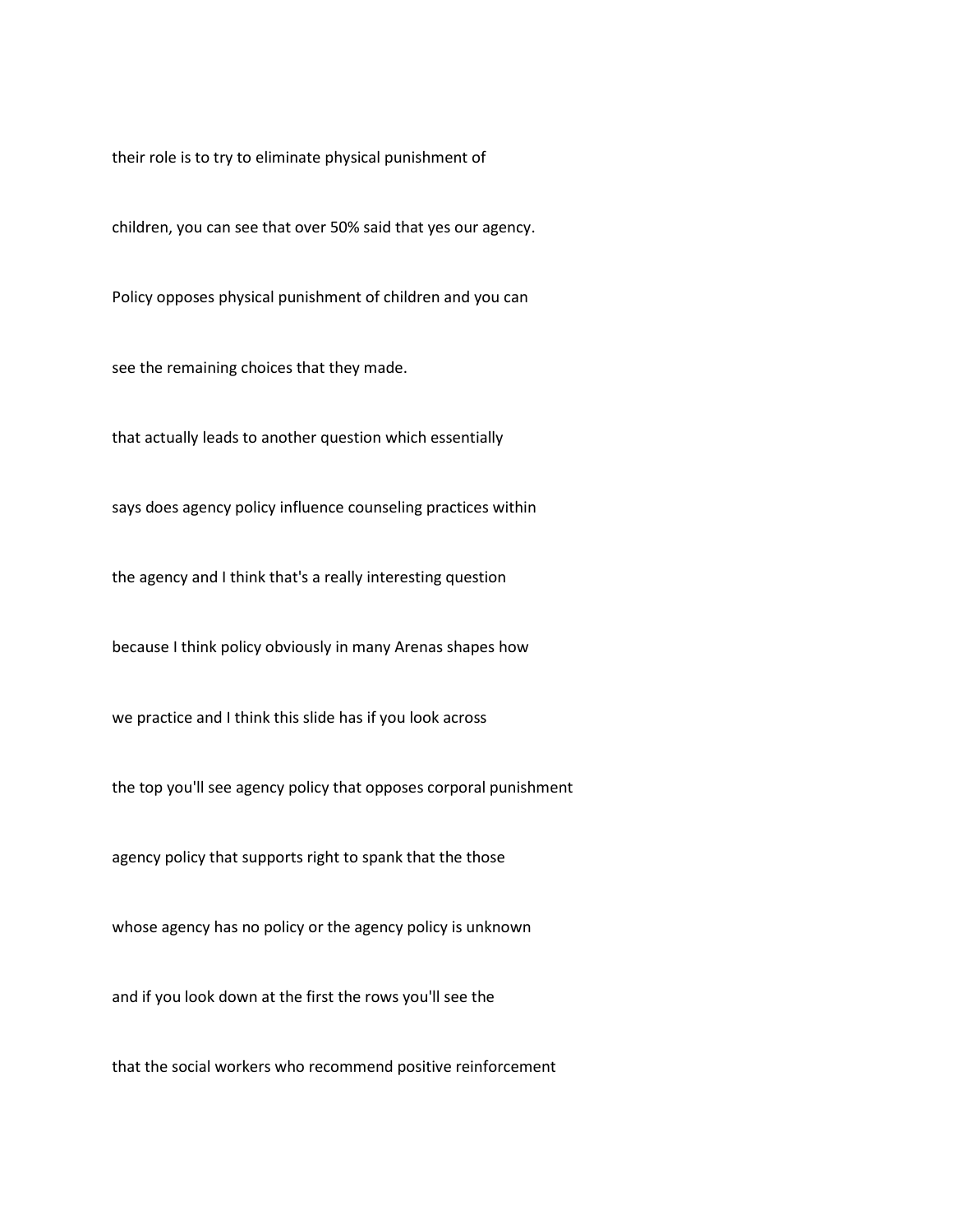the social workers who discourage corporal punishment the

social workers who recommend For punishment and those who

make no recommendation and you'll see four of your blocks

cells in Red.

So when the agency opposes corporal punishment, we find that

66% of social workers discouraged corporal punishment in

their counseling practices.

And if an agency opposes corporal punishment still see 11

percent but it you know dramatically drops in terms of the

social workers who recommend corporal punishment.

Now if you look at an agency who supports the right to spank

you'll see that social workers who recommend corporal punishment

essentially triple.

So agency policy has a strong influence in terms of what

social workers do in their practice with families.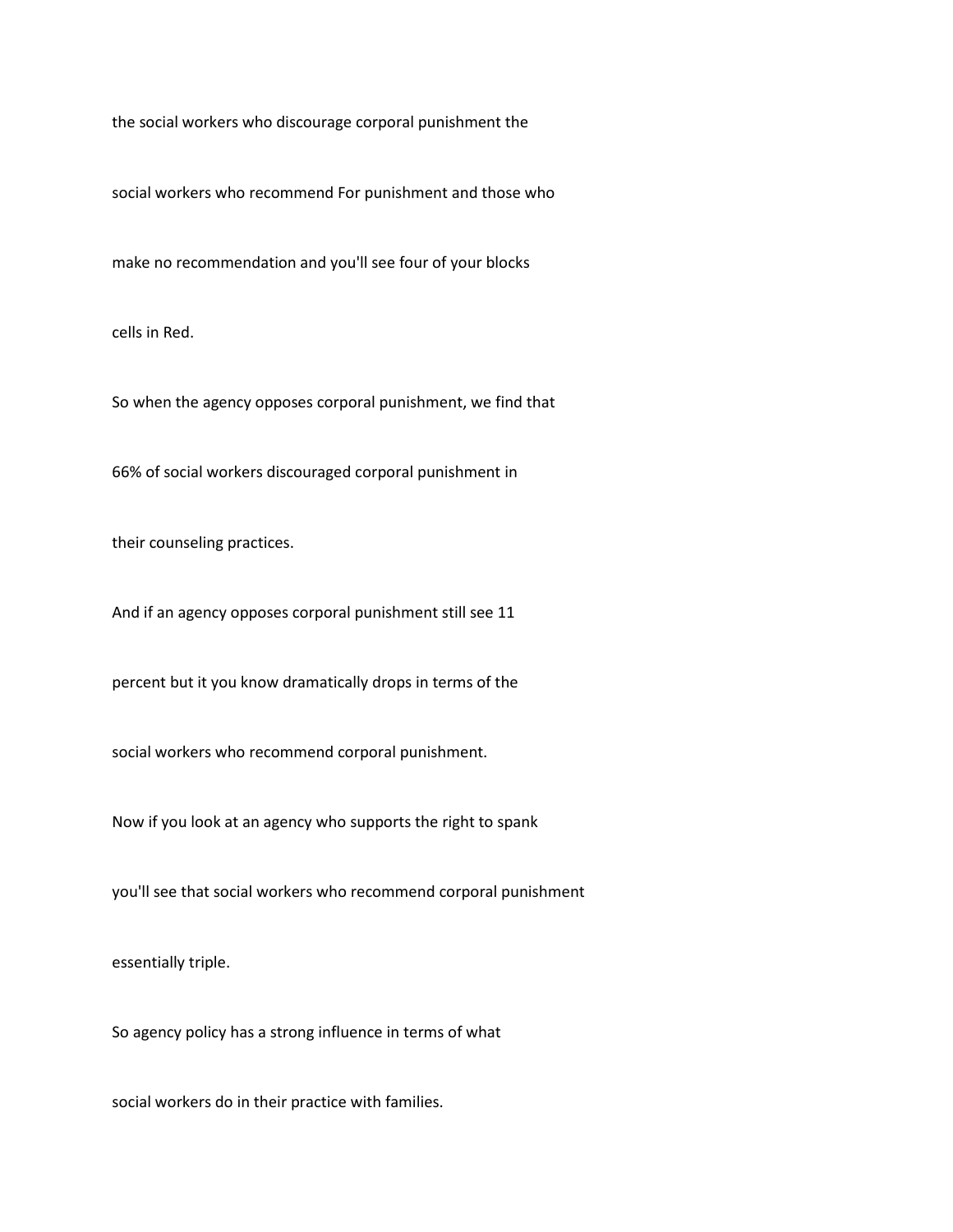So this is the time where we get to implement implications

and discussion, and I'd like to throw out these several questions.

Because those who are listening today, you know, you all

are shaping how our state works with families works with

children. And I think we are are all motivated to try to

improve people's lives.

And you know save the world I'm being only just partly joking

because we all have a commitment to this we could have gone

into many other professions and being paid more.

So most people who work in child welfare.

It's both a heart and a gut commitment to trying to help

children and families.

So I'd be interested in hearing your responses to any of

the questions.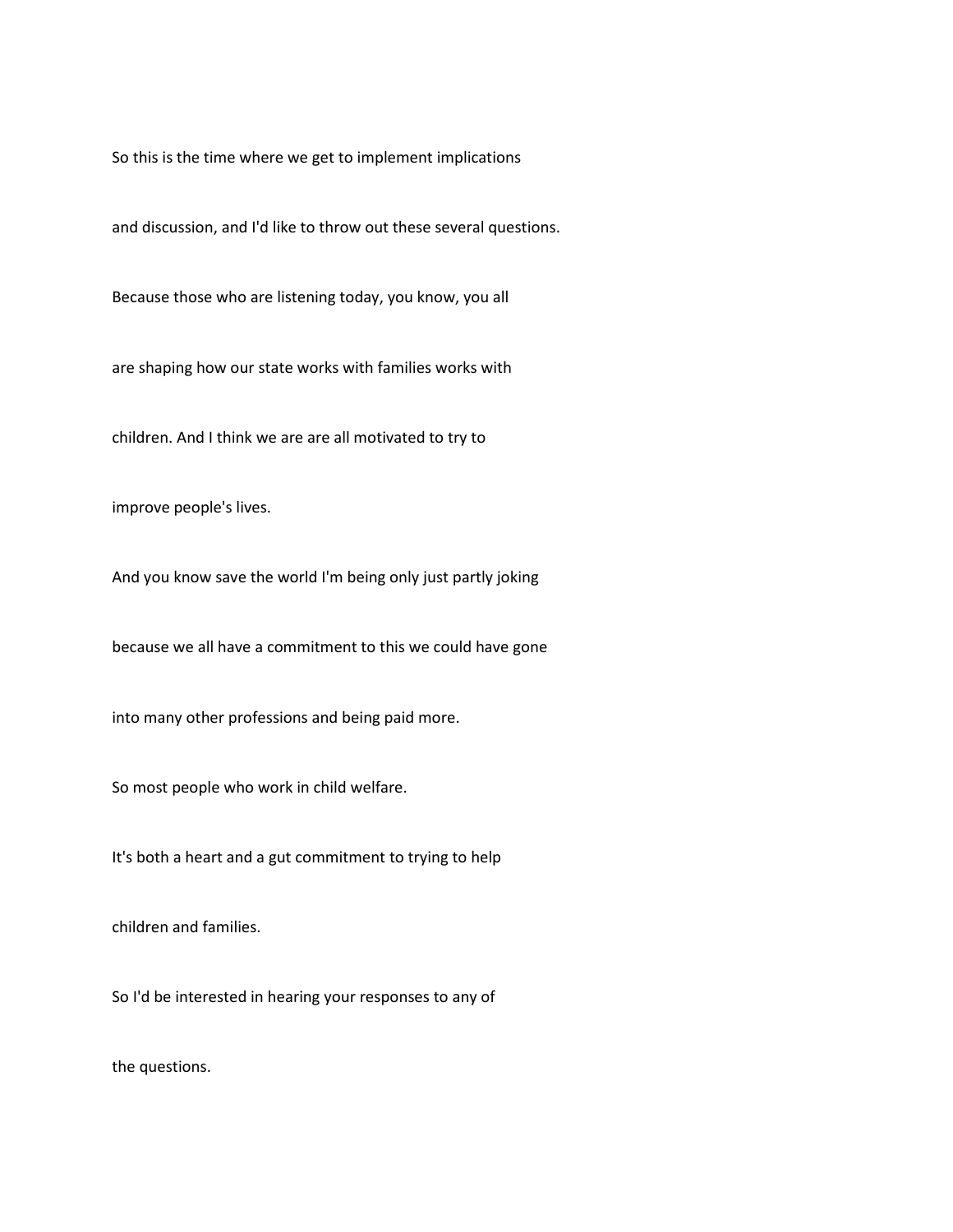Since any of the your comments to any of the items on this

list. And give you a few minutes to write some of your thoughts.

So this is an opportunity for the folks attending the webinar

to type your responses in the chat box.

For any of the questions that are on the screen.

Questions questions or comments?

Well, people are writing.

I'll make one comment.

When I presented.

I was able to present some of the results prior to all of

the all of the responses coming in.

I was able to do kind of an initial overview for the county

directors in Cassie and a couple of the directors.

He saw these results and one of them come commented, you

know, I had not thought of developing policy to promote best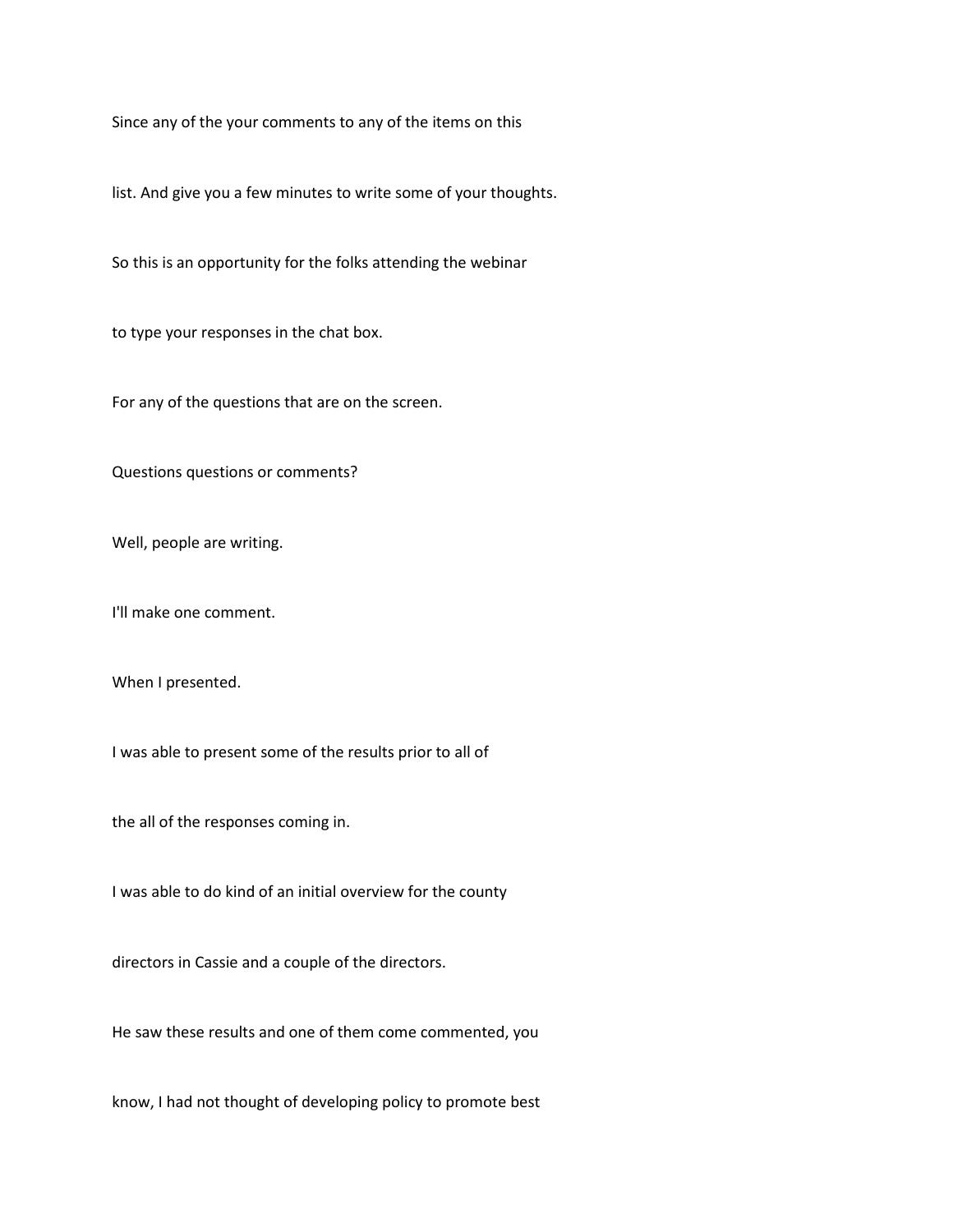practice. They had viewed policy as kind of the do's and

the don'ts in terms of legal and legislatively required actions

on the part of staff and they viewed that this was an opportunity

of yes, it's still legal.

Eagle to spank children, but we know so much more about the

impact on children who are spanked and that well intended

parents can and do lose control and you up it to the level

of what would be considered abuse.

So I know at least one county is looking at developing policies

in which their workers attend.

Training and really look at how do we help parents become

better parents not just non abusive parents, but better parent.

There's a couple of comments one couple statements love and

logic is a compelling approach.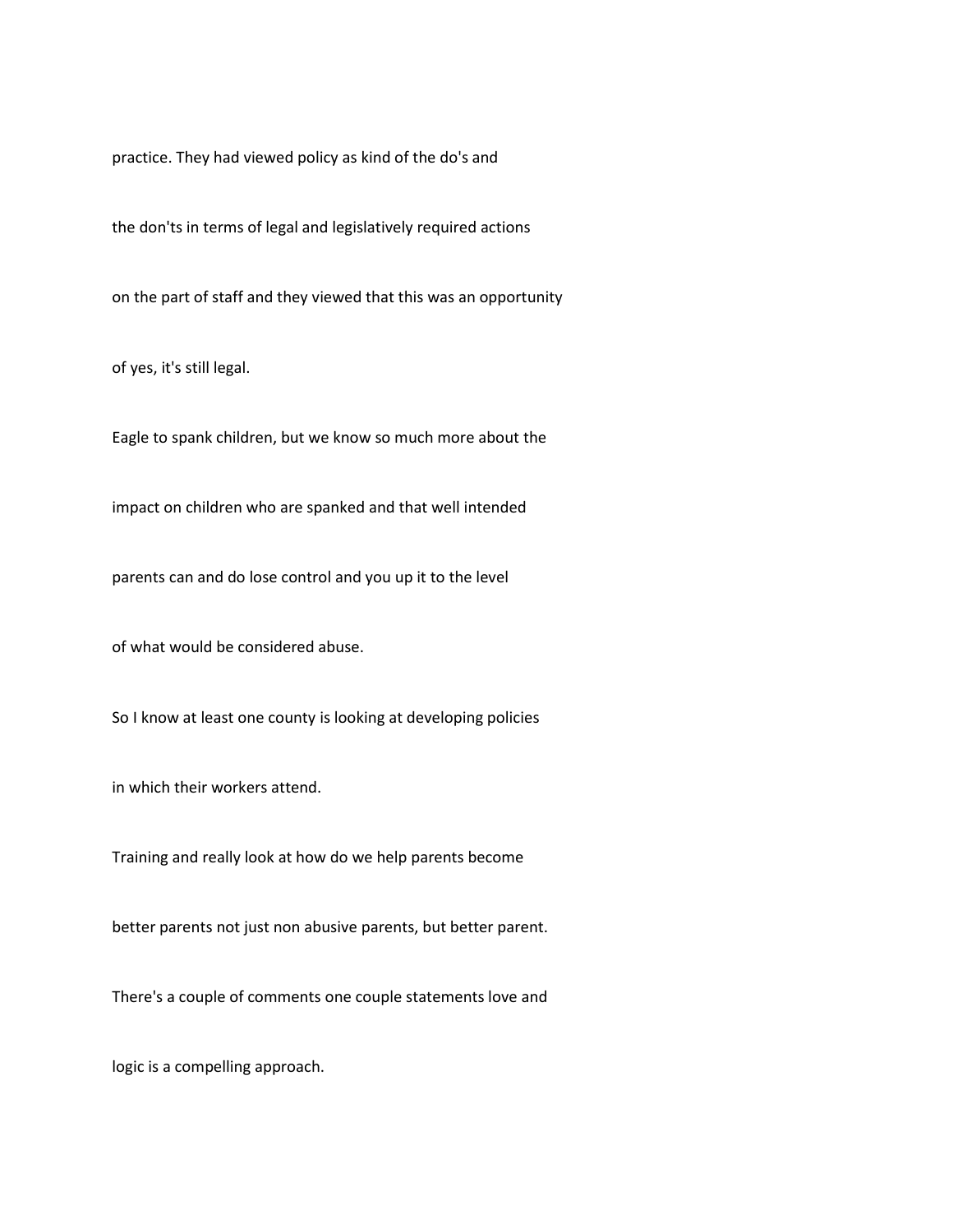And another statement about training.

I think a training it's about improving self awareness of

childhood experiences and also recognizing that just like

with other values.

We have to put those aside and best practice with the families.

We work with in the number one concern is always safety of

our clients.

Should I continue reading I think that would be thoughtful.

Thank you.

Okay.

So this is about promoting best practice is by having an

agency wide distribution and review of agency policies about

corporal punishment providing an abbreviated parenting training

to social workers, especially in the area of challenging

beliefs values and attitudes And then the next one is as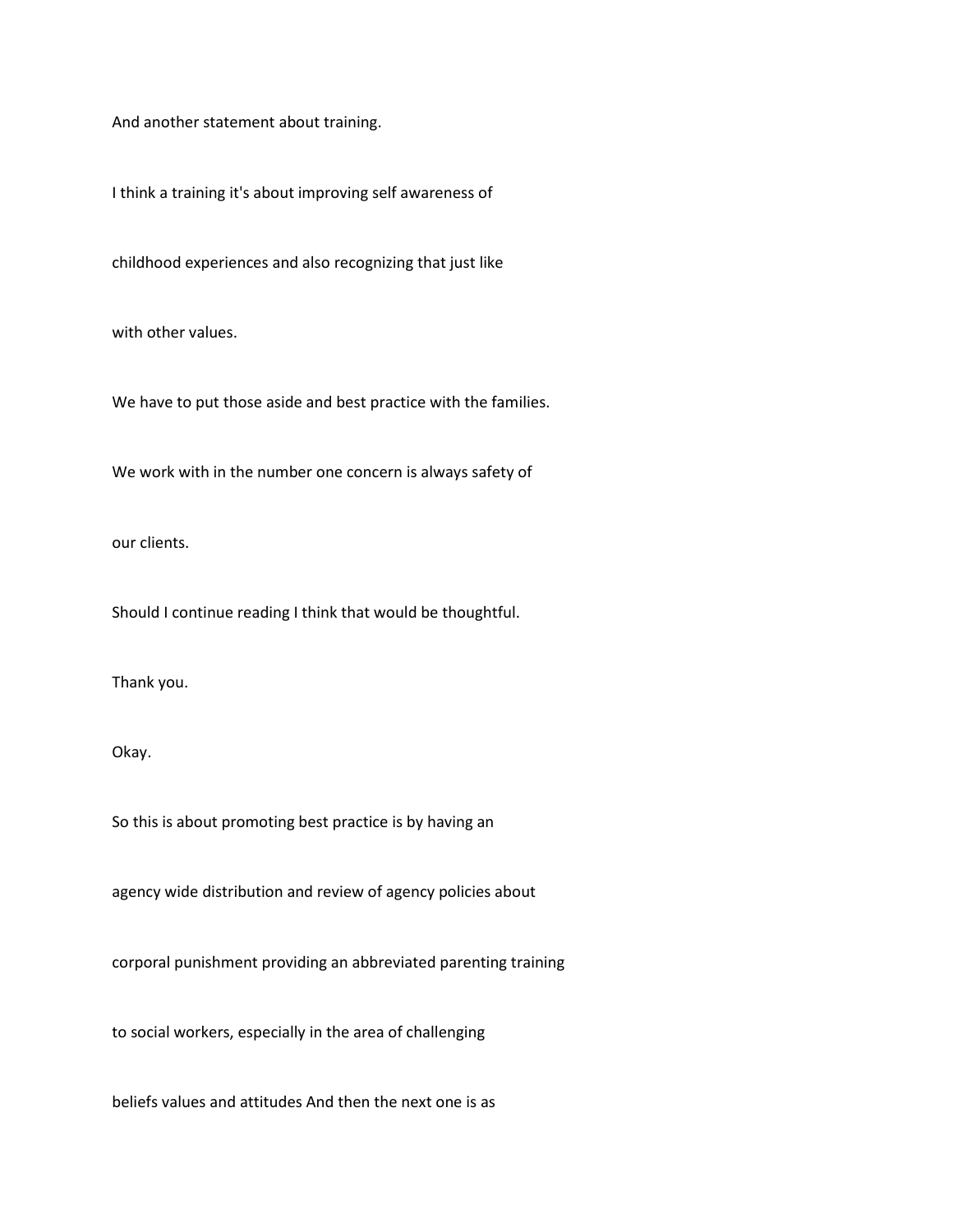a former agency child welfare worker in supervisor.

We were taught to direct parents that spanking was legal

bruises and injuries were abuse.

Is this to come in message to child welfare staff?

So I really I like Don as question.

First of all asking others, is that the common message because

we can certainly say, you know spanking is legal and bruising

and injuries crosses the line but we also have the option

if our County promotes it to say spanking is legal, but I

know that you love your children and Would you be interested

in hearing some other parenting strategies that actually

work better to raise happier healthier and more productive

children that are different than spanking.

One of the questions that I ask people.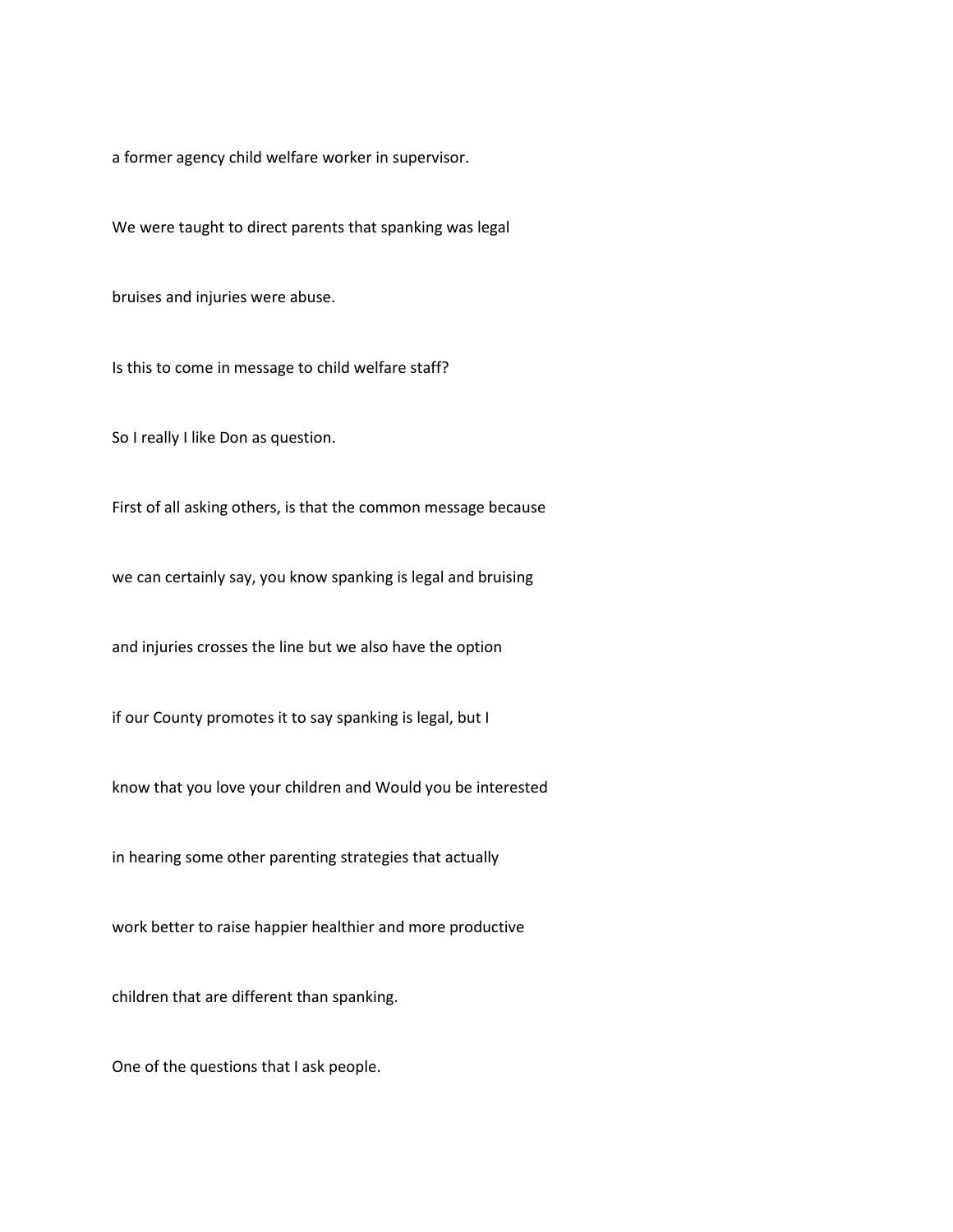When I do workshops is most of us were spanked and typically

in a room if it's a if it's a small group, I don't ask people

to raise their hands but in a group of 70 or 80 people will

say who and here was never spanked as a child and one or

two people will raise their hands and I say see look there

normal to they turned out.

Okay, and they were never spanked and and then I say to parents

to the participants.

um if you think your parents loved you And I think most of

them do do feel that way most of us feel that way about our

parents and if your parents learned a better way better strategies

for child-rearing do you think your parents would have changed

some of theirs but their behaviors?

Specifically about spanking and I think that a lot of people

think yes, you know if my parents had known that there are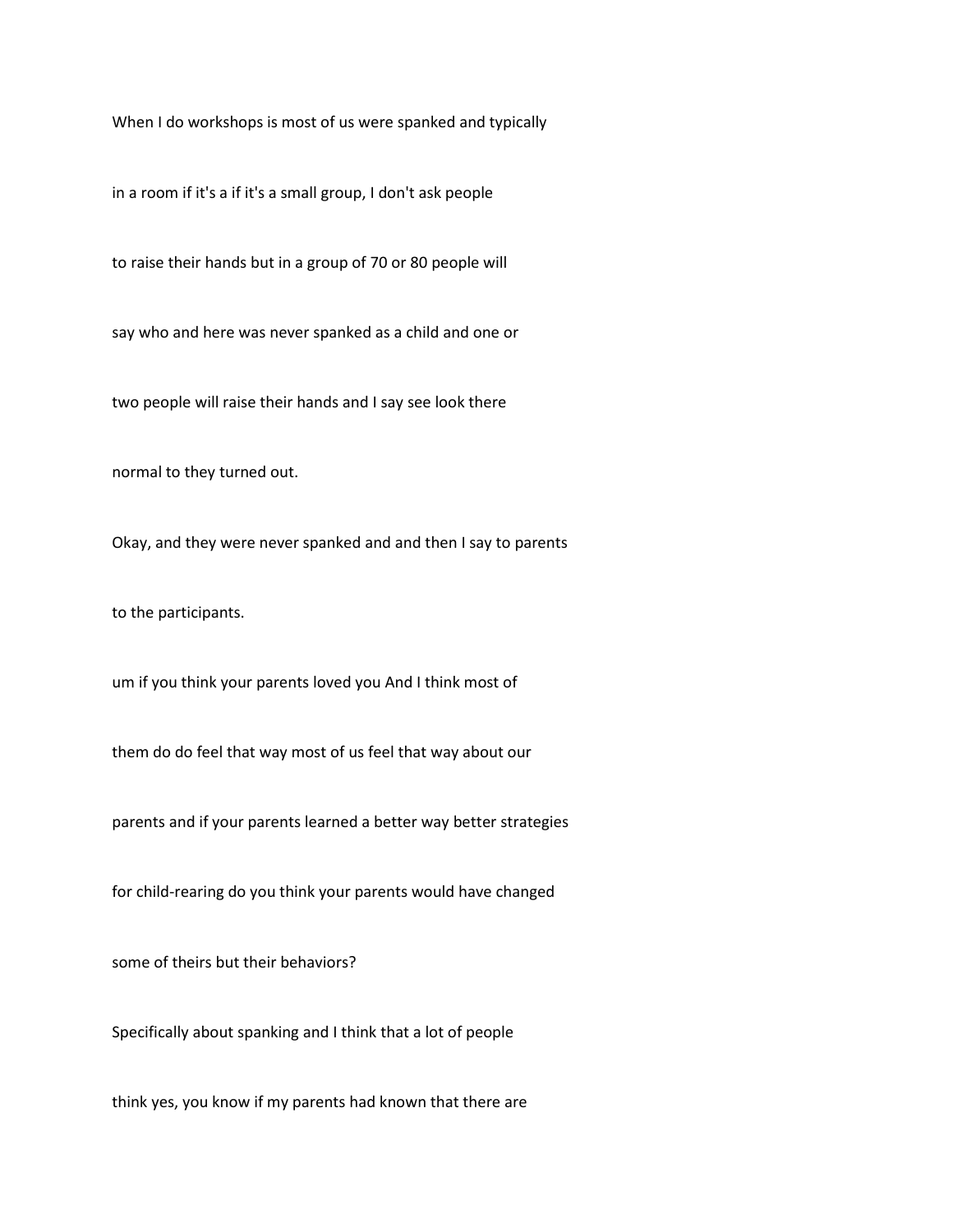risks associated with spanking.

I mean you have to have one of the results in adulthood is

twice the rate of anxiety among those who spanked versus

those who haven't, you know, they're just a number of factors

that show Up in the literature and that study incidentally

was done in Canada with almost 6,000 adults.

I don't there's a have a question of if it's a question or

comment or statement but I teach a summer class here on campus

and of course when we talk about child welfare, the issue

of spanking always comes up and I'm surprised personally

surprised at how the students seem to err on the side of

removal. You know, maybe it speaks to age and maturity and

they a lot of them have not had a lot of experience in child

welfare or any experience for that matter, but kind of go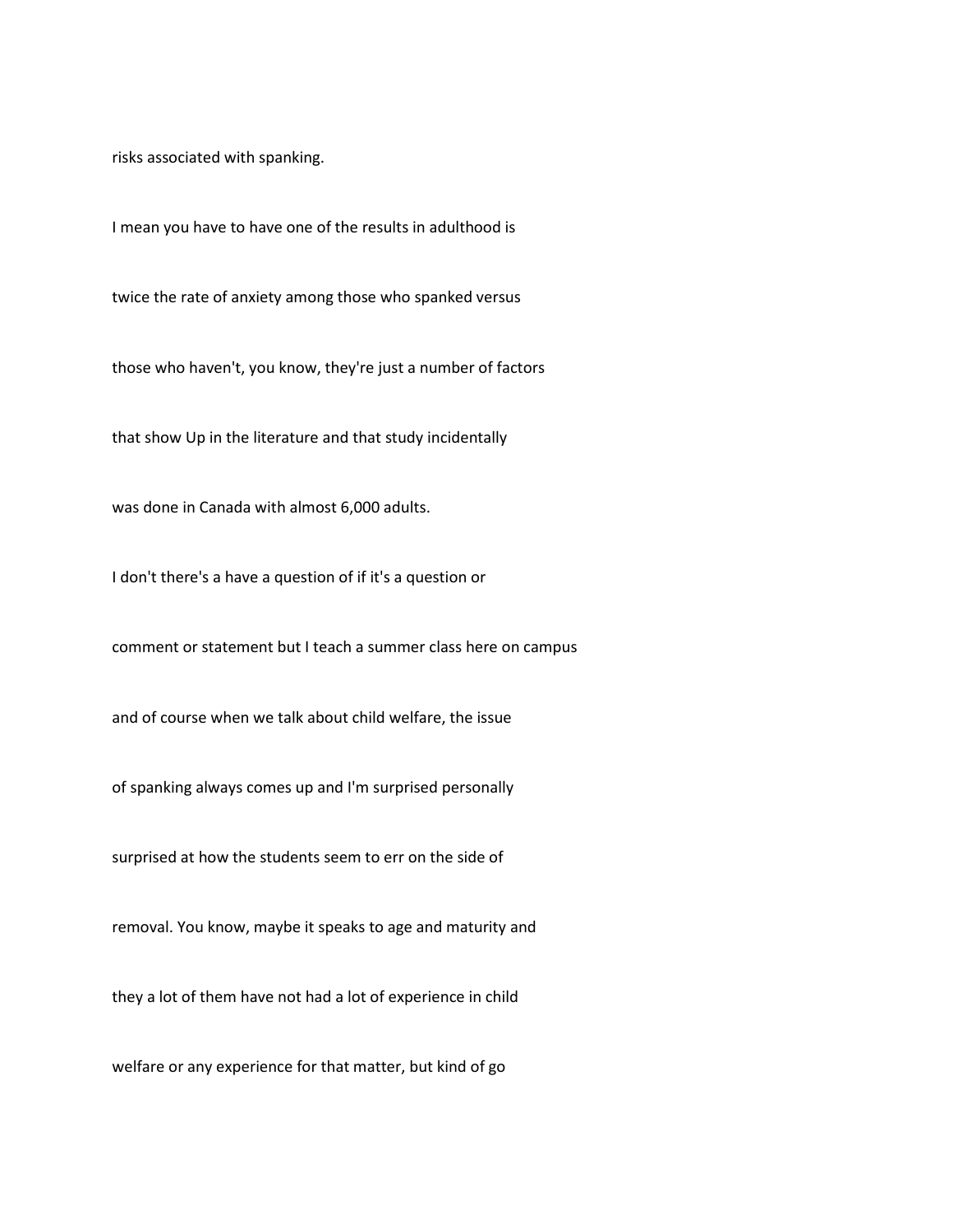in the direction of you know removal in that just alarms

me. You know, I think as you mentioned young students without

a lot of experience may not be aware of the trauma that is

associated how traumatic an event that is is associated with

removal particularly.

When we look at that the greatest percentage of children

who are removed are between the ages of 0 and 5.

So the vast majority of children are quite Young Can have

a serious impact?

So we have another comment.

Our County does not have a policy regarding physical punishment,

but we inform parents of their legal rights and when corporal

punishment crosses the line and I think we generally advised

of other more effective methods.

However, this makes me realize that we have no standard for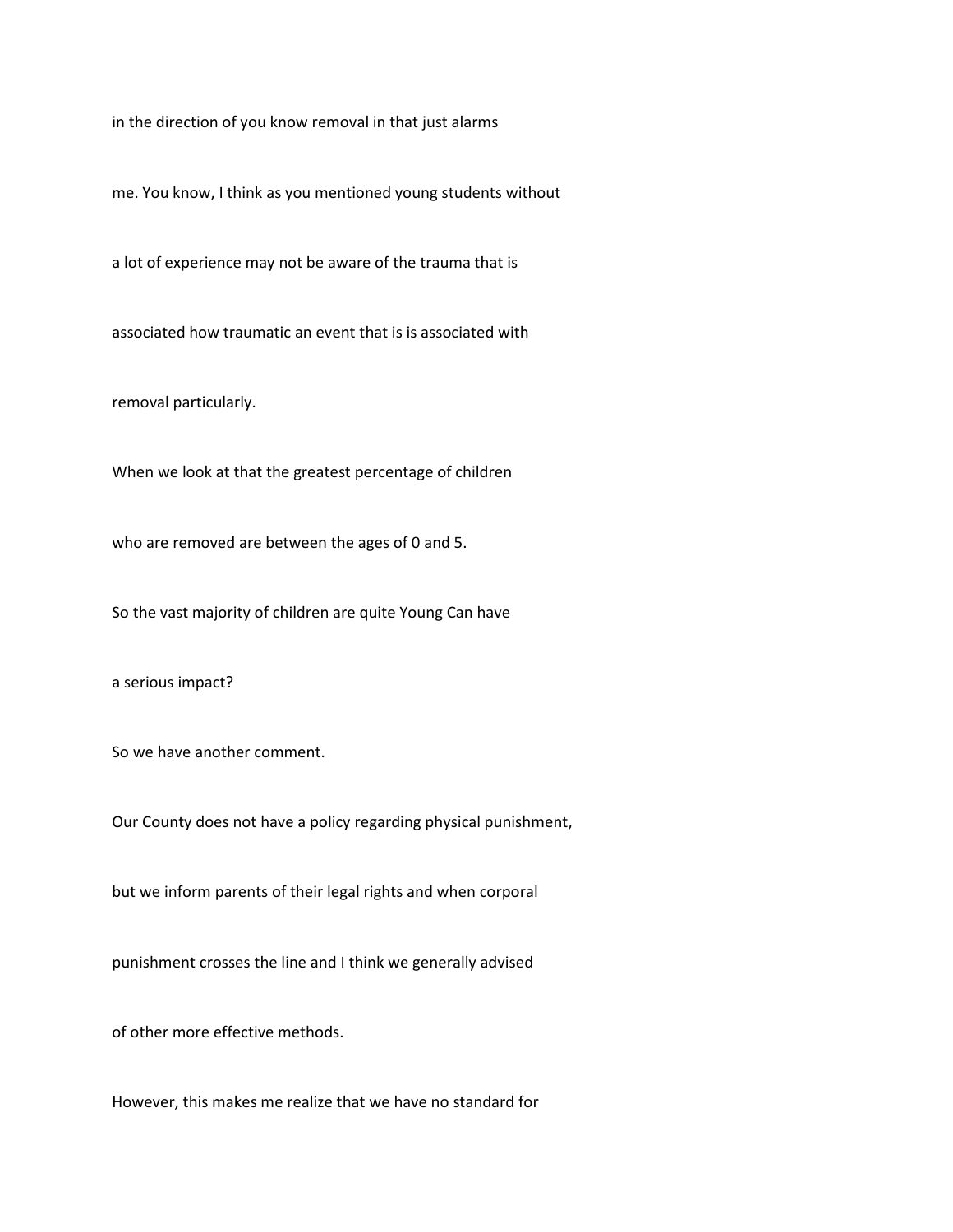what each social worker shares in the field.

It is probably very important my personal experiences reviews.

I like that comment a lot and to me it reminds me of the

slide when people assess their own competence and how how

comfortable the participants in this research felt in terms

of their level of knowledge and expertise and and comfort

level with counseling parents about different forms of discipline.

And as far as I can tell it's primarily since since their

responses to actual Knowledge Questions were quite low.

It actually suggests that they're basing that information

on the fact that they were children and how they were disciplined

or strategies that their own parents used.

another comment It's important to address religious beliefs

as well regarding corporal punishment in important to provide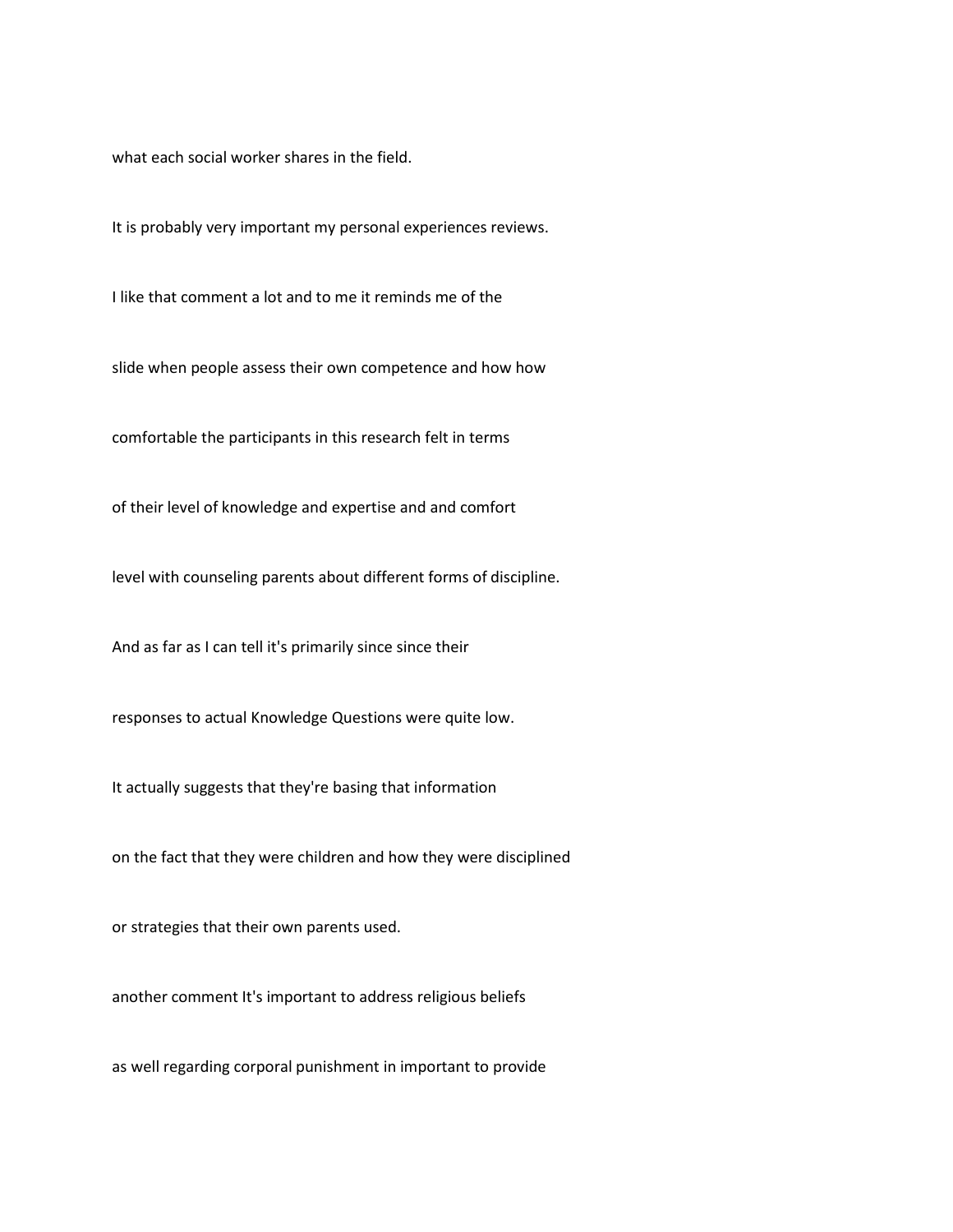social workers with tools to counter parental practices,

which are based in religion and provide research provide

information about research findings.

There's an interesting book entitled the religious roots

of corporal punishment, and I happened to be blocking on

the author's name as the moment.

But it provides a historical overview of religions and some

of the interpretations of spanking or corporal punishment

and religion.

It's primarily based on a belief that when we are born we

are born as you know, kind of slothful negative evil evil.

Finn in fact Marie strauss's but Beat the Devil out of them

when spanking was really the most significant method of child-rearing

discipline that was part of the belief that you've literally

got to beat the devil out of them.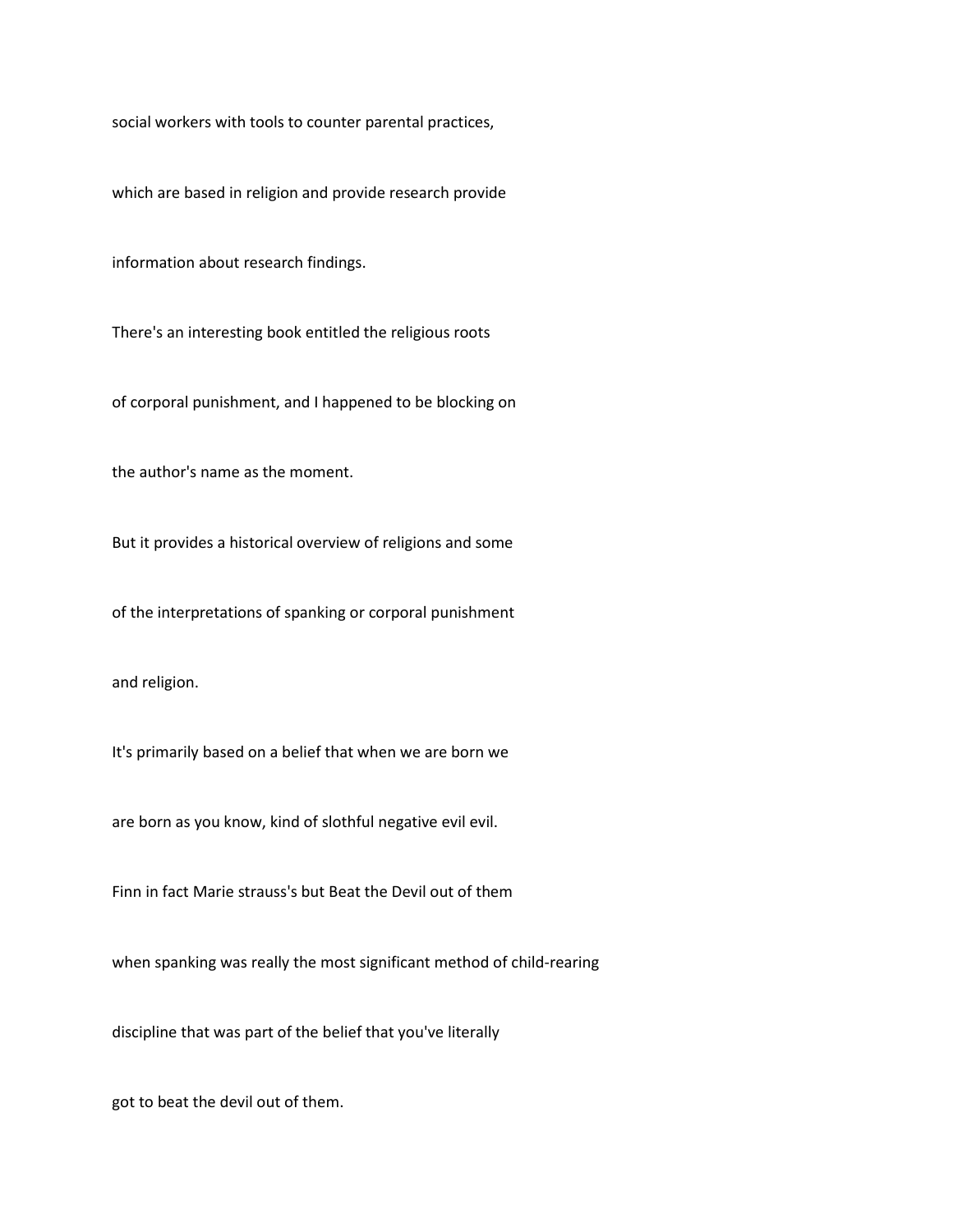Now we tend to have a much more benign view of children and

infants in this day and time and we don't you children as

inherently evil for the most Part, so I think that that is

helping us change how you know how to bring out the optimum

in children how to help them really become all that they

can be and I'm just not sure that discipline using physical

pain is the best way to do that.

In fact many organizations including the American Pediatric

Association whereas their members are somewhat conflicted.

Terms of should there be spanking in the home.

They're very consistent in terms of a very strong policy

that spanking should not occur in the schools.

And that spanking is not a method that motivates children

to learn or you know, develop more self-esteem in fact the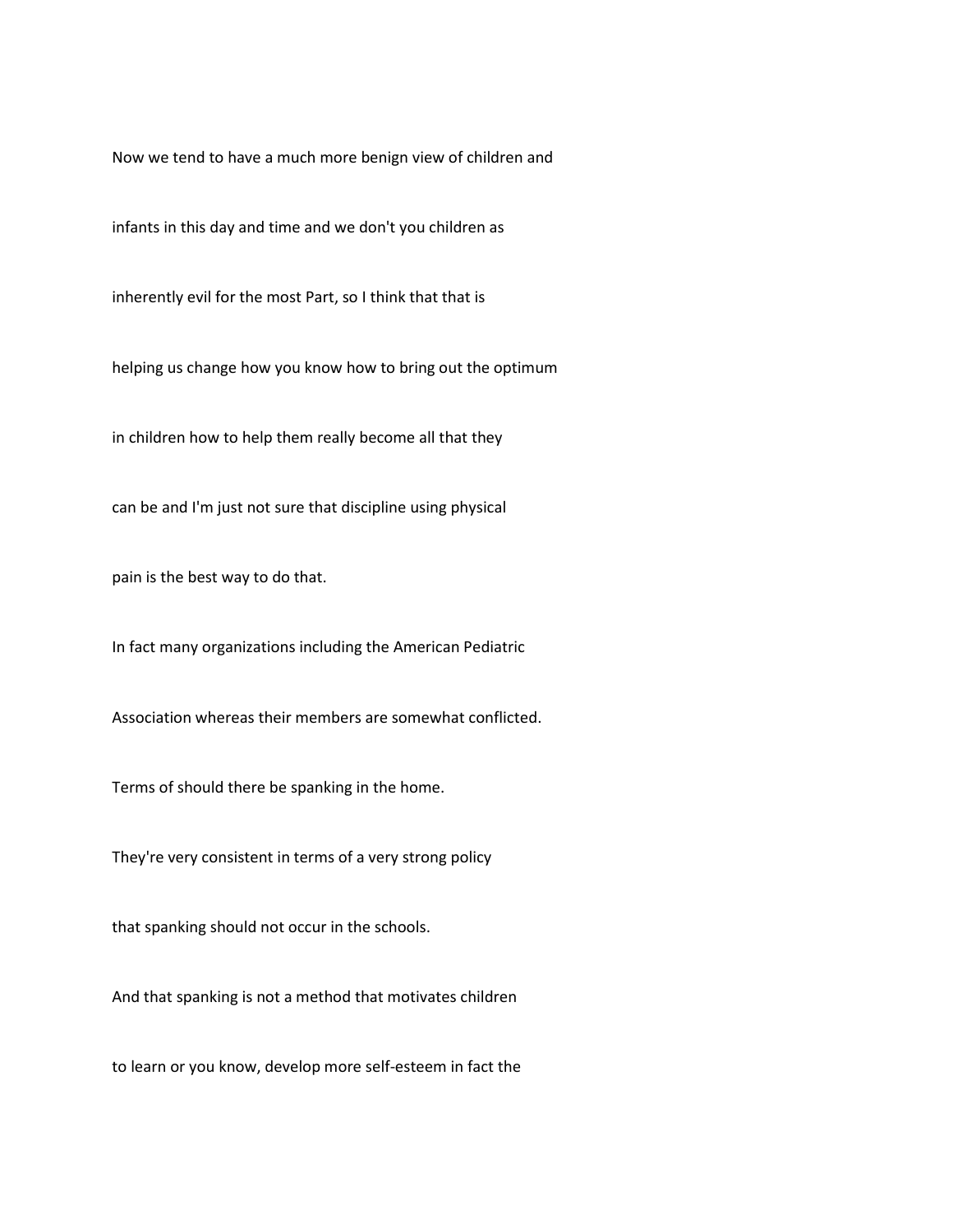reverse another comment to add to the previous discussion

is We do have a standard for parents involved in court-ordered

services, but my comment is geared more towards social workers

working with families involved in ER investigation on course.

Yeah, one of the interesting this is a bit tangential to

the to that last comment but one of the interesting things

that Sweden did I had mentioned earlier that child abuse

is not part of their if a child is killed.

It's part of the criminal code.

But if but for more normal, if you can call with that child

abuse, it's really it's in their family code and it triggers

Services as opposed to being punished.

One of the things that they did when they passed their law

was they sent a booklet out in the three major languages

spoken spoken in Sweden to all parents and it was it talked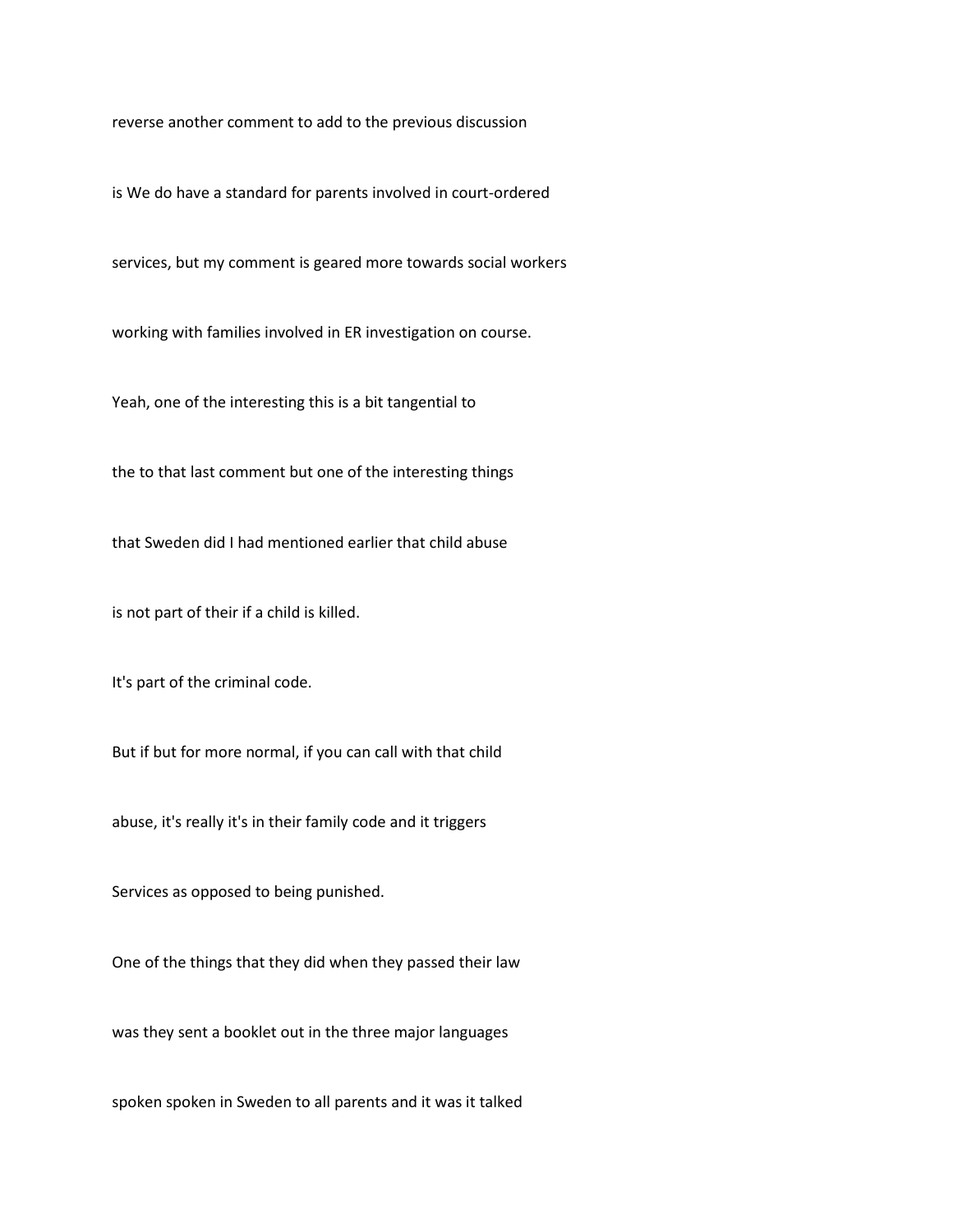about nonviolent discipline methods why those are better

how they help children how to implement them and ten years

after implementation of their law.

Rate of parenting parents who spank dropped to less than

10% So 90% of parents do not spank 10% did and what they

found was that those who did tended to be older parents and

male parents who were still holding on to the old ways and

and part of that then the generation of children who was

the first generation of children weird without spanking then

led to the research that demonstrates.

Just rated a pretty dramatic drop in terms of their juvenile

crime. Which I find interesting.

All right, are there any other questions responses to the

questions that are on the screen statements comments?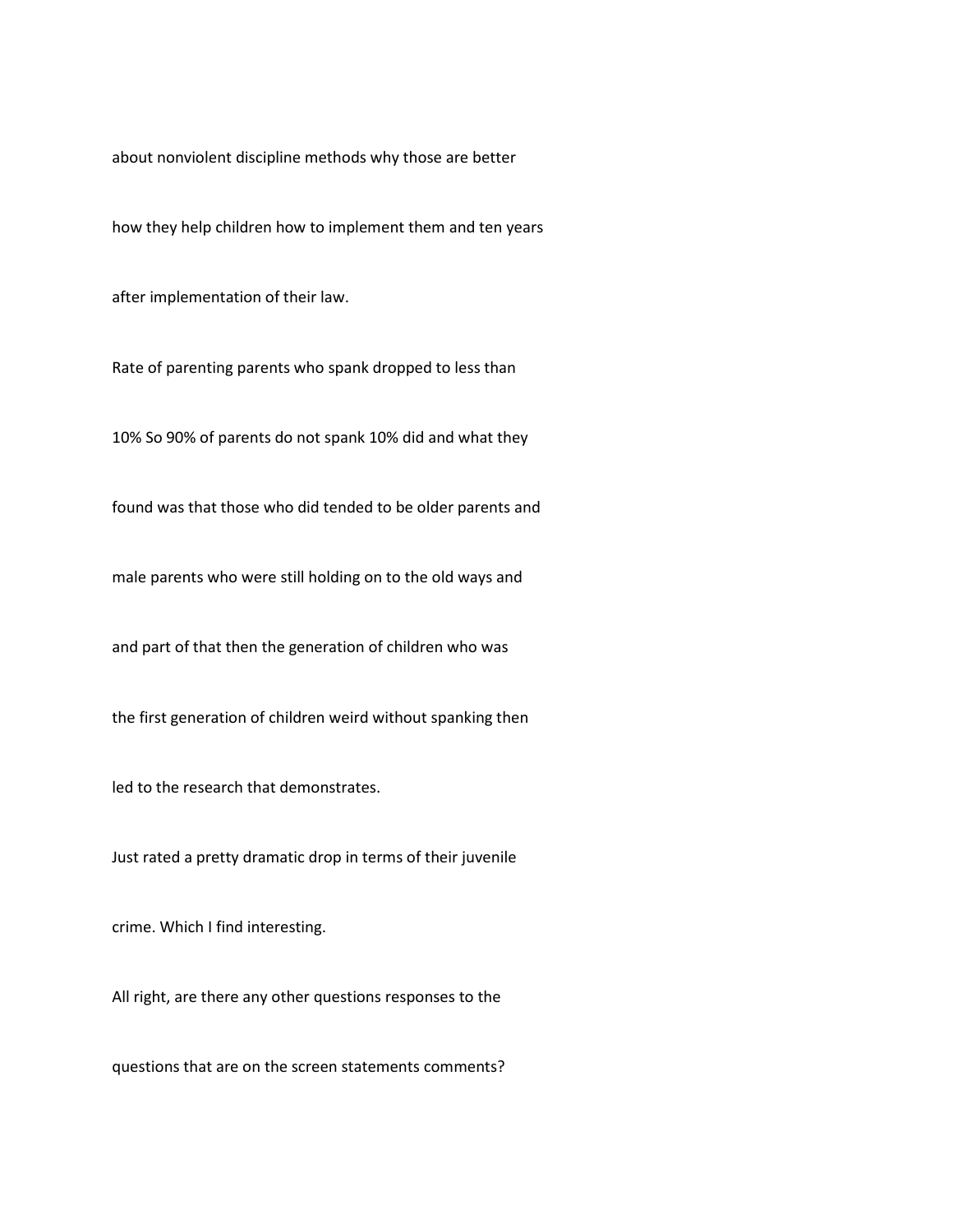Could I ask specifically I'm really interested in.

if we were able to create more widespread training for child

welfare workers about physical punishment, what kinds of

things do the listeners here think should be incorporated

to help impact beliefs values and attitudes About physical

punishment know what would help shift people to less violent,

but equally effective methods and to help parents.

Think about what this thinking model.

You know that.

You know spanking you can find online that spanking can model.

It's an appropriate way to show displeasure.

It's an appropriate way to stop children from doing something.

So are there other other things that we can use instead that

the general public I'd adopt.

And while you are thinking about that Liz I want to look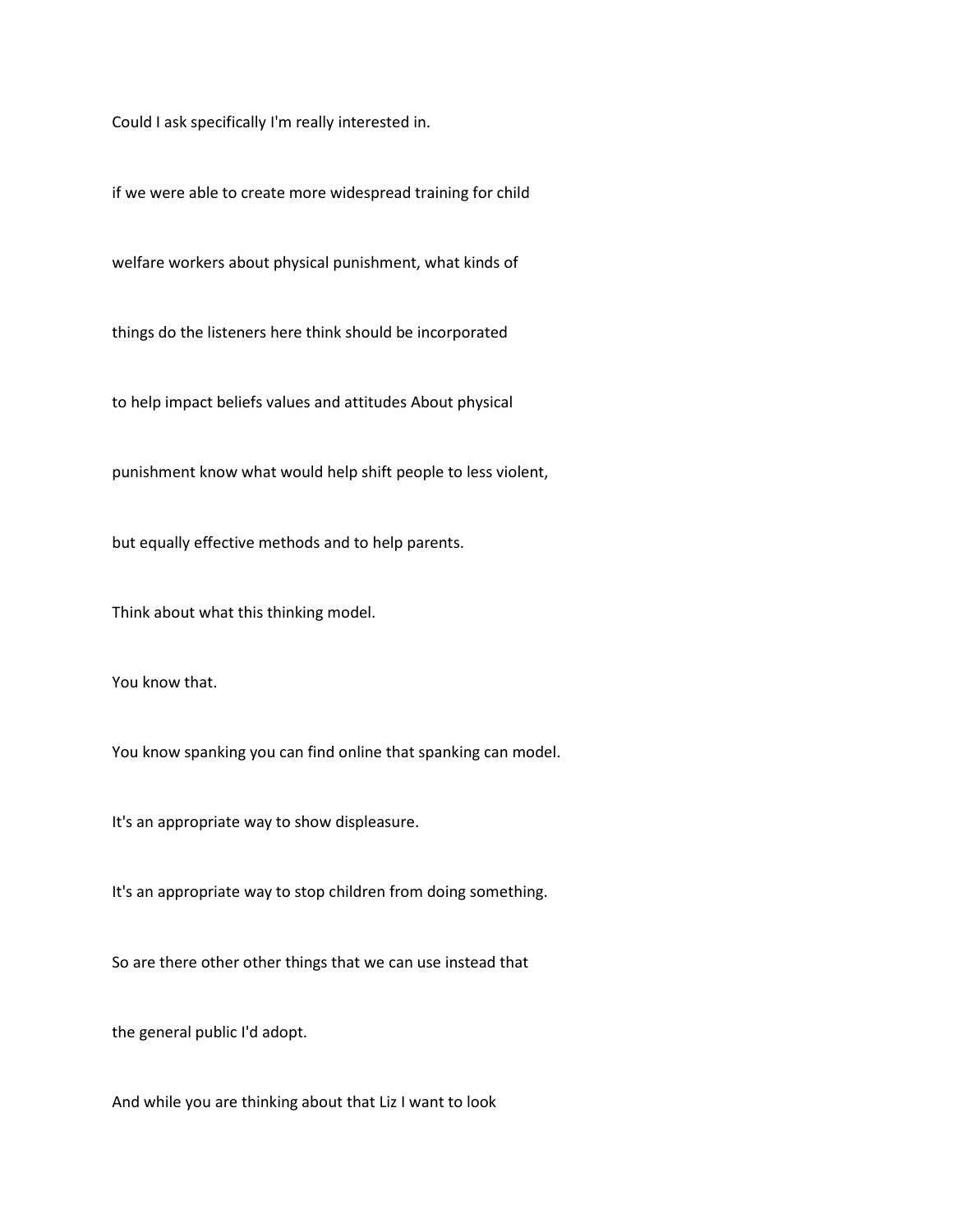at this comment here and I don't maybe it's speaks to some

things that could be included in training or not.

But it it's a question about how to balance the idea of respecting

culture at the same time or with discouraging corporal punishment.

You know, I think that this the whole focus of that then

becomes what kind of children do you want to rear?

What kind of traits and characteristics do you want your

children to have and that typically those values can influence

if you then tied those values to physical punishment, even

though that's been the activity that perhaps has historically

been used are those really?

The best methods to achieve what you want to have happen.

So I have an adult son and I hope that he is compassionate

that he is responsible.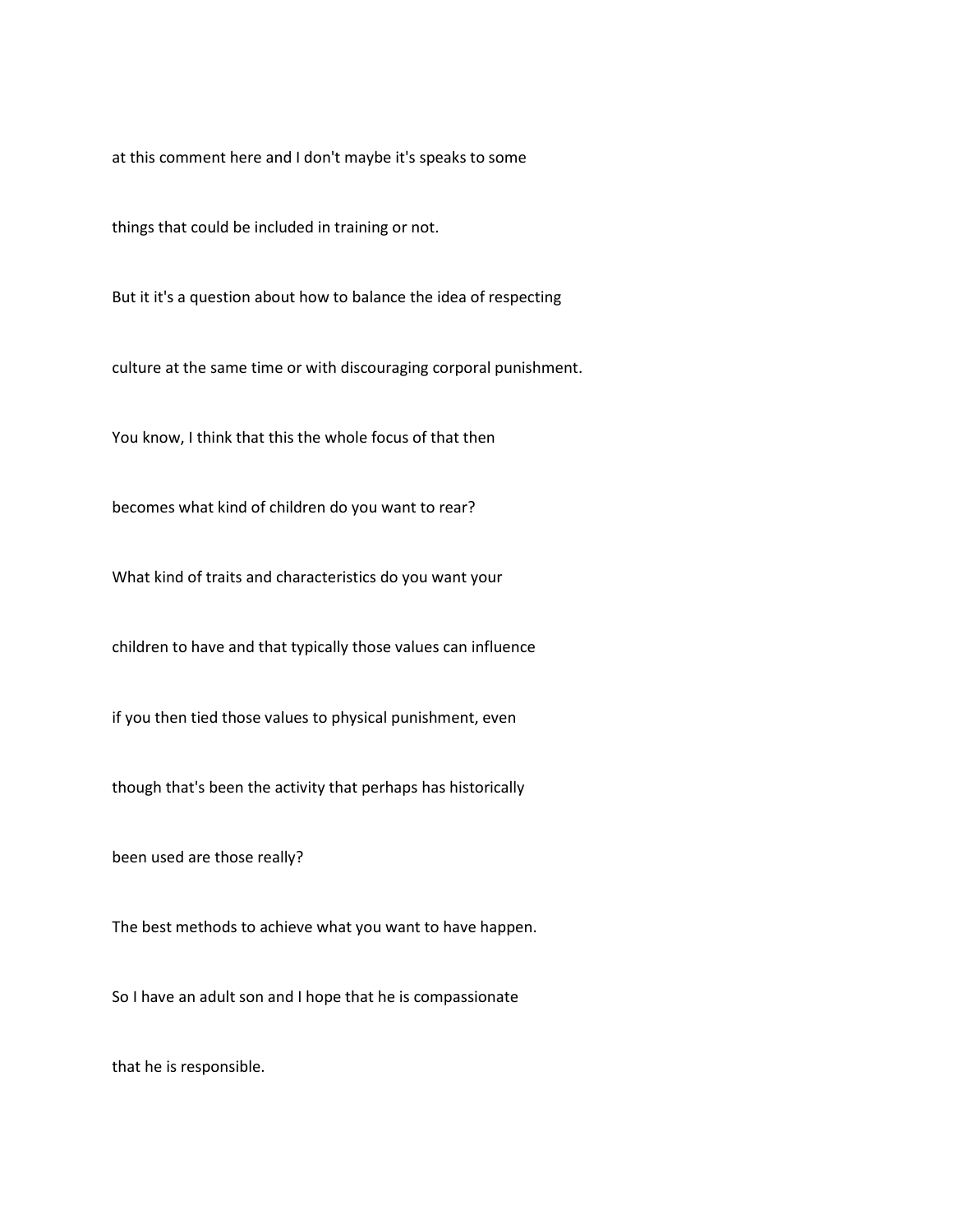You know that there are there are a number of traits that

I hope he has and then as I think about the type of human

being I want my son to be I want to be able to respect and

admire him and in fact I do.

What kinds of things can I do as a parent?

What strategies can I use as a parent to help him become

that person?

And I think that's a way that then people alter their own

activities or behaviors that still fit within their culture.

Again.

Our culture spanking has been like in European culture spanking

has traditionally been part of child-rearing but now 36 countries

spanking is no longer considered.

part of adequate or appropriate child rearing so it can be

done. I think it all really is based around values and understanding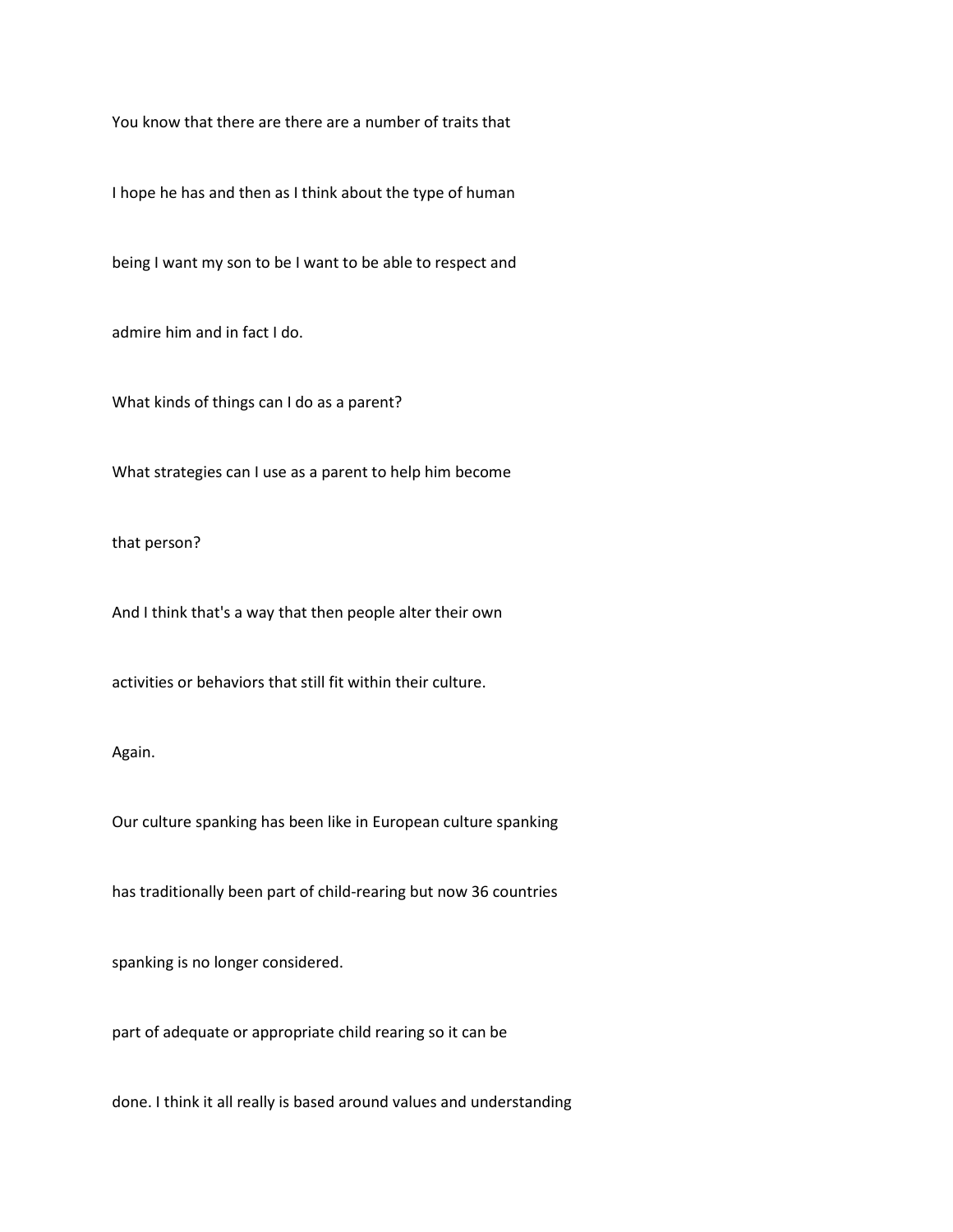the kinds of values and perhaps it's like a better way to

achieve those values.

Donna adds to that.

I think you have to discuss how cultural practices of discipline

can be addressed cross-culturally.

Okay, then to answer the question of what what to include

in trainings one person wrote incorporating incorporating

information about protective factors.

And possibly a parents.

at the training I think if the protective factors were talking

about are rearing children to feel yo to have high expectation

and to help them have a feeling of self-efficacy and that

they're significant individuals who can contribute to society.

I think that can those kinds of inclusions can help children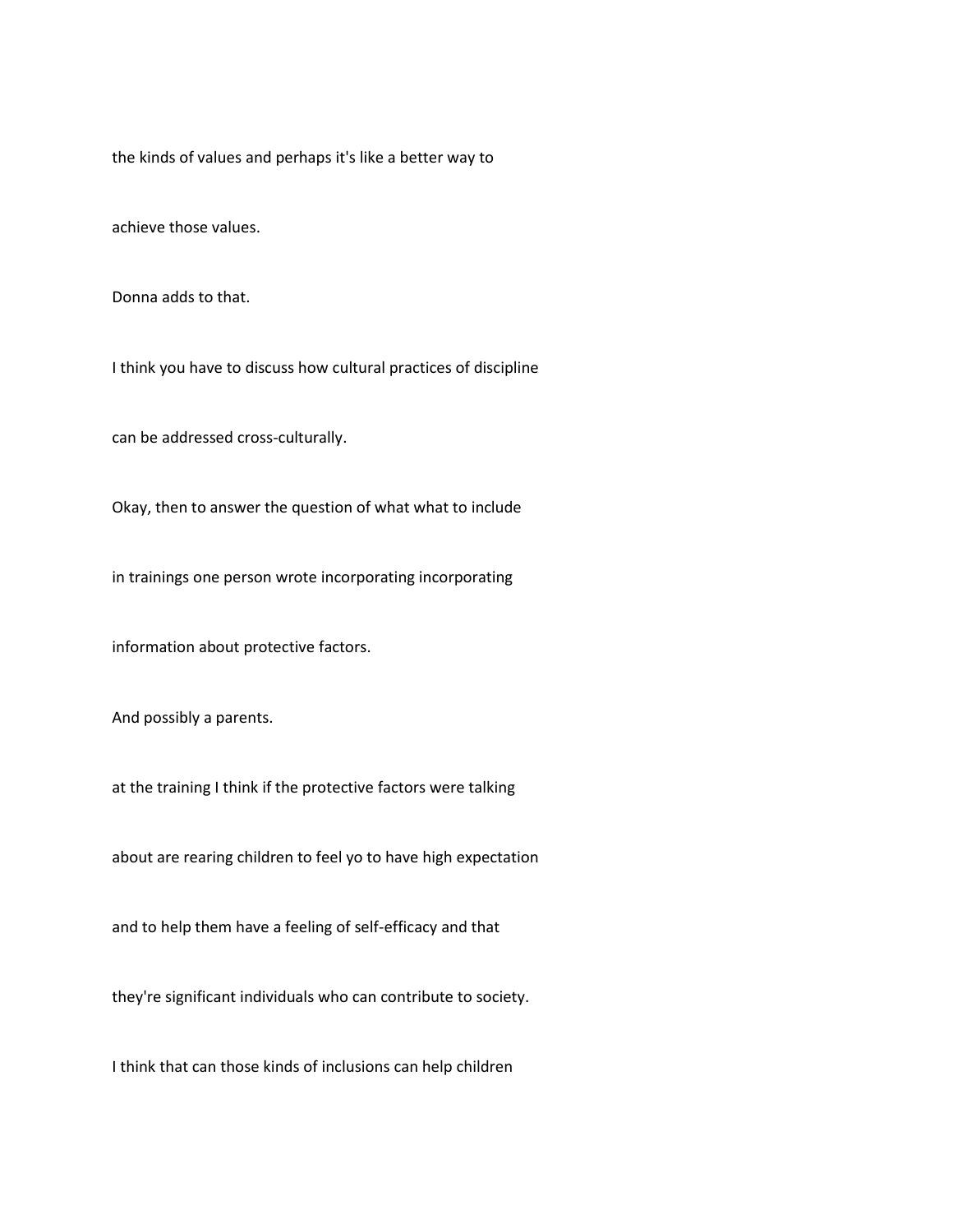can help both parents decide.

To use to use other forms of discipline that maybe help children

achieve some of those protective factors.

All right.

Thank you everyone.

I'm conscious about the time that one went to give Liz and

Lisa, maybe some final words before we conclude the webinar

and I see there's still a few slides left.

Well, we have two pages of of references and there are many

many more so because we had limited room so if anyone is

interested in having additional References sources of information

on corporal punishment of children if they want to look at

what is happening internationally.

The best website is probably the global initiative to end

all corporal punishment of children, which is it was initiated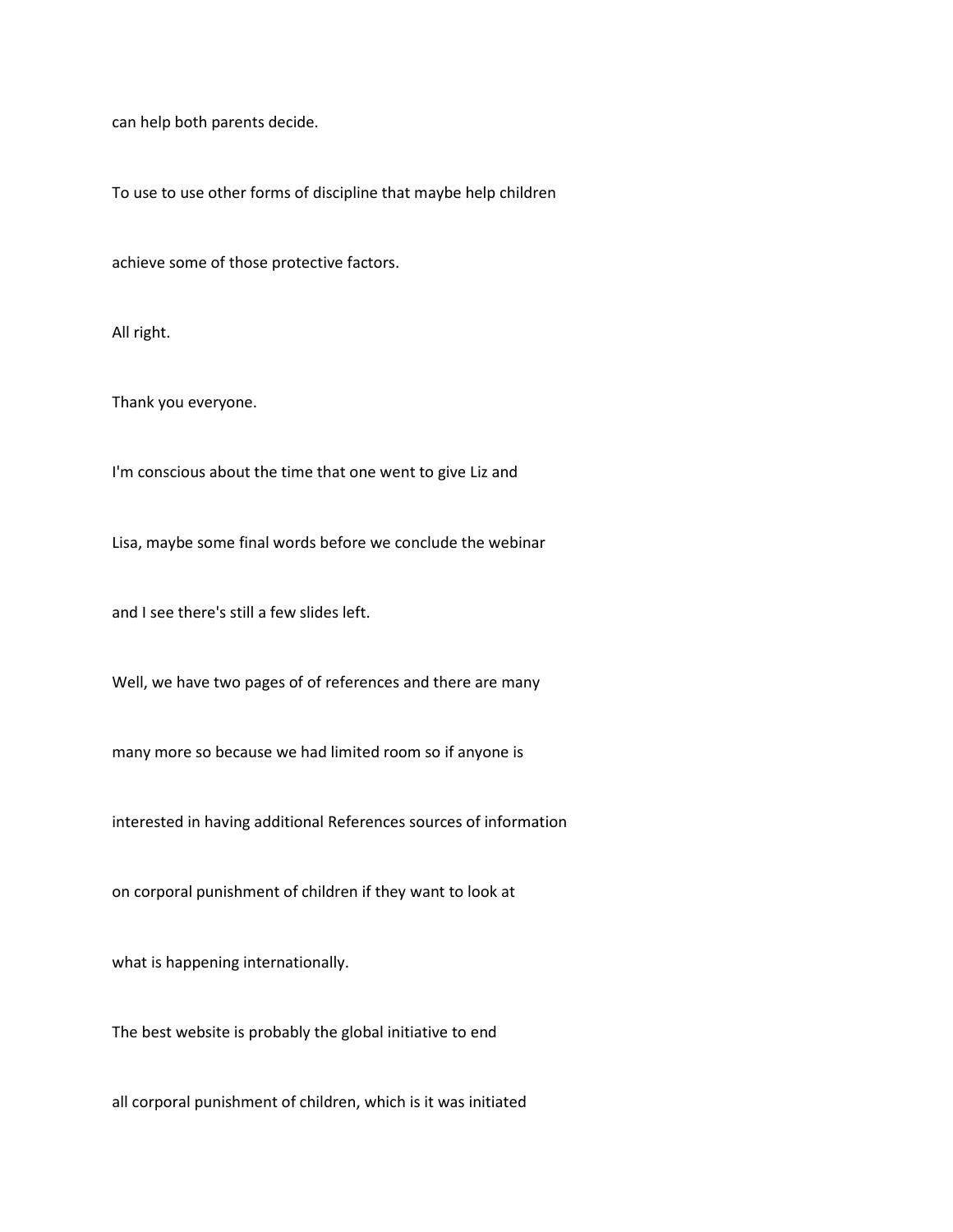out of Sweden and now has multiple partners and tracks different

countries and publishes issues and Minutes about the effects

of spanking children in the whole move to nonviolent discipline

methods. I want to reinforce that.

I think children need discipline.

We are not anti discipline.

We are very Pro disciplined.

We like however to go back to the court that you know, the

root word of discipline, which is the same root word in disciple,

which has to do about teaching and learning and that we want

to separate that from punishment which has to do with pain

and retribution that we believe that Parents can discipline

their children without using violence.

And in other words, they will model to their children that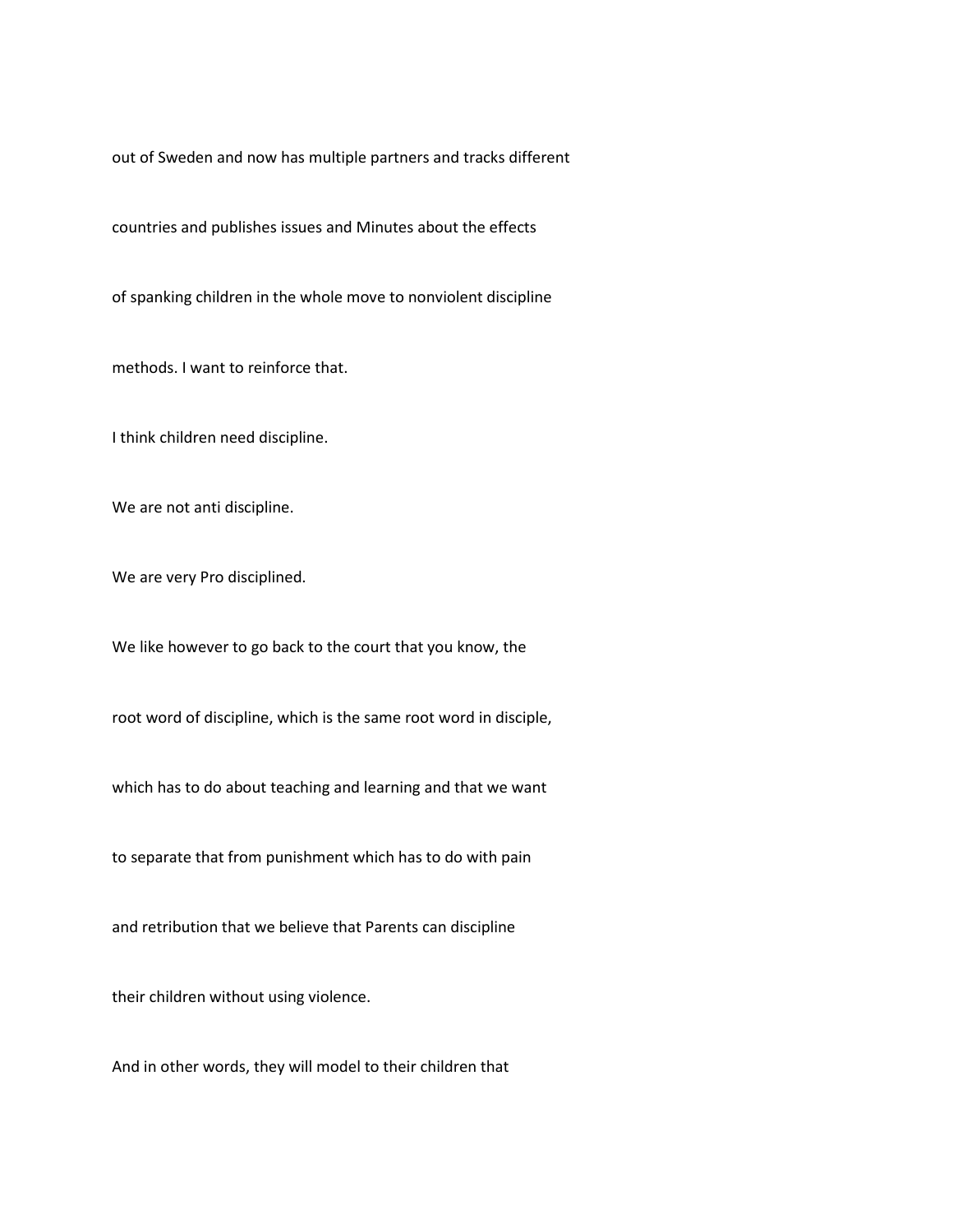problem-solving showing displeasure doesn't have to be violent.

In fact, they model to their children nonviolent methods

in terms of resolving issues and problems and that we would

like to see a less violent country in I'm sure we all know.

Know that the United States is one of the most violent countries

in terms of developed countries in the world.

So we'd like to change that Dynamic and we think that child

welfare workers being on the front lines really have a way

to have the capacity to influence parents so that we do raise

children who are more fulfilled who are more compassionate

people. And who are more productive in society?

Okay.

Thank you Liz in Lisa on that note.

I'd like to give a very special thank you to our presenters.

Dr.